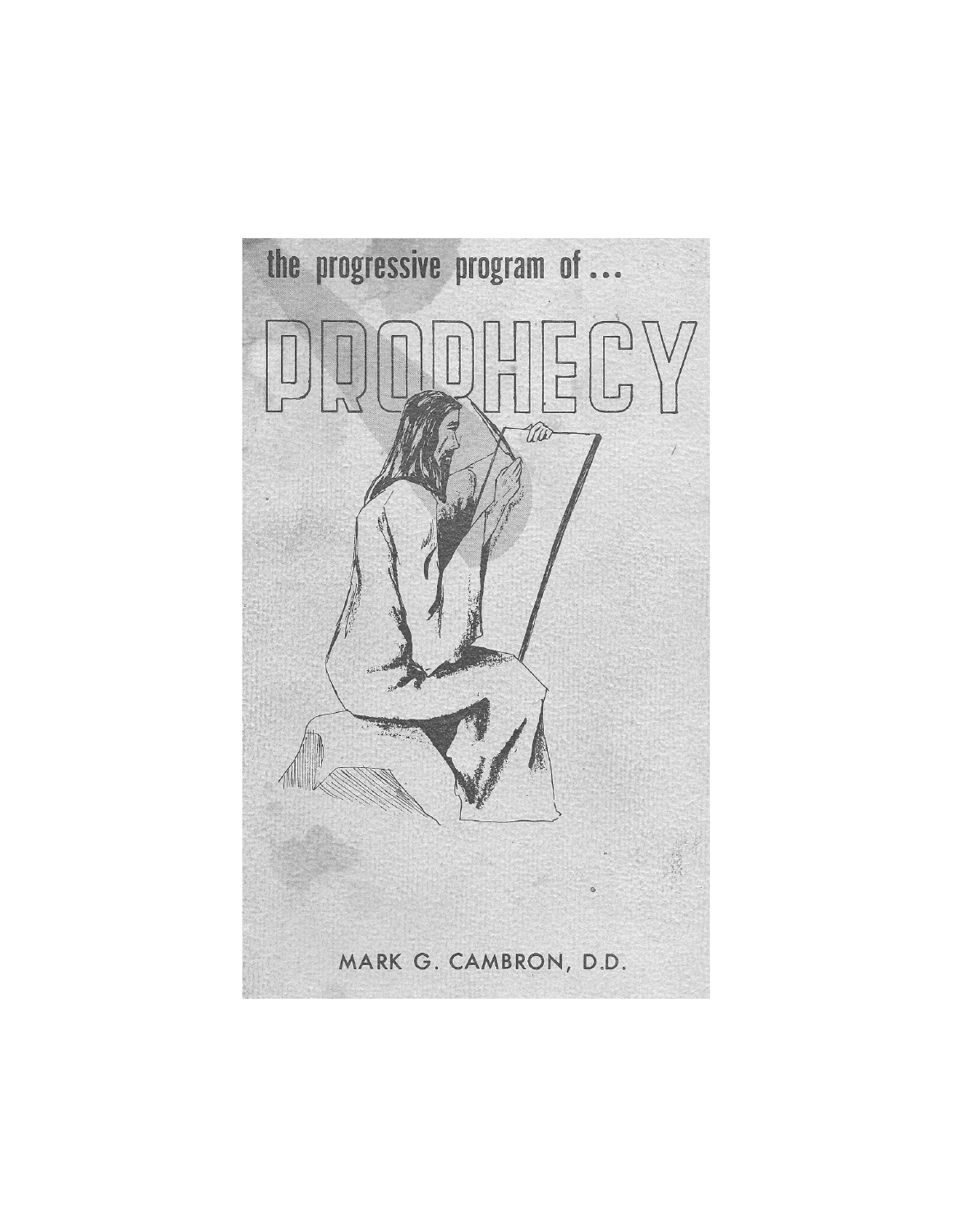# PROGRESSIVE PROGRAM

## of

## PROPHECY

By Mark G. Cambron, M.A., D.D.

Seaside Press 19831 N. E. 11 Place North Miami Beach, Florida 33162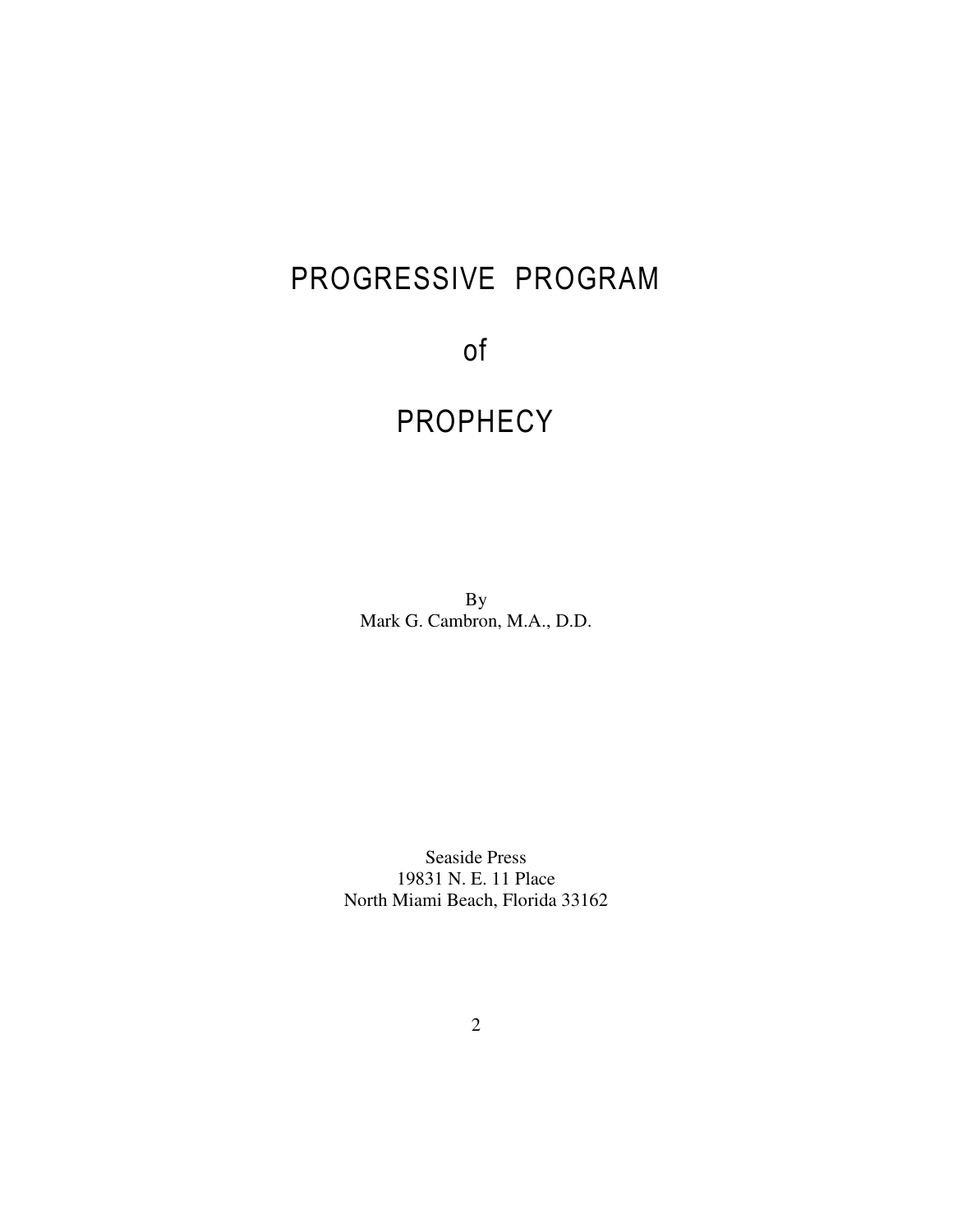## TABLE OF CONTENTS

| DIAGRAM OF PROPHECY IN THE WORD OF GOD  12                    |  |
|---------------------------------------------------------------|--|
|                                                               |  |
|                                                               |  |
| (3) THE RESTORATION FROM THE CAPTIVITY 14                     |  |
| (4) THE COMING OF THE MESSIAH FOR THE FIRST TIME.  14         |  |
| (5) THE WORLD-WIDE DISPERSION OF THE JEWS 16                  |  |
|                                                               |  |
| (7) THE KINGDOM-- THE MILLENNIAL REIGN OF THE LORD            |  |
|                                                               |  |
| THE KINGDOM OF GOD AND THE KINGDOM OF HEAVEN  18              |  |
| 1.                                                            |  |
| 2.                                                            |  |
| 3.                                                            |  |
|                                                               |  |
|                                                               |  |
| 1.                                                            |  |
| 2.                                                            |  |
| 3.                                                            |  |
| 4.                                                            |  |
|                                                               |  |
|                                                               |  |
|                                                               |  |
|                                                               |  |
| А.                                                            |  |
| $\bf{B}$ .                                                    |  |
| $C_{\cdot}$                                                   |  |
| D.                                                            |  |
| Ε.                                                            |  |
| THE ENTHRONEMENT OF THE ANTICHRIST 31<br>$\mathbf{F}_{\cdot}$ |  |
| G.                                                            |  |
| Η.                                                            |  |
| L                                                             |  |
| THE REVELATION OF THE LORD JESUS CHRIST 40<br>J.              |  |
| K.                                                            |  |
|                                                               |  |
|                                                               |  |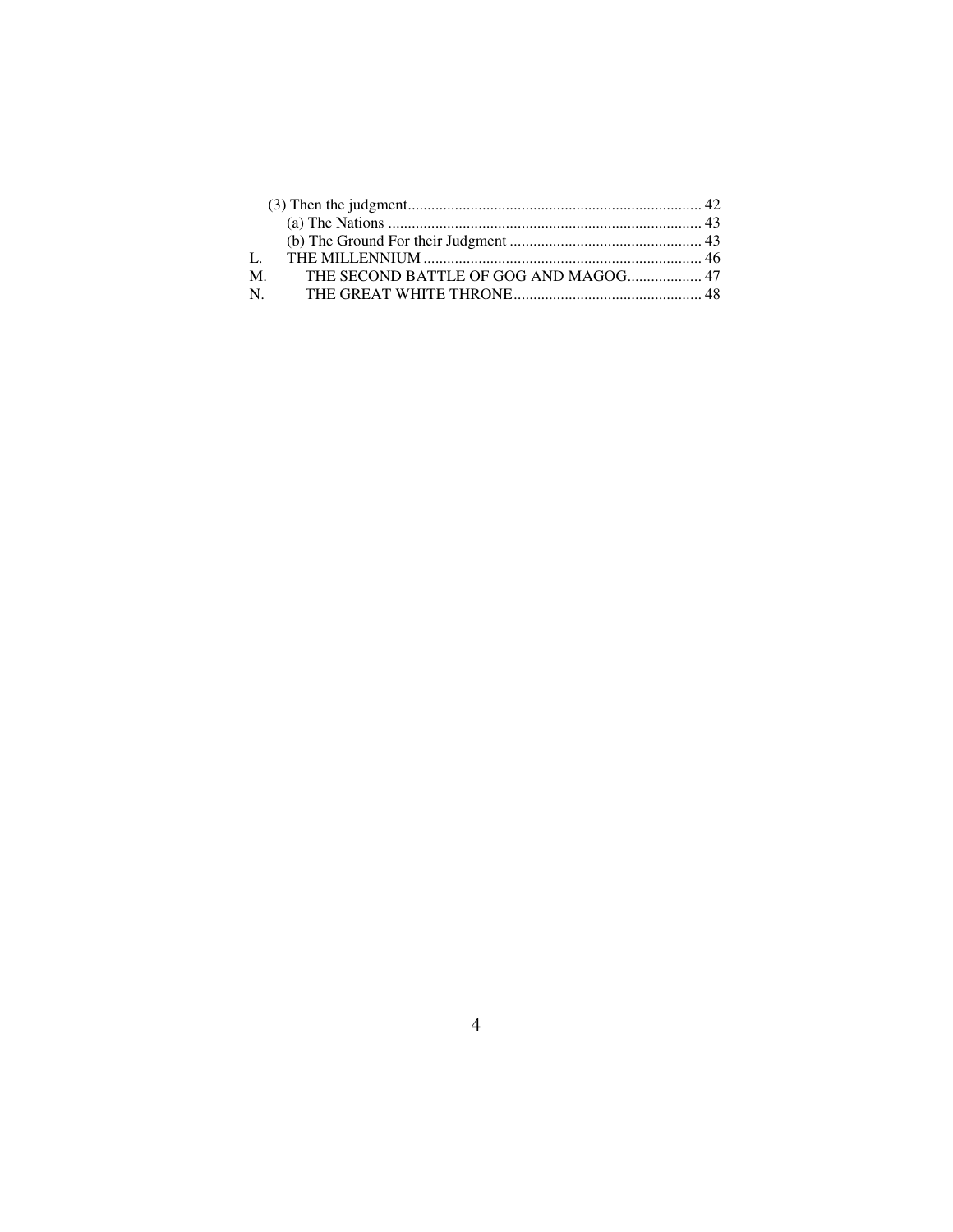## **PROPHECY**

As we begin the study of PROPHECY let us remind ourselves that we serve and love the LORD God Who knows all things--yea, He knows the end from the beginning. Our God knows the past--and He Who knows the past certainly does know the present--and we can rest assured that He knows the prospective.

A large portion of the Word of God is Historical; another portion is didactic (teaching); and then even a greater portion that we may realize is PROPHETIC. Some PROPHECY has already been fulfilled, and other which is waiting to be fulfilled.

Here are the simple rules to follow which will help the Bible Student to know when Prophetic Scriptures are PROPHETIC:

- 1. IT MUST HAVE BEEN MADE KNOWN PRIOR TO ITS FULFILLMENT.
- 3. IT MUST BE BEYOND ALL HUMAN FORESIGHT
- 4. IT MUST GIVE DETAILS.

.

- 5. A SUFFICIENT TIME MUST ELAPSE BETWEEN ITS PUBLICATION AND FULFILLMENT TO EX-CLUDE THE PROPHET, OR ANY INTERESTED PARTY FROM FULFILLING IT.
- 6. THERE MUST BE A CLEAR AND DETAILED FULFILLMENT OF THE PROPHECY IN EVERY PARTICULAR.

--Clarence Larkin

As so many of the Prophetic Scriptures that we love have been already filled full, the modernists of today have accused the writers of some of the Scriptures of writing the Prophecies long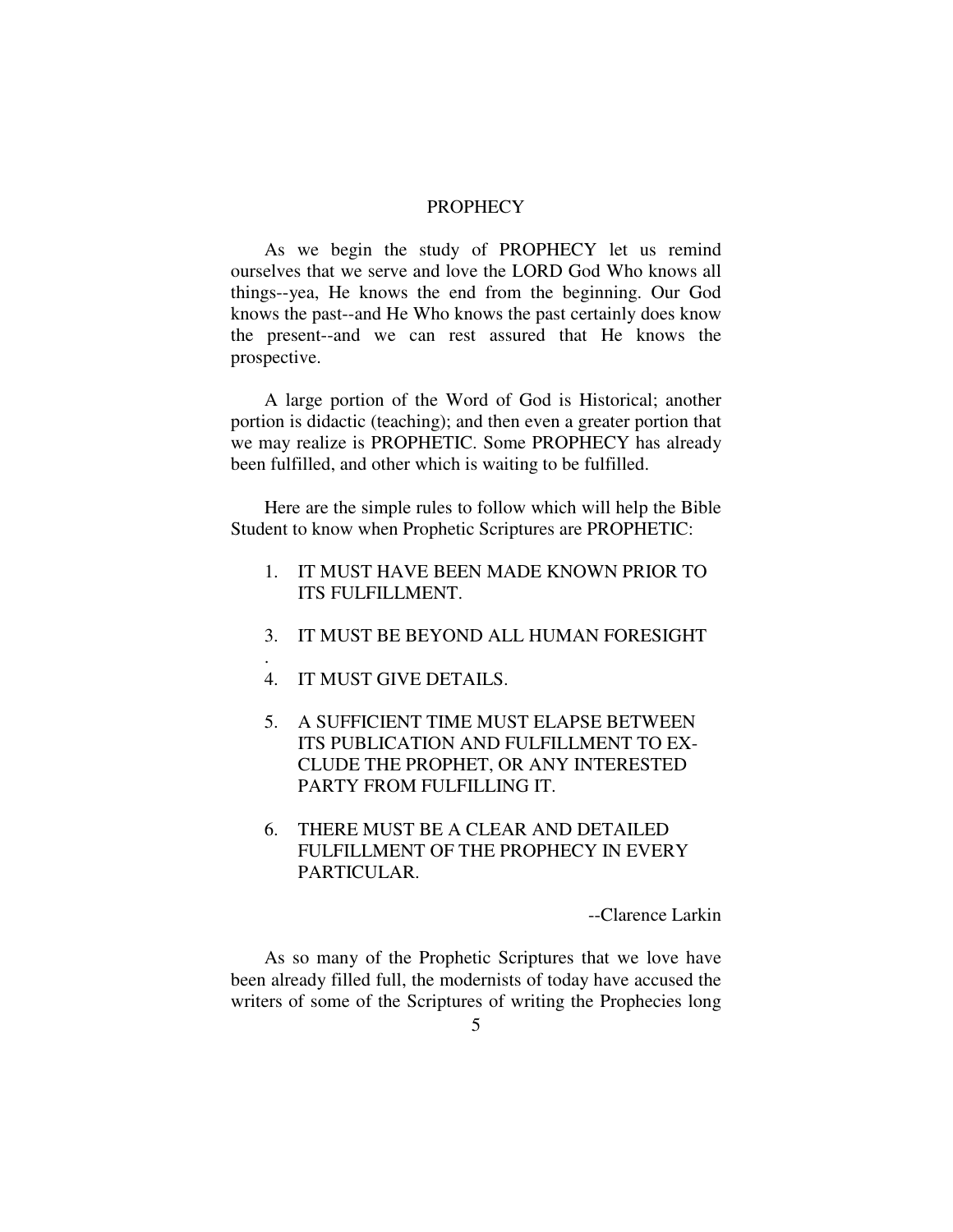after their fulfillment, declaring that they wrote histories instead of Prophecies. But we know that their accusations are unfair and unjust, for men wrote as they were moved by the Holy Spirit. Such Prophecies and Prophets as Daniel received the recognition and affirmation of the Lord Jesus Christ Himself. This refutes and denial that any liberal might propose concerning the authenticity of the Prophecies.

To understand Prophetic Scriptures clearly, it must be held in mind that there is such a thing as the GAP in the Word of God, defined as: "God in the Jewish Scriptures ignores certain periods of time, leaping over centuries without comment." The biggest GAP in the Old Testament Scriptures is the CHURCH. For in Ephesians 3:1-6,9, we read,

*"For this cause I Paul, the prisoner of Jesus Christ for you Gentiles, if ye have heard of the dispensation of the grace of God which is given me to you-ward: how that by revelation he made known unto me the mystery; (as I wrote afore in few words, whereby, when ye read, ye understand my knowledge in the mystery of Christ) which in other ages was not made known unto the sons of men, as it is now revealed unto his holy apostles and prophets by the Spirit; that the Gentiles should be fellowheirs, and of the same body, and partakers of his promise in Christ by the gospel...And to make all men see what is the fellowship of the mystery, which from the beginning of the world hath been hid in God, who created all things by Jesus Christ."* 

In other words, we see that the Church was never seen nor written about in the Old Testament--that it was a MYSTERY hid in other ages; hid in God; therefore, we can note that the Church was never known nor prophesied by the prophets in the Old Testament. THIS IS ONE FACT TO REMEMBER!--"THERE IS NO MENTIONING OF THE CHURCH IN THE OLD TESTAMENT !"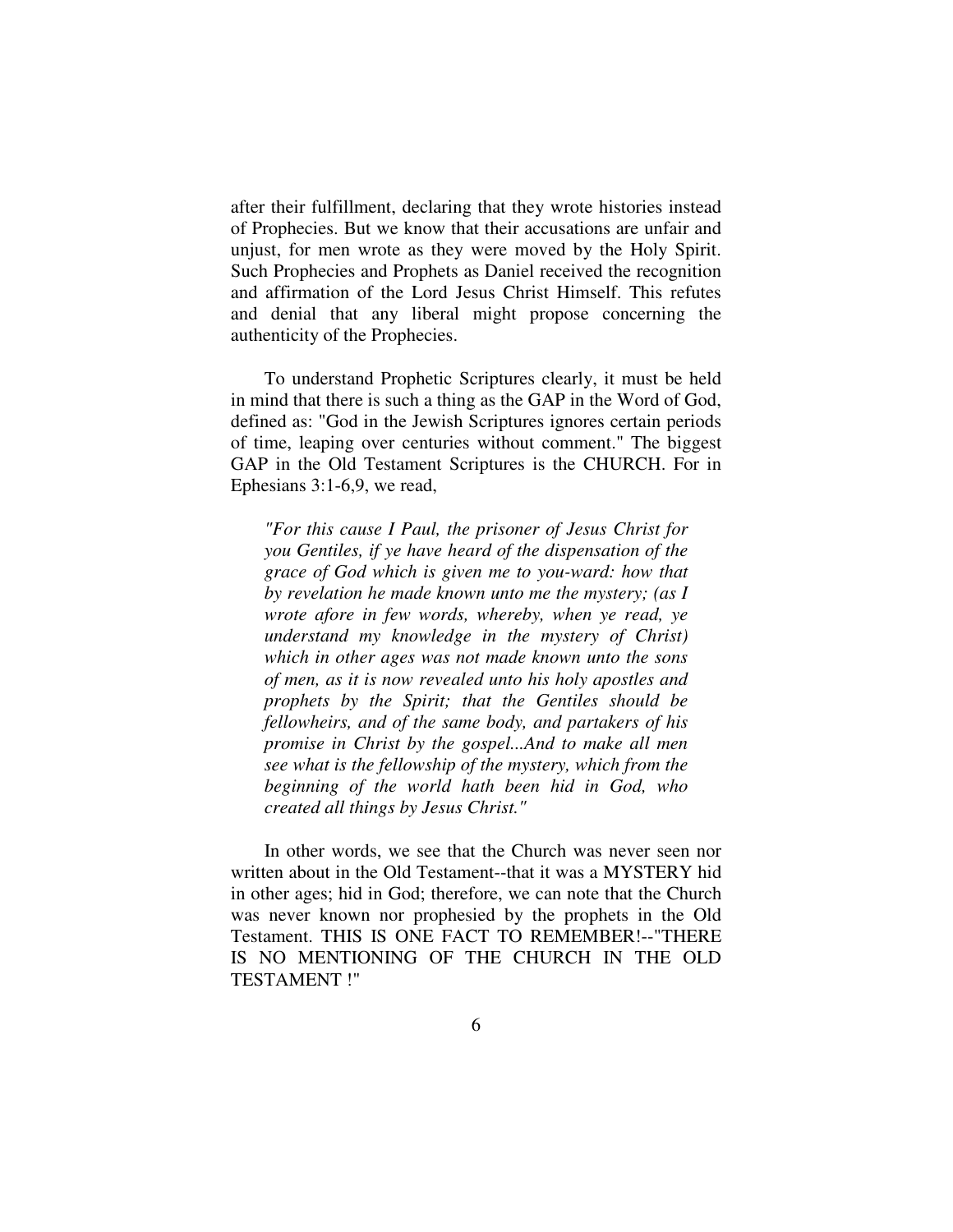The Prophets saw Christ's first coming and His second coming as being together--as two mountain peaks in the distance- -but they didn't see the Valley in between-- they did not see the Church Age which separated the time of Christ's HUMILIATION and the time of His EXALTATION. This leads us to discuss the

## **CHURCH**

The following may surprise most of us, but it is true, nevertheless, that the word CHURCH cannot be found in the New Testament. The word CHURCH is a rendition and not a translation of the Greek word "ecclesia". The word "ecclesia" means a called out company, or assembly. It is used for different classes of people, not only believers in the Lord Jesus Christ:

- (1) A Mob, as found in Acts 19
- (2) The Children of Israel in the wilderness, as found in Acts 7:38
- (3) The Body of Believers in the Lord Jesus Christ as found in the Book of Ephesians

Concerning the Body of Believers in the Lord; Jesus Christ, we find that the word "ecclesia" which rendered ''Church'' is used four different ways:

- (1) Used in the singular-for a local assembly (I Thessalonians 1:1).
- (2) Used in the plural--for several local assemblies (Galatians 1:2).
- (3) Used for the body of living believers far and near without a certain number stated (Galatians 1:13).
- (4) Used for the Body of Believers from Pentecost to the Rapture--(Ephesians 5:25).

There are several opinions as to the TIME the Church (Body of Christ) BEGAN. Here are several opinions: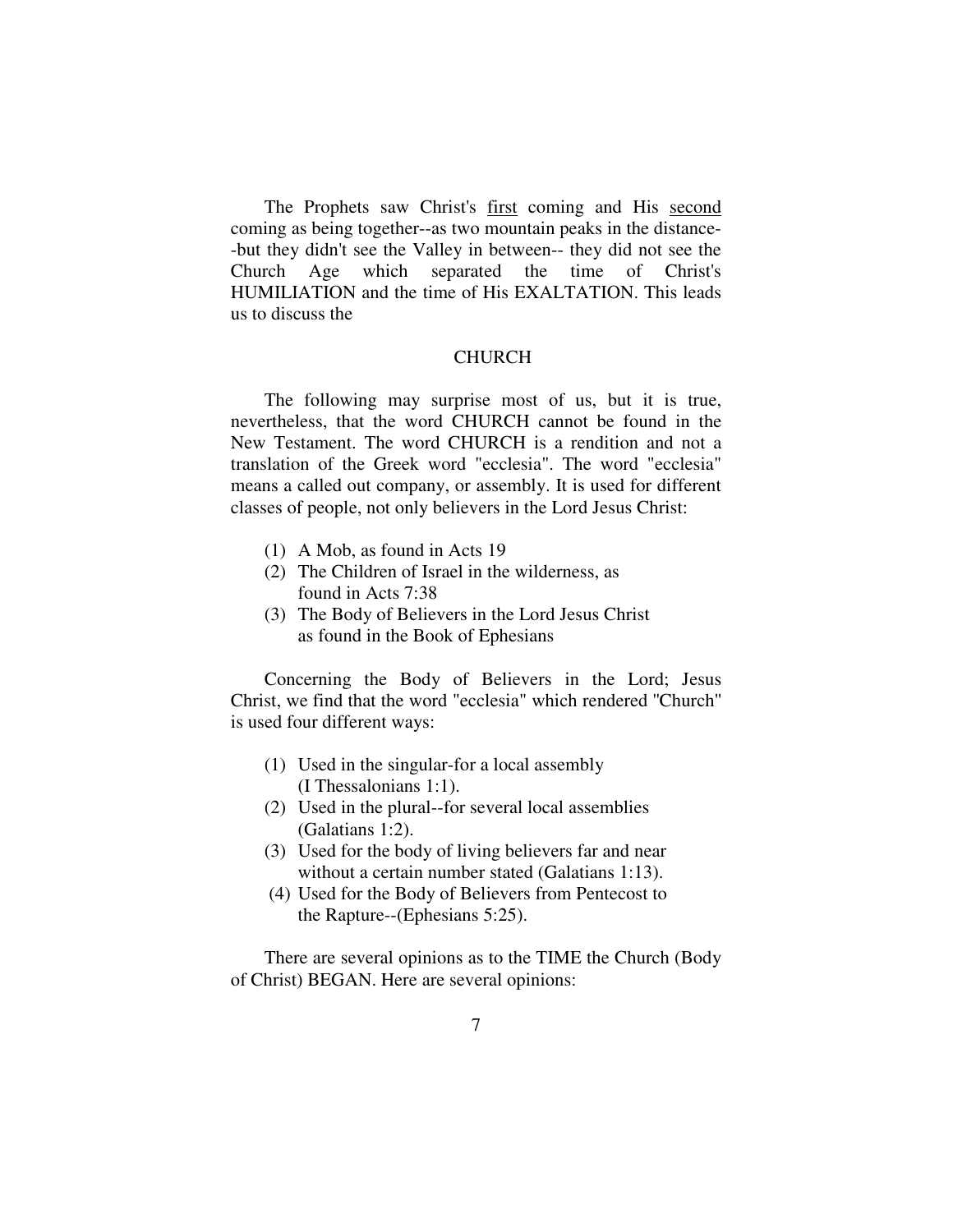- (1) That it began with Adam, and includes all believers from Adam through the Millennium.
- (2) That it began with John the Baptist, and includes all believers from him through the Millennium.
- (3) That it began with Christ calling His disciples and then includes all believers through the Millennium.
- (4) That it began after the Resurrection of Christ when He breathed upon the disciples and told them to re ceive the Holy Spirit, and includes all believers from thence through the Dispensation of Grace.
- (5) That it began at Pentecost with the Coming of the Holy Spirit, and includes all believers from thence to the Rapture of the Church.

We believe that Christ started His Own Church by and through the Person and Power of the Holy Spirit (in fact every miracle and power demonstrated by the Lord, was done through the Person and power of the Holy Spirit). The Holy Spirit was not given until Christ went away, until Christ was glorified (when He went to glory). Although the Lord breathed upon them and commanded them to receive the Holy Spirit, yet they did not receive Him: for they were later commanded to wait for *"the promise of the Father"--* to wait for Pentecost--and had they already received the Holy Spirit, why were they yet to wait for Him?

Those who hold that the Church began with Christ's calling His disciples are asked to answer: "Which calling?" The Lord Jesus called His disciples three times. The first time right after His Baptist (found in the Gospel of St. John). The second time (as found in the Gospels of St. Matthew and St. Mark) the Lord called His disciples when they were FISHING. And still later, the third time (as found in St. Luke) which happened about a year after the calling of the disciples as recorded by St. Matthew and St. Mark; here the disciples are WASHING THEIR NETS. Hence, there are three callings of Christ of His disciples. Upon which calling, then, was the Church founded? Why, upon none, but rather upon the Day of Pentecost.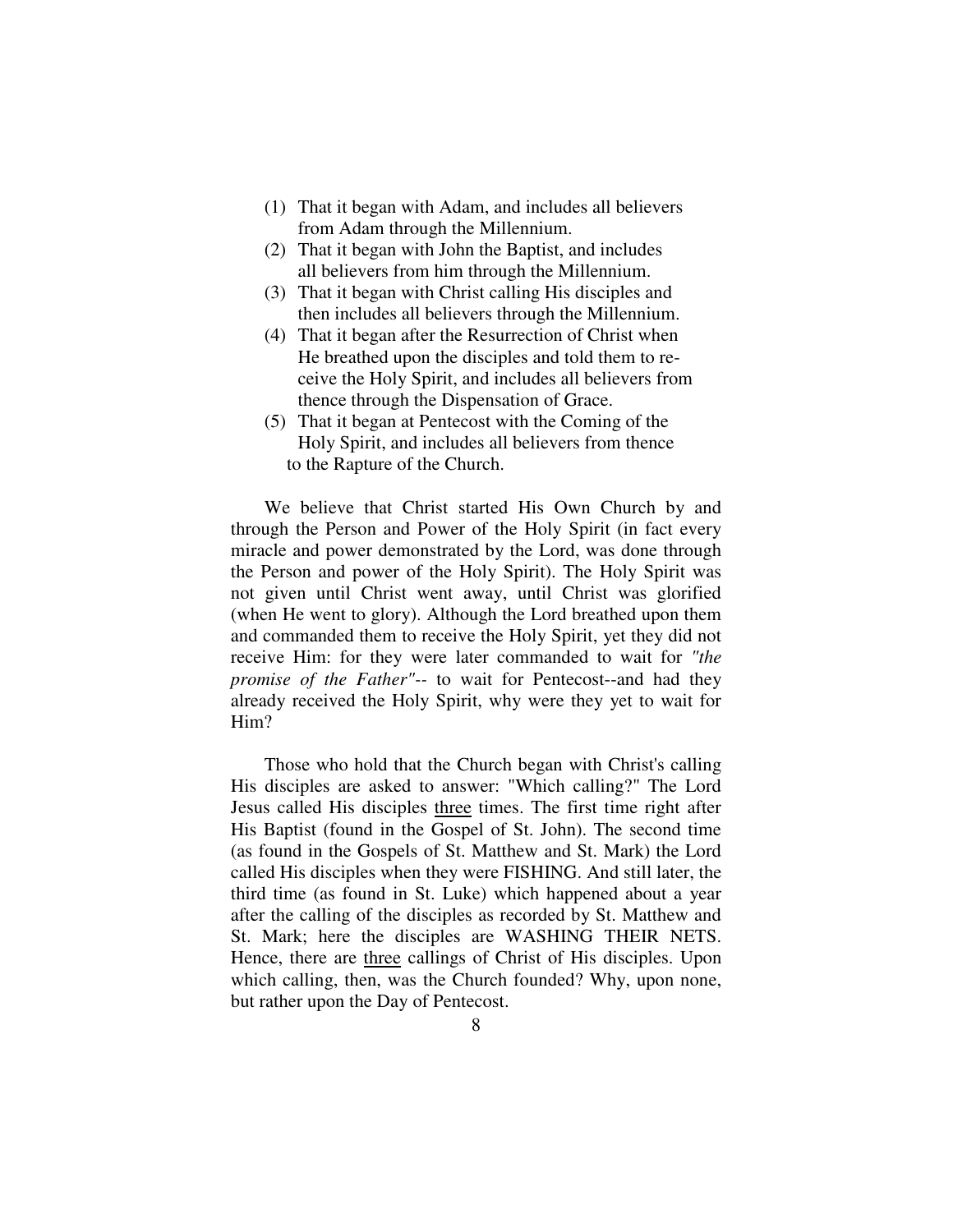Turn with us to Matthew 16:18-- *"And I say also unto thee, That thou art Peter, and upon this rock I will build my church (assembly); and the gates of hell shall not prevail against it."* To begin with, let us point out that the word "hell" should be translated "hades"--thus the rendering: "The gates of hades shall not prevail against it."

## WHERE ARE THE DEAD?

As we study God's Word, we learn that the Old Testament was originally written in the Hebrew language (with a few exceptions), while the New Testament was written in Greek. From Old Testament Scriptures, we learn that the dead--all dead- -whether righteous or wicked--went to sheol (translated in the King James Version as "hell"). The New Testament word is "hades". In the 16th chapter of Luke we have recorded the true account of Lazarus and the rich man. The word "hell" should have been translated "hades". Now the Lord is speaking before He went to Calvary, and here He reveals the fact that both righteous and unrighteous went to hades; but, hades is divided into two compartments: (1) Abraham's Bosom, the part for the righteous; (2) The Place of Torment, the part for the unrighteous. These two compartments of hades were divided by a great gulf.

When the Saviour died, He, too, went to hades. The Scriptures, both Old and New Testaments, verify this statement. The Old Testament uses the word "sheol" and the New Testament used the word "hades". Peter at Pentecost quoted from Psalm 16:10--"Thou wilt not LEAVE my soul in hades" (Acts 2:27). Notice the word "leave"; it does not say "Thou wilt not take my soul to hades", but rather, "Thou wilt not LEAVE my soul in hades" -- the very word leave shows that He was there, but that He was not allowed to stay there! Yes, there are other Scriptures which substantiate the fact that Christ went to hades upon His death: that is, His soul and spirit. Take for instance, the words spoken concerning the "sign" proving that He was the Son of God: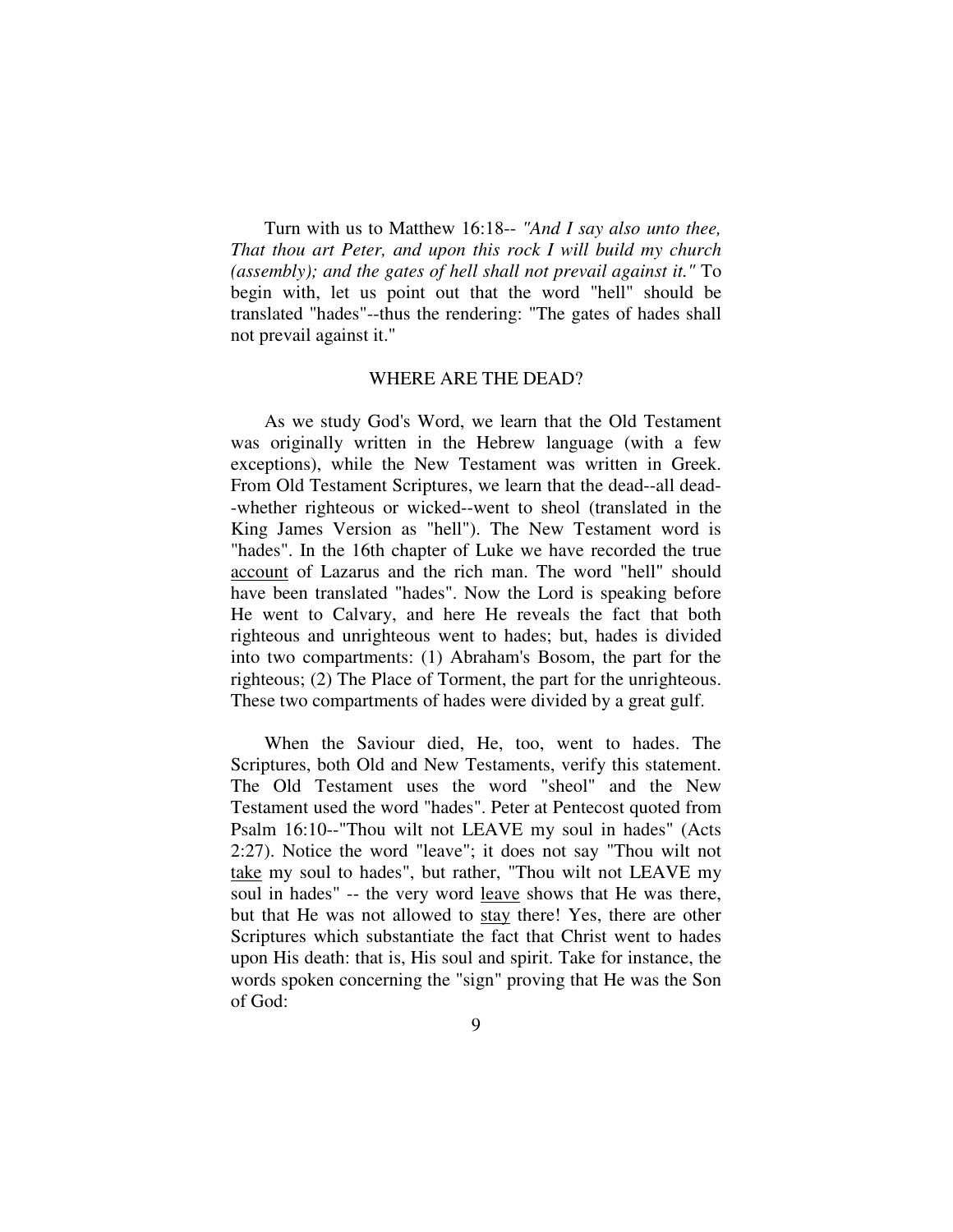*"But he answered and said unto them, an evil and adulterous generation seeketh after a sign; and there shall no sign be given to it, but the sign OF THE PROPHET JONAS: for as Jonas was three days and three nights in the whale's belly; so shall the Son of man be three days and three nights in the heart of the earth (Matthew 12:40).* 

And another:

*"Now that he ascended, what is it but that he also descended first into the lower parts of the earth?"* (Ephesians 4:9).

And one more: these words were spoken by our Lord to the thief on the cross as He replied to the thief's request to remember him when Christ came into His kingdom:

*"Verily I say unto thee, To day shalt thou be with me in paradise."* (Luke 23:43).

Let us sum this up in these words: Three days and nights the Lord spend in hades; the first of these three days were to be in Paradise. Thus we deduct that Paradise was in hades, the place called Abraham's Bosom. ALL THIS WAS BEFORE AND DURING THE DEATH OF THE LORD JESUS CHRIST!

We now ask ourselves, "Where do the souls and spirits of the departed dead go now since the resurrection of Christ?" As for as the UNRIGHTEOUS are concerned, they still, upon death, go to the place of Torment in Hades. What about the RIGHTEOUS? They do not go to hades anymore, for upon the resurrection of the Lord Jesus, He took Paradise and all that was therein with Him to heaven: *"Therefore he saith, When he ascended up on high, he led captivity captive, and gave gifts unto men"* (Ephesians 4:8). When the RIGHTEOUS die now, it is not to hades their souls and spirits go, but it is to be with the Lord: *"absent from the body, and to be present with the Lord"* (II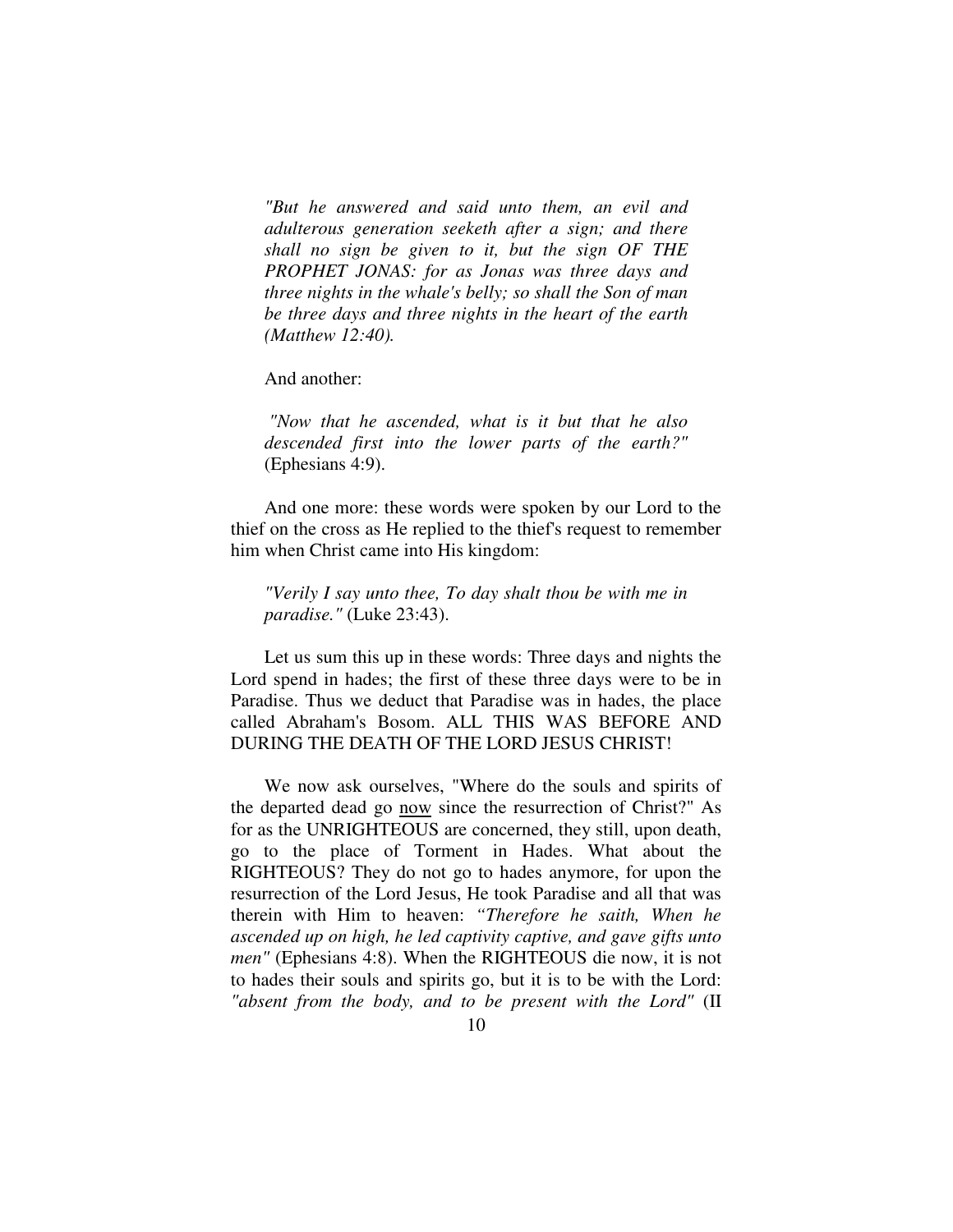Corinthians 5:8). And we know that Paradise is now in the glory, in the third heavens, for the Apostle Paul in II Corinthians 12:2- 4, writing by the inspiration of the Holy Spirit makes this plain:

 *"I knew a man in Christ above fourteen years ago, (whether in the body, I cannot tell; or whether out of the body, I cannot tell: God knoweth;) such an one caught up to the third heaven. And I knew such a man, (whether in the body, or out of the body, I cannot tell: God knoweth;) how that he was caught up into paradise, and heard unspeakable words, which it is not lawful for a man to utter."* 

By these words we learn that Paradise now is in the third heaven, the abode of God.

Don't fail to remember that Paradise was at first (before the Cross of Christ) in the heart of the earth, called "Abraham's Bosom. All righteous people upon death went there. Since the Cross, all righteous people upon death go to Paradise which is now located in the third heaven--the Lord Jesus taking it with Him when He ascended upon high.

The UNSAVED now, as before the Cross of Christ, go upon death, to the place of Torment in hades.

## GATES OF HADES AND THE CHURCH

Having reviewed all this, we see a clearer meaning of the words of our Lord when He said, "The gates of hades shall not prevail against it". We will agree with all, that the forces of evil shall never defeat the Church (Body of Christ). Yes, we agree that the Devil and his angels can never destroy it. But this is not what the Scriptures say. The "gates of hades"--what are they: The Devil is not in hades. The Devil is not the king of hades. Those in hades cannot get out, and how could they be a potential enemy of the Church? Impossible.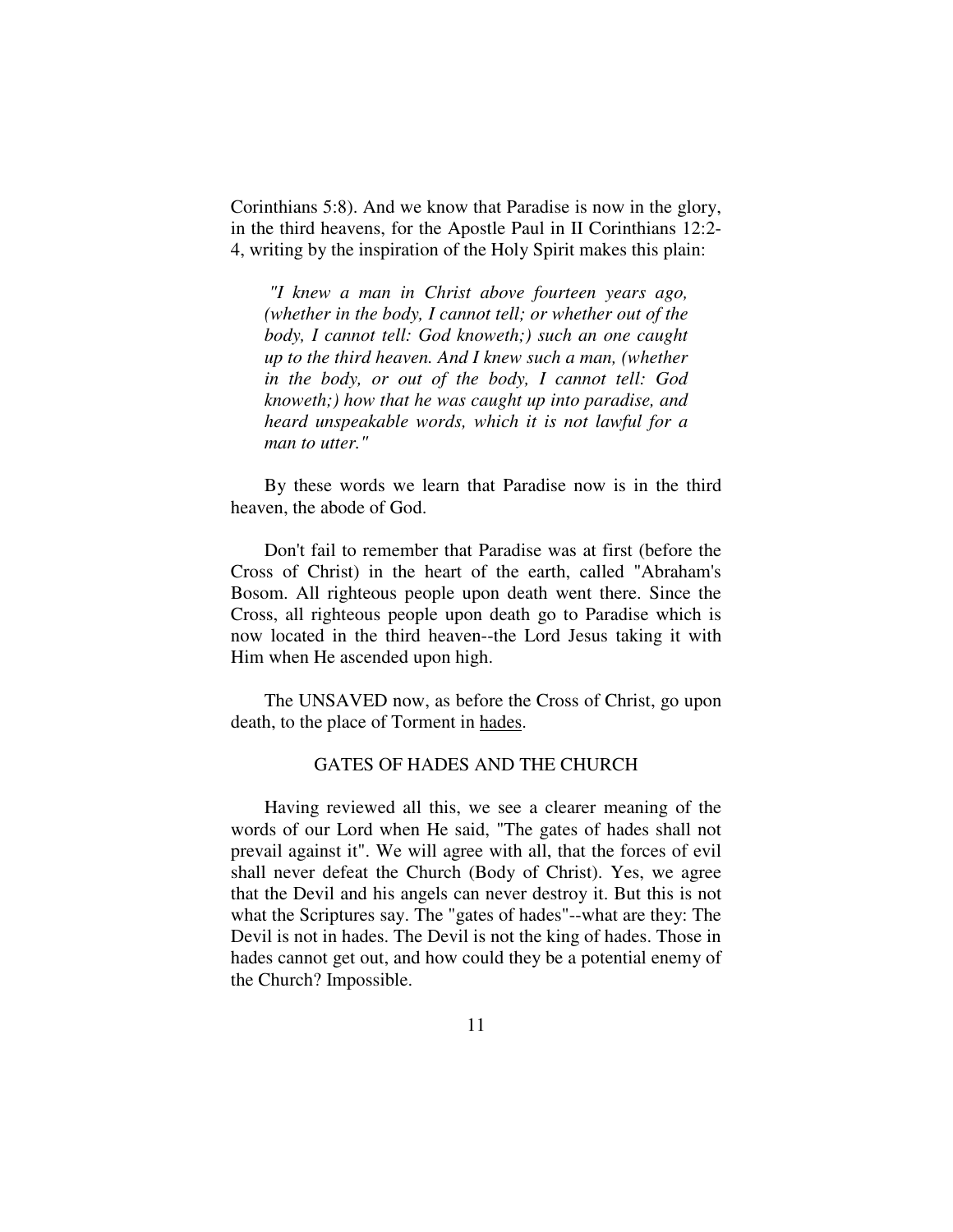Notice that it doesn't say, "forces of hades", but rather, the "gates of hades". And we know that when one army goes against another army it does not take the gates of its own city with it into battle. Then what is meant by the gates of hades? Gates mean gates and hades means hades. And how can gates prevail over anything? What do gates do? They close together and shut. 'How, then, can gates prevail? By shutting or closing upon one. The THOUGHT which the Lord proposed here, and which is now a blessed reality, was THAT THE GATES OF HADES SHALL NOT CLOSE UPON THE CHURCH.

Before the Cross of Christ, all righteous people went to hades (Abraham's Bosom) the gates of hades prevailed against (CLOSED UPON) them. Christ, Who became the Head of His Body (the Church) went to hades--the gates of hades prevailed against (CLOSED UPON) Him. But the Lord Jesus said that the gates of hades "shall not prevail against (CLOSED UPON) the Church. If the Church had been started any time before the Cross of Christ, then hades closed upon the Church; for Christ, as the Head, went to hades; and the thief on the cross, who Was saved, was a member of the Church IF the Church had begun before the death of Christ; and he, too, went to hades, and thus the gates of hades closed upon him. We know that the thief was saved and that he went to hades for the Lord Jesus said "Today shall thou be with me in Paradise"--and Paradise then was in hades.

Since the Cross and the Resurrection of Christ, all the righteous who have died have gone to paradise (now in heaven) and have escaped hades--the gates of hades have NOT closed upon them--the gates of hades have prevailed against them. Thus, we conclude that the CHURCH HAD TO HAVE ITS BEGINNING AFTER THE CROSS AND RESUR- RECTION OF JESUS CHRIST!

## DIAGRAM OF PROPHECY IN THE WORD OF GOD

This simple diagram will illustrate perfectly how prophecy AS A WHOLE is divided into seven divisions,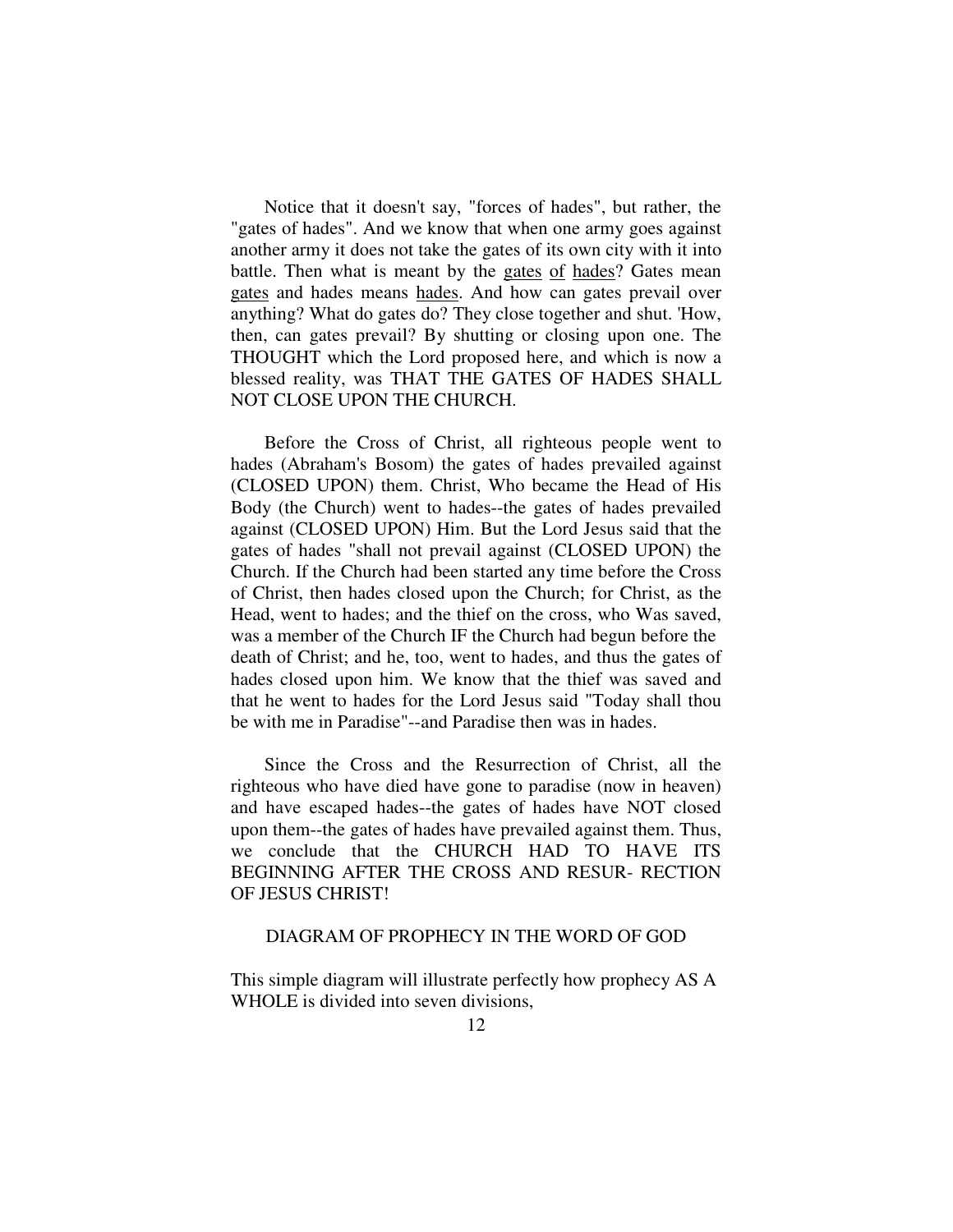

(1) His Own Day; (2) The 70 Year Captivity; (3) The Restoration; (4) The Coming of Messiah for the First Time; (5) Worldwide Dispersion of the Jews; (6) The Tribulation; (7) The Kingdom.

We want to point out this fact, that not all Prophets pointed out the same thing, for many of the Prophets lived long after some of the prophecies had already been fulfilled. But taking the Prophets as a whole, their prophecies can be divided into these seven stated divisions. Here are a few Scriptures which are catalogued under these seven divisions:

## (1) THE PROPHET'S OWN DAY.

Every prophet prophesied something concerning His OWN day, for example:

*"Hear, O heavens, and give ear, O earth: for the LORD hath spoken, I have nourished and brought up children, and they have rebelled against me. The ox knoweth his owner, and the ass his master's crib: but Israel doth not know, my people doth not consider. A sinful nation, a people laden with iniquity, a seed of evildoers, children that are corrupters: they have forsaken the LORD, they*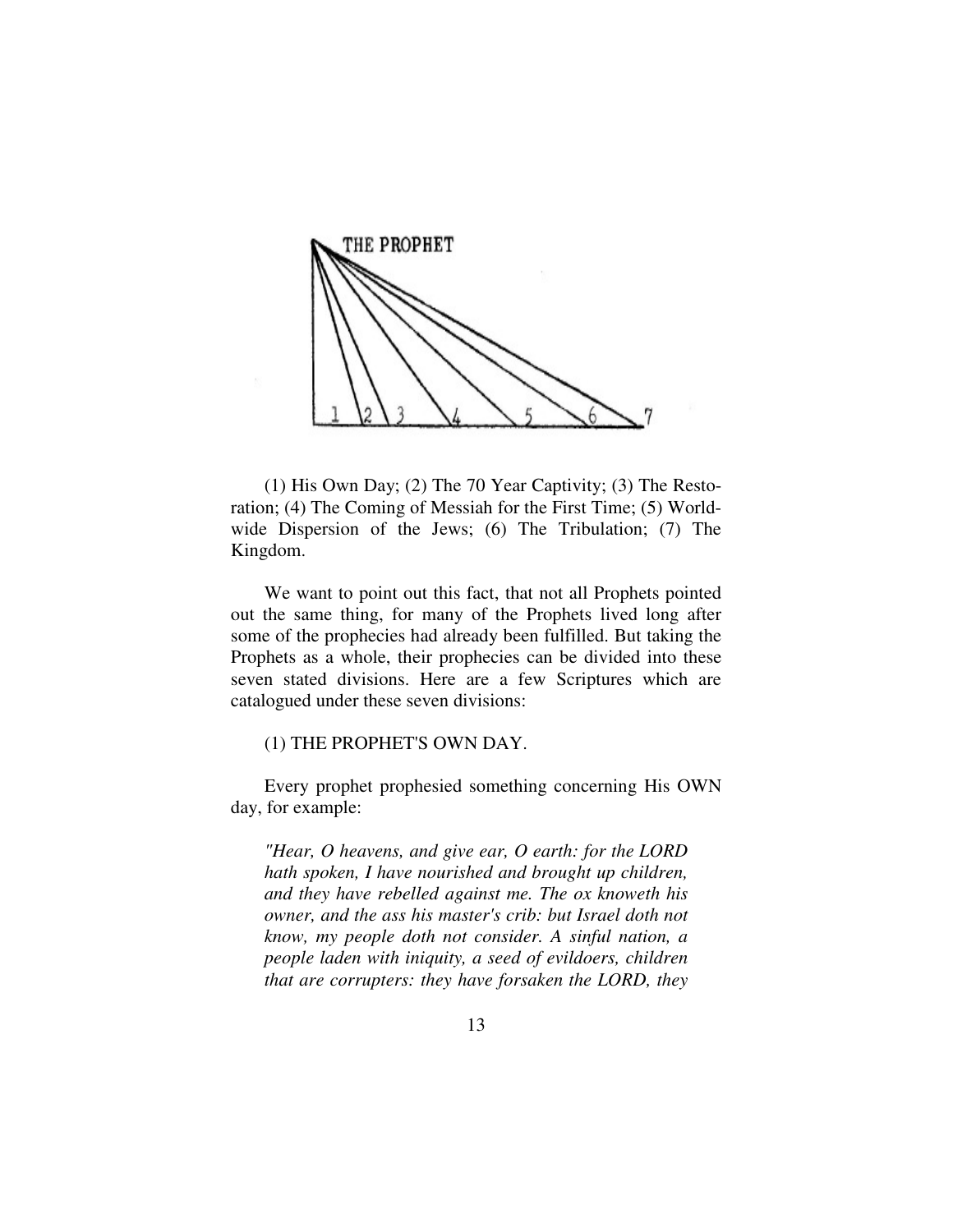*have provoked the Holy One of Israel unto anger, they are gone away backward"* (Isaiah 1:2-4).

Other Scriptural references can be looked up by the Bible student himself: Jeremiah 1,2; Daniel 2:37, 38; Jonah 1-4; Zechariah 1: 1-6; etc.

## (2) THE 70 YEAR CAPTIVITY.

*"And this whole land shall be a desolation, and an astonishment; and these nations shall serve the king of Babylon seventy years"* (Jeremiah 25:11).

*"Then said Isaiah to Hezekiah, Hear the word of the LORD of host: behold, the days come, that all that is in thine house, and that which thy fathers' have laid up in store until this day, shall be carried to Babylon: nothing shall be left, saith the LORD. "And of thy sons that shall issue from thee, which thou shalt beget, shall they take away; and they shall be eunuchs in the palace of the king of Babylon" (Isaiah 39:5-7).* 

## (3) THE RESTORATION FROM THE CAPTIVITY.

*"For thus saith the LORD, That after seventy years be accomplished at Babylon I will visit you, and perform my good word toward you, in causing you to return to this place"* (Jeremiah 29:10).

## (4) THE COMING OF THE MESSIAH FOR THE FIRST TIME

The Old Testament Scriptures are full of this prediction, a few of them being:

*"But thou, Bethlehem, Ephratah, though thou be a little among the thousands of Judah, yet out of thee shall he come forth; unto me that is to be ruler in Israel; whose*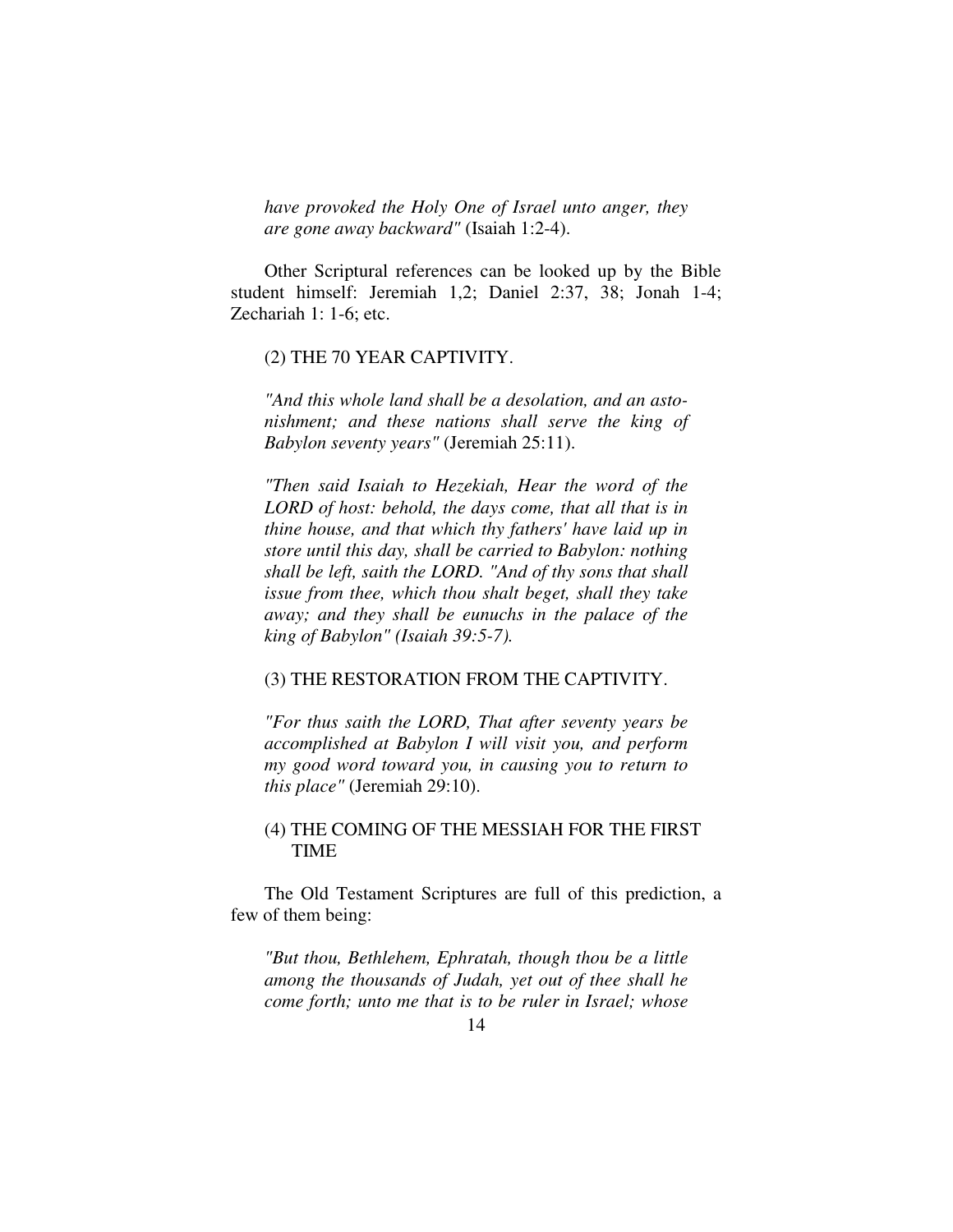*goings forth have been from of old, from everlasting"*(Micah 5:2).

*"Therefore the Lord himself shall give you a sign: Behold, a virgin shall conceive, and bear a son, and shall call his name Immanuel"* (Isaiah 7:14).

*"For unto us a child is born, unto us a son is given: and the government shall be upon his shoulder: and his name shall be called Wonderful, Counsellor, the mighty God, the Everlasting Father, the Prince of Peace" (Isaiah 9:6). "He shall not cry, nor lift up, nor cause his voice to be heard in the street."* (Isaiah 42:2).

*"Rejoice greatly, O daughter of Zion; shout, O daughter of Jerusalem: behold, thy King cometh unto thee: he is just, and having salvation; lowly, and riding upon an ass, and upon a colt the foal of an ass.*" (Zechariah 9:9).

*"Yea, mine own familiar friend, in whom I trusted, which did eat of my bread, hath lifted up his heel against me"* (Psalm 41:9).

*"And I said unto them, if ye think good, give me my price; and if not, forbear. So they weighed for my price thirty pieces of silver"* (Zechariah 11:12).

*"He is despised and rejected of men; a man of sorrows, and acquainted with grief: and we hid as it were our faces from him; he was despised, and we esteemed him not ... But he was wounded for our transgressions, he was bruised for our iniquities: the chastisement of our peace was upon him; and with his stripes we are healed ... He was taken from prison and from judgment: and who shall declare his generation? For he was cut off out of the land of the living, for the transgression of my people was he stricken. And he made his grave with the*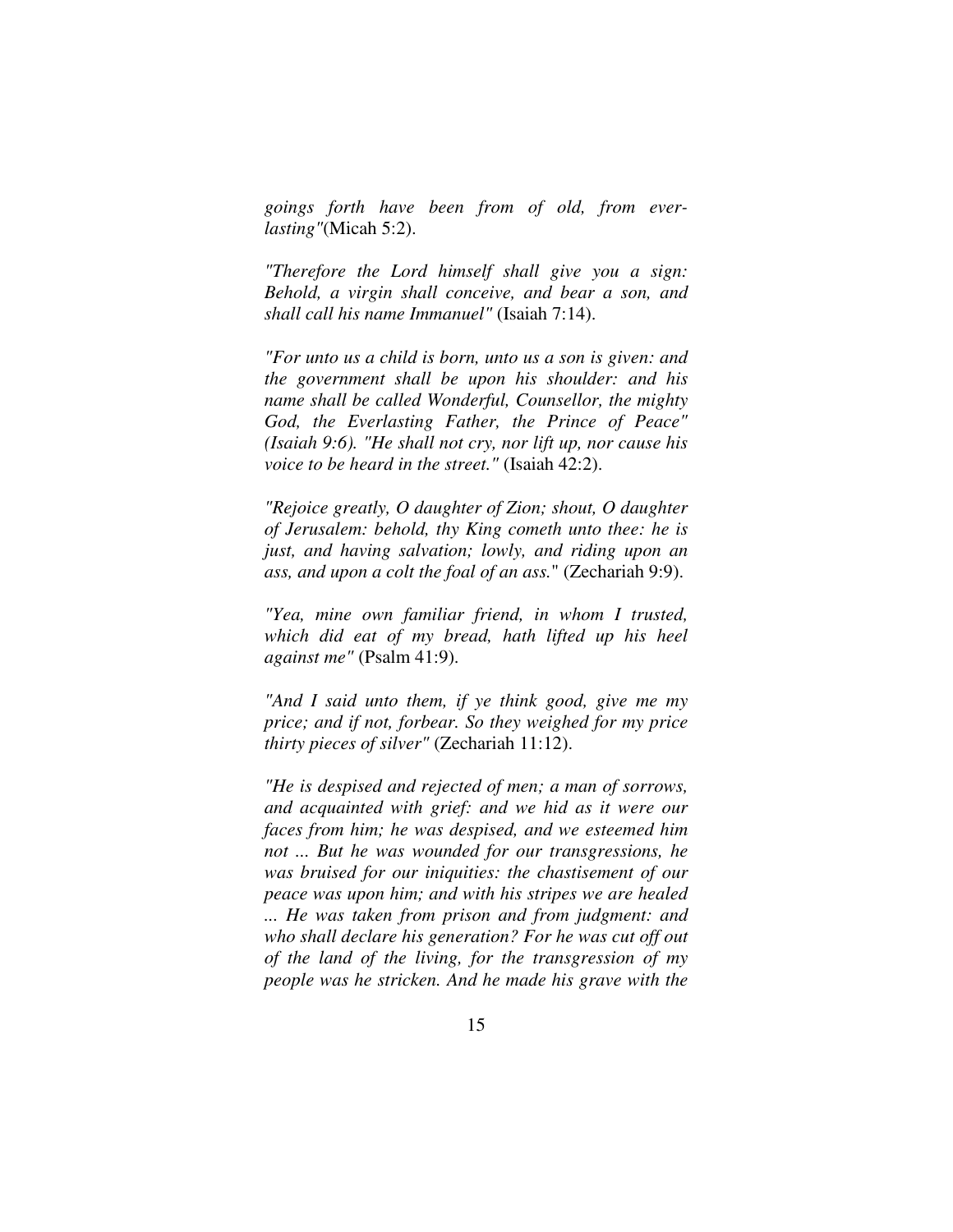*wicked and with the rich in his death"* (Isaiah 53:3,5, 8,9).

*"For thou wilt not leave my soul in sheol; neither wilt thou suffer thine Holy One to see corruption"* (Psalm 16:10).

## (5) THE WORLD-WIDE DISPERSION OF THE JEWS.

*"For, lo, I will command, and I will sift the house of Israel among all nations, like as corn is sifted in a sieve, yet shall not the least grain fall upon the earth."* (Amos 9:9).

*"And it shall come to pass, that as the LORD rejoiced over you to do you good, and to multiply you; so the LORD will rejoice over you to destroy you, and to bring you to nought; and ye shall be plucked from the land whither thou goest to possess it. And the LORD shall scatter thee among all people, from the one end of the earth even unto the other; and there thou shalt serve other gods, which neither thou nor thy fathers have known, even wood and stone."* (Deuteronomy 28:63, 64).

## (6) THE GREAT TRIBULATION.

*"And these are the words that the LORD spake concerning Israel and concerning Judah. For thus saith the LORD; We have heard a voice of trembling, of fear, and not of peace. Ask ye now, and see whether a man doth travail with child? Wherefore do I see every man with his hands on his loins, as a woman in travail, and all faces are turned into paleness? Alas! for that day is great, so that none is like it: it is even the time of Jacob's trouble, but he shall be saved out of it."*  (Jeremiah 30:4-7).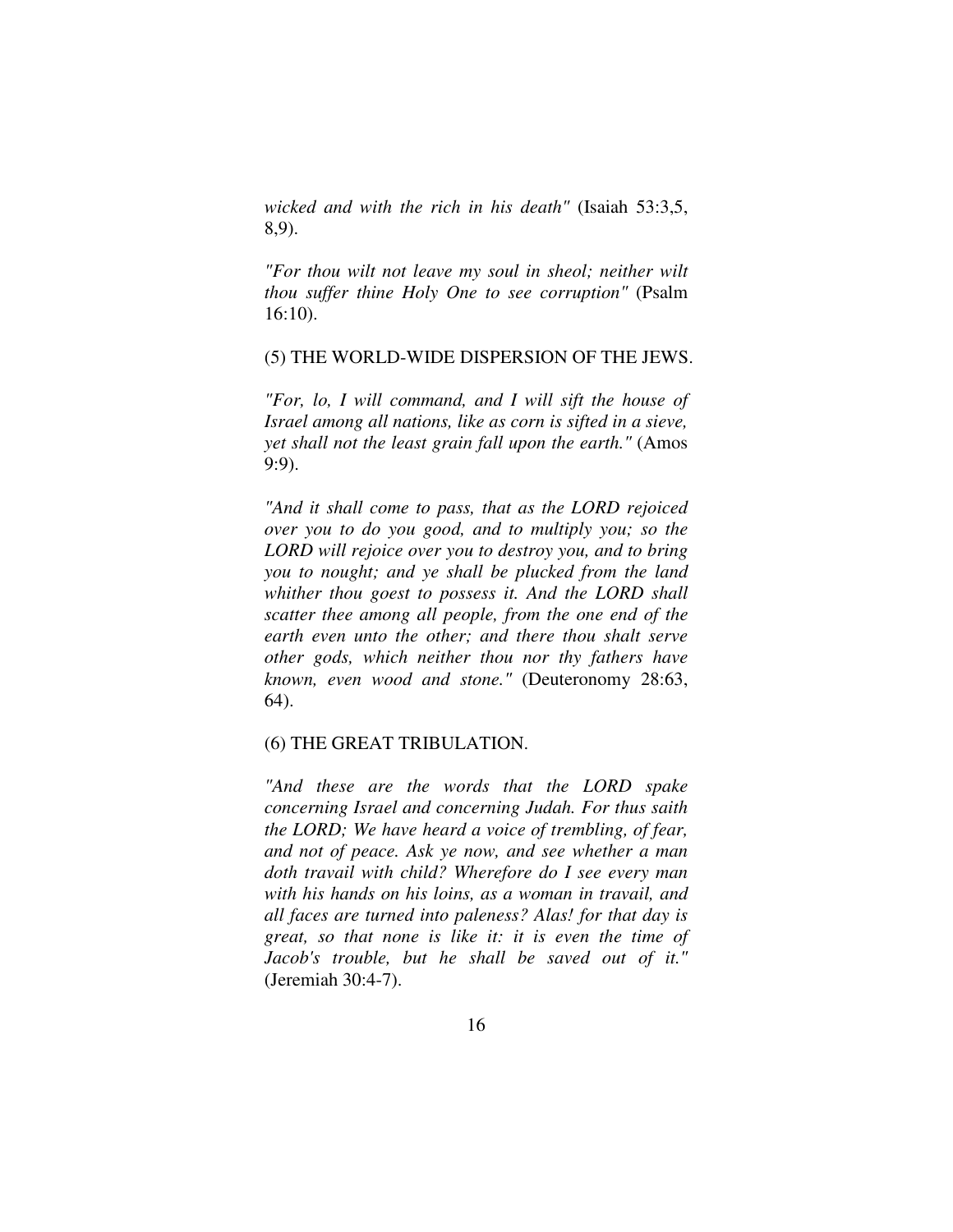*"And at that time shall Michael stand up, the great prince which standeth for the children of thy people: and there shall be a time of trouble, such as never was since there was a nation even to that same time: and at that time thy people shall be delivered, everyone that shall be found written in the book"* (Daniel 12:1)*.* 

## (7) THE KINGDOM-- THE MILLENNIAL REIGN OF THE LORD JESUS CHRIST.

*"And it shall come to pass in the last days, that the mountain of the LORD'S house shall be established in the top of the mountains, and shall be exalted above the hills; and all nations shall flow unto it."* (Isaiah 2:2).

*"They shall not hurt nor destroy in all my holy mountain: for the earth shall be full of the knowledge of the LORD, as the waters cover the sea."* (Isaiah 11:9).

*"And I will bring again the captivity of my people of Israel, and they shall build the waste cities, and inhabit them; and they shall plant vineyards, and drink the wine thereof; they shall also make gardens, and eat the fruit of them. And I will plant them upon their land, and they shall no more be pulled up out of their land which I have given them, saith the LORD thy God"* (Amos 9:14,15).

We take note that the CHURCH is not mentioned in this Outline of Prophecy, and rightly so, for the Holy Spirit, speaking through the Apostle Paul, said it was hid in God and never before revealed as it is now revealed unto His holy apostles and New Testament PROPHETS (Ephesians 3:1-9). The CHURCH, therefore, was never known, never prophesied, never looked forward to by the Old Testament prophets. The Church IS NEW--not an outgrowth of Judaism, not Spiritual Israel--but that which never was before: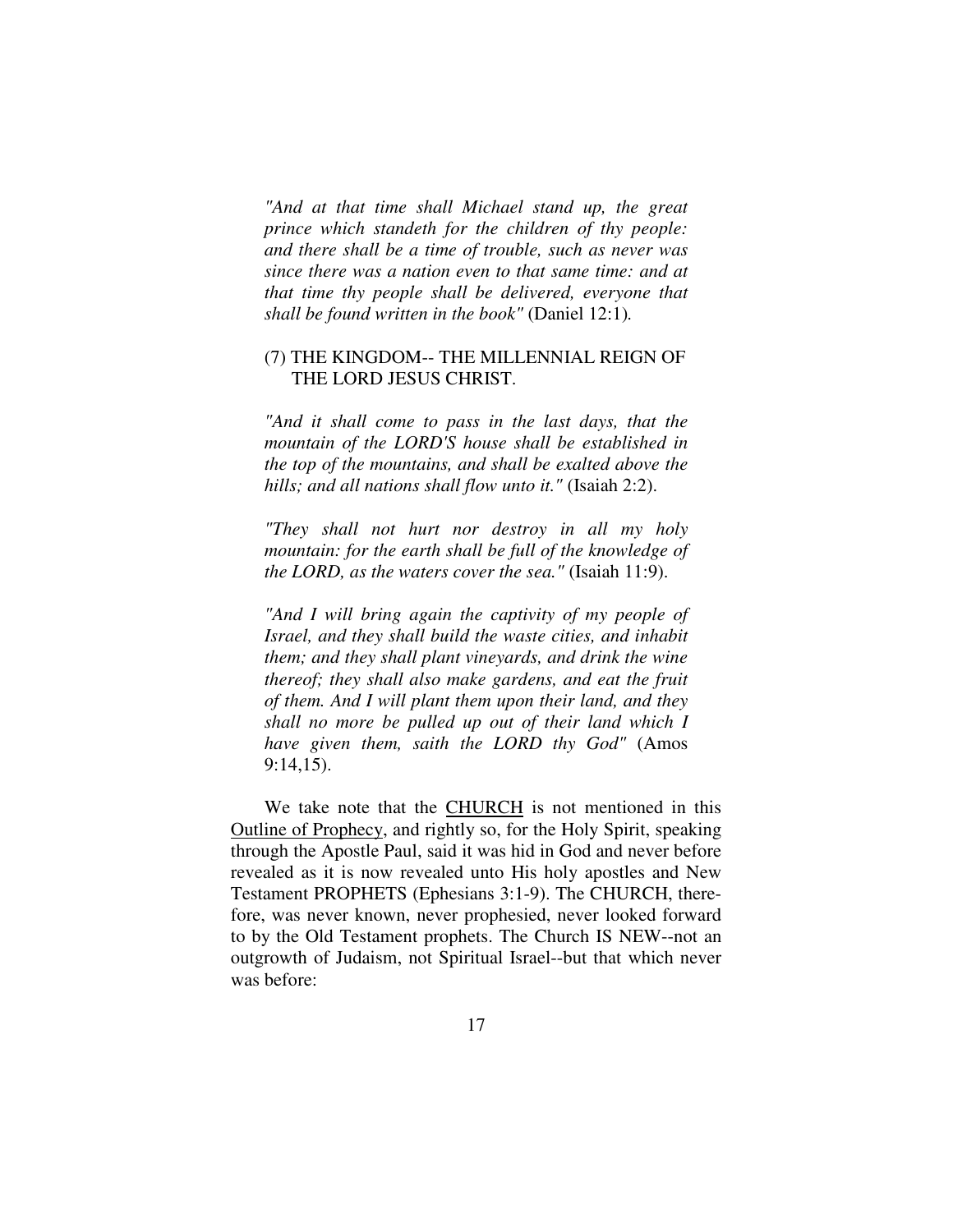*"For he is our peace, who hath made both one, and hath broken down the middle wall of partition between us; having abolished in his flesh the enmity, even the law of commandments contained in ordinances; for to make in himself of twain ONE NEW MAN, so making peace; and that he might reconcile both unto God in ONE BODY by the cross, having slain the enmity thereby: and came and preached peace to you which were afar off, and to them that were nigh. For through him we both have access by one Spirit unto the Father."* (Ephesians 2:14- 18).

Therefore, we see that all Old Testament Prophecy had to do with Israel. When it speaks concerning the Second Coming of Christ it speaks concerning His Revelation rather than the RAP-TURE of the Church (for the Church and all that pertains to it was revealed unto the Apostle Paul). The Kingdom is the Kingdom, and not the Church; and when the Scriptures state that the government shall be upon Christ's shoulder, it is speaking about the GOVERNMENT OF ISRAEL and the GOVERN-MENT OF THE WORLD and not the Church!

## THE KINGDOM OF GOD AND THEKINGDOM OF HEAVEN

It is of the most importance to understand the difference between these two Kingdoms: the Kingdom of God and Kingdom of Heaven. To some, the Kingdoms are the same, and confusion is the result.

The Kingdom of Heaven is found in only one Gospel, and that is the Gospel of St. Matthew. And it is the Gospel of Matthew which portrays the Lord Jesus as the KING. Now, Matthew's Gospel speaks also concerning the Kingdom of God, but it is the only Gospel which records the Kingdom of Heaven. Most Bible Commentators agree that the Kingdom of Heaven is the Millennial Reign of the Lord Jesus; and, as that Gospel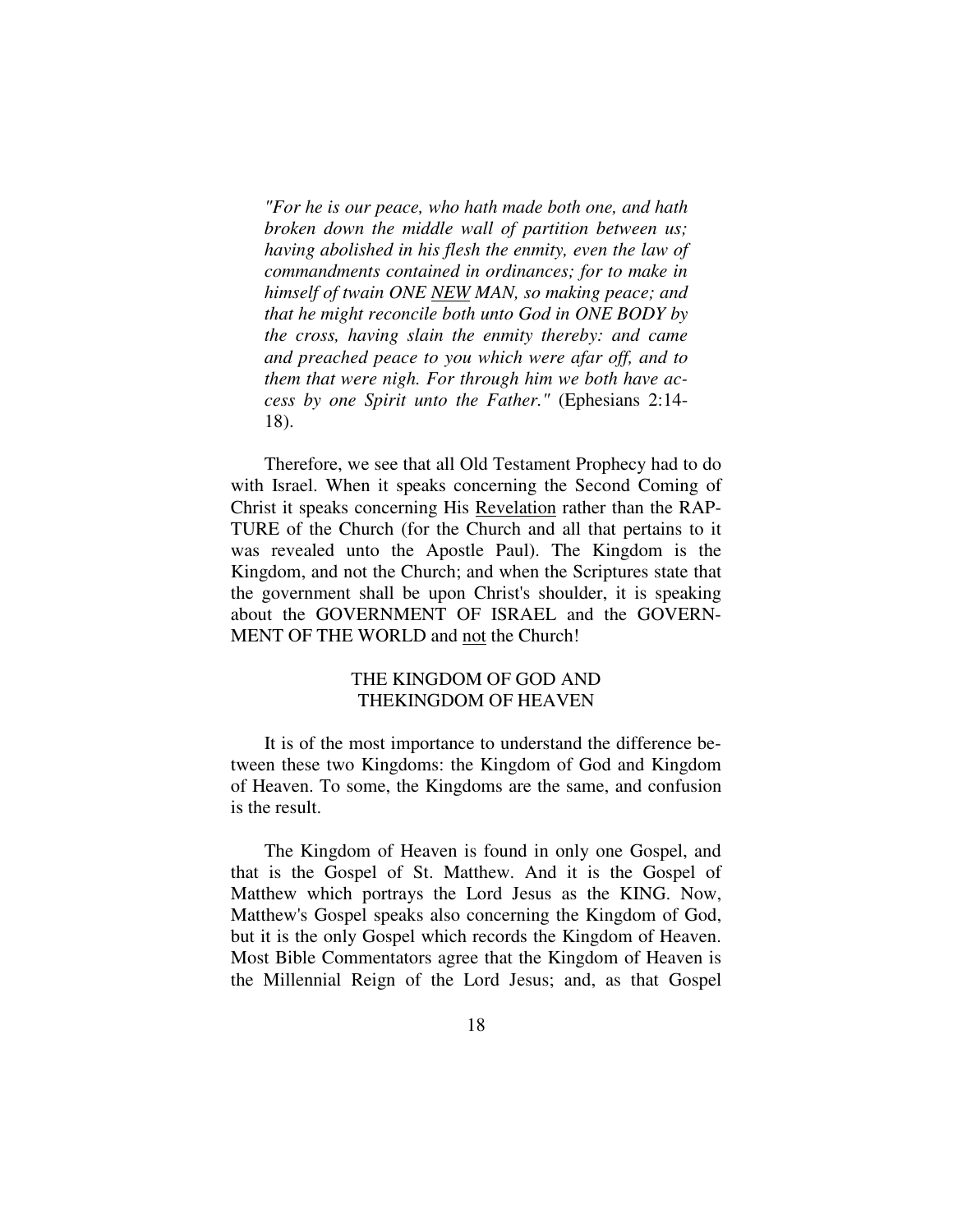speaks of Christ as King it also reveals that Kingdom over which He is going to reign--here upon this earth.

The Kingdom of God is from everlasting to everlasting--it is an everlasting Kingdom:

*"How great are His signs! and how mighty are His wonders! His kingdom is an everlasting kingdom, and his dominion is from generation to generation."* (Daniel 4:3).

Thus we conclude, that all things are part of the Kingdom of God. The Kingdom of Heaven (Millennial Reign of Christ) is a phase of the Kingdom of God. The Church (Body of Christ) is a phase of the Kingdom of God.

While the Kingdom of Heaven is a phase of the Kingdom of God, and the Church is a phase of the Kingdom of God, nevertheless, the Kingdom of Heaven is NOT the Church.

And while the Church is a phase of the Kingdom of God, the Church is not all the Kingdom of God.

- 1. The Kingdom of God--from everlasting to everlasting (Daniel 4:3).
- 2. The Church--a phase of the Kingdom of God--now present:

*"For the kingdom of God is not meat and drink; but righteousness, and peace, and joy in the Holy Ghost"*  (Romans 14:17);

*"So that we ourselves glory in you in the churches of God for your patience and faith in all your persecutions and tribulations that ye endure: which is a manifest token of the righteous judgment of God, that ye may be*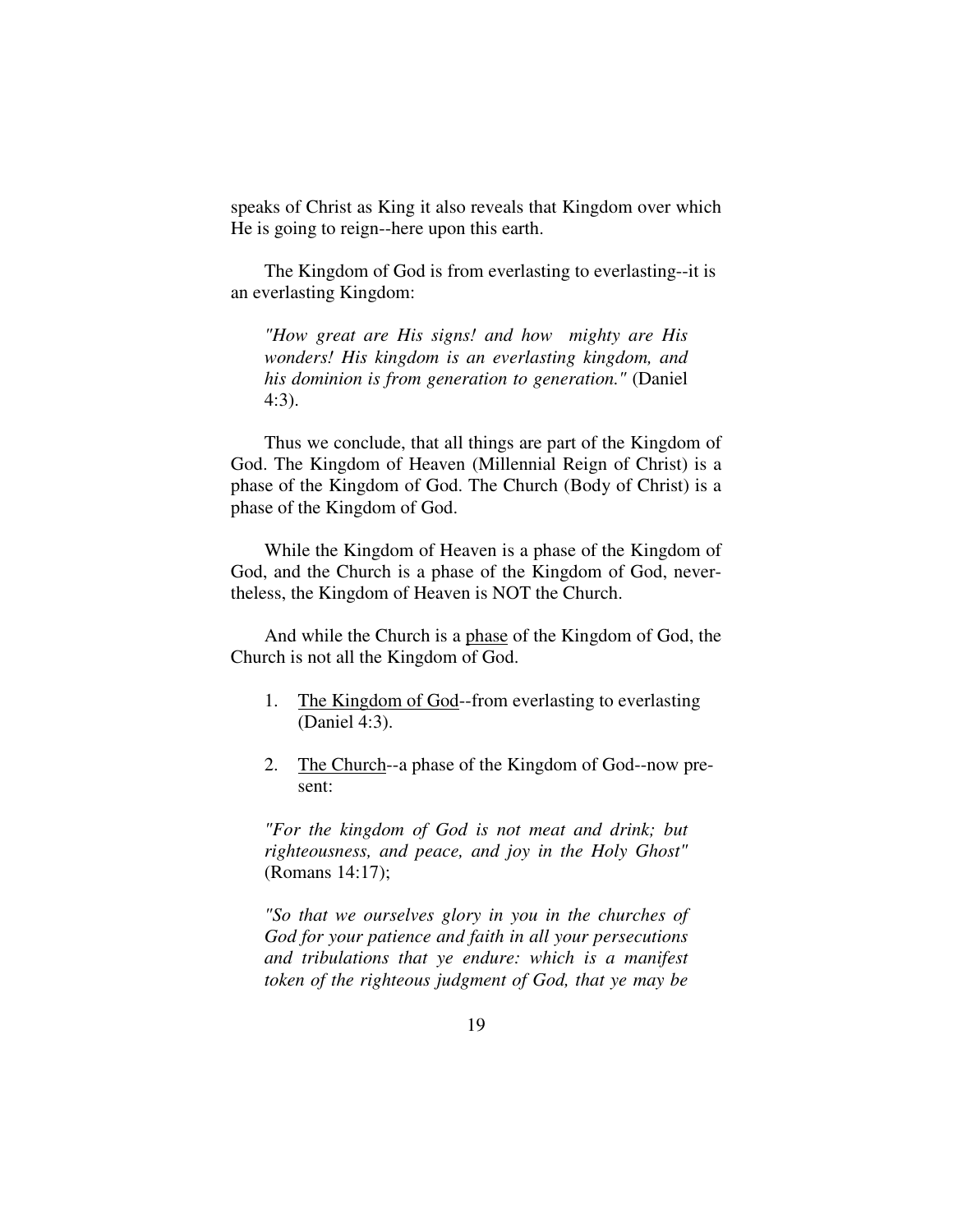*counted worthy of the KINGDOM OF GOD, for which ye also suffer"* (II Thessalonians 1:4,5).

## 3. The Kingdom of Heaven --Millennial Reign of Christ- a phase of the Kingdom of God--in the future:

*"And in the days of these kings shall the God of heaven set up a kingdom, which shall never be destroyed; and the kingdom shall not be left to other people, but it shall break in pieces and consume all these kingdoms, and it shall stand for ever" (Daniel 2:44) ;* 

*"And the kingdom and dominion, and the greatness of the kingdom under the whole heaven, shall be given to the people of the saints of the most High, whose kingdom is an ever-lasting kingdom, and all dominions shall serve and obey him" (Daniel 7:27);* 

*"And to this agree the words of the prophets; as it is written, after this I will return. and will build again the tabernacle of David, which is fallen down; and I will build again the ruins thereof, and I WILL SET IT UP"*  (Acts 15:15, 16).

This leads us to the...

## DAYS IN THE SCRIPTURES

We are to make a distinction when God makes a difference. And we are to distinguish the DAYS in the Word of God. We know that we are living in the Day of Salvation, the Acceptable Year of the Lord. This Day and Year is not a day of 24 hours nor a year of 365 days, but periods of time. When the Scriptures speak concerning the Day of Christ, it is not speaking of a day of 24 hours, but a period of time when Christ shall reward the believers. Then there is the DAY OF THE LORD (JEHOVAH), a period of time also, during which the WRATH of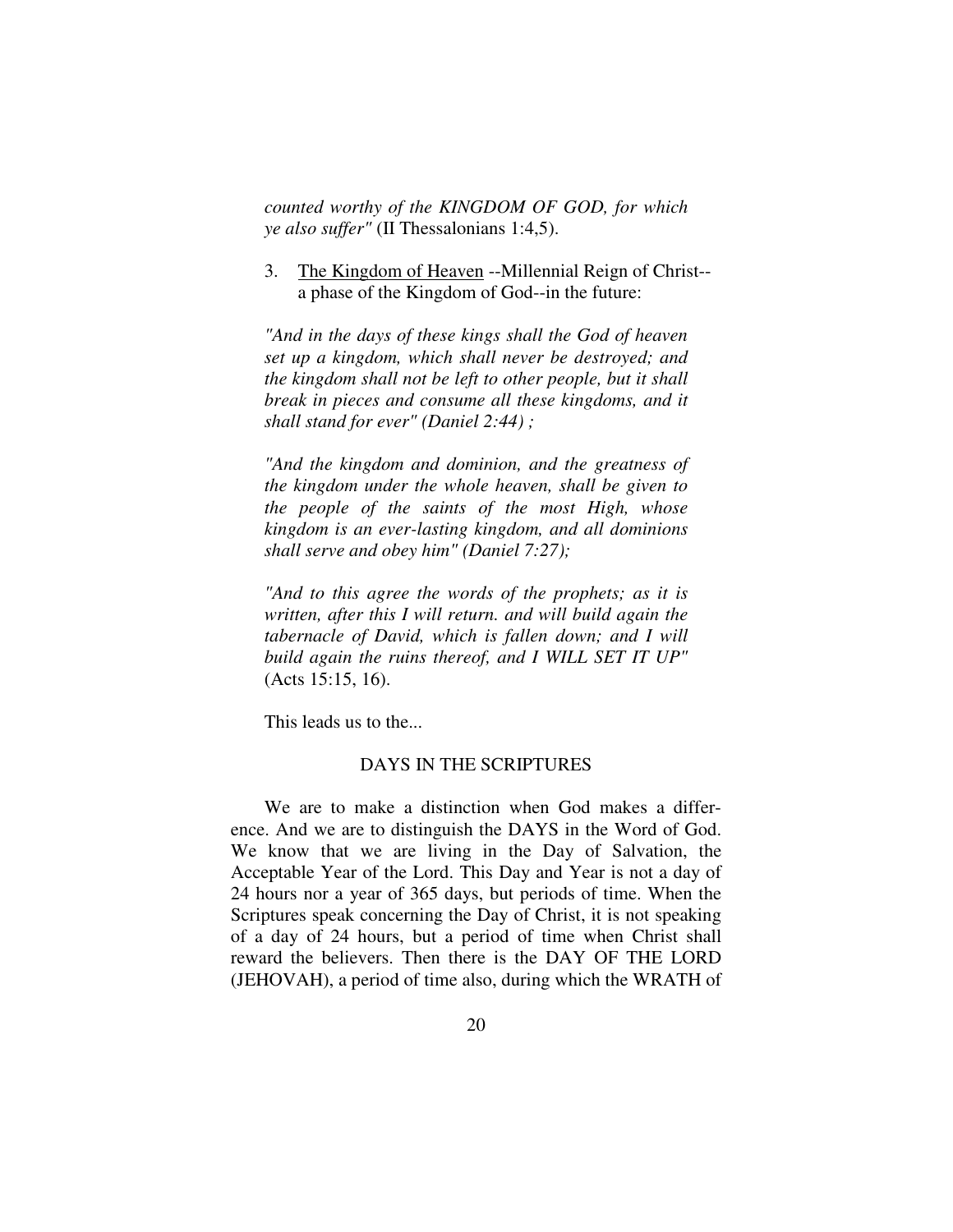Almighty God is poured out upon this world. (Note: Scripture references will be given a little later on in this book).

The following diagram will help the Bible student in distinguishing the difference DAYS of Scripture.



As a good portion of our study of Prophecy concerns the Millennium and the Tribulation, it is good that we study the opinions held by Christians today concerning:

## THE MILLENNIAL TEACHINGS

- 1. MILLENNIALISTS.The first group call themselves just Millennialists. That is, they believe there is to be a millennium; they do not know when it will take place.
- 2. POST-MILLENNIALISTS are those who teach that there will be a millennium, but it will be established by the Church--the world is to be converted, and then Christ will come AFTER the millennuim; hence Postmillennialists.
- 3. The AMILLENNIALISTS are those who compose the third group. They deny the Millennium altogether. They believe in the Second Coming of Christ, but that when He does come, he will not come to reign for a thousand years, but to judge the world: casting the sinners into the lake of fire, and opening heaven for the saved. Yet, they say that we are living in the SPIRITUAL MILLEN-NIUM now! Hence the Amillennialists are nothing more than glorified Post-millennialists. The Post-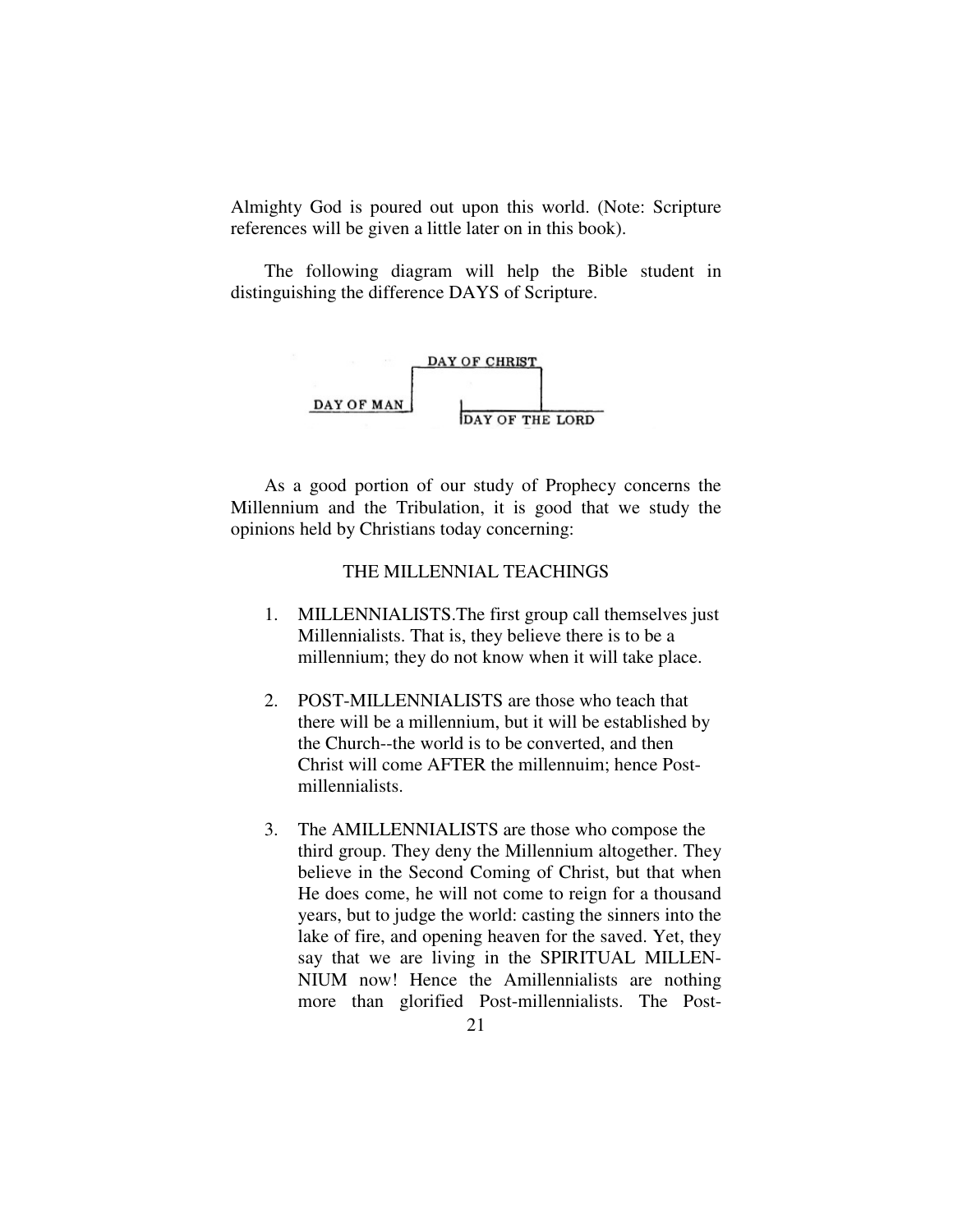millennialists say that Christ will come after the Millennium; the Amillennialists say that Christ will come after the spiritual millennium--The Amillennialists have just pushed the Millennium ahead in the program of God.

4. PREMILLENNIALISTS . The fourth group which we, ourselves, are proud to be a part of, are PREMILLENNIALISTS. We believe that Christ will come BEFORE the Millennium. That he will set up the Kingdom and reign over it for at least a 1000 years!

(While speaking concerning millennialism, we want to point out a group which includes a great number of the Amillennialists and Postmillennialists, and that is, the PRAETERISTS. These are they who believe that the Book of Revelation was fulfilled at the fall of Jerusalem in 70 A.D. But this theory is refuted easily by pointing out the fact that the 1st chapter and 19th verse of the Book of Revelation states: *"Write the things which thou hast seen, and the things which are, and things which shall be hereafter."* Notice the word "hereafter". Hereafter what? Hereafter the time of the Apostle John, of course; and to be more explicit, after the time of the Seven Churches.

The Book of Revelation was written in 96 A. D.

This was 26 years AFTER the fall of Jerusalem.

The "hereafter" is to be after the Book of Revelation was written.

Therefore the Book of Revelation could not have possibly been fulfilled at the fall of Jerusalem.)

## PREMILLENNIALISTS AND PREMILLENNIALISTS

Those who confuse us are not the Amillennialists nor the Postmillennialists, but the Premillennialists!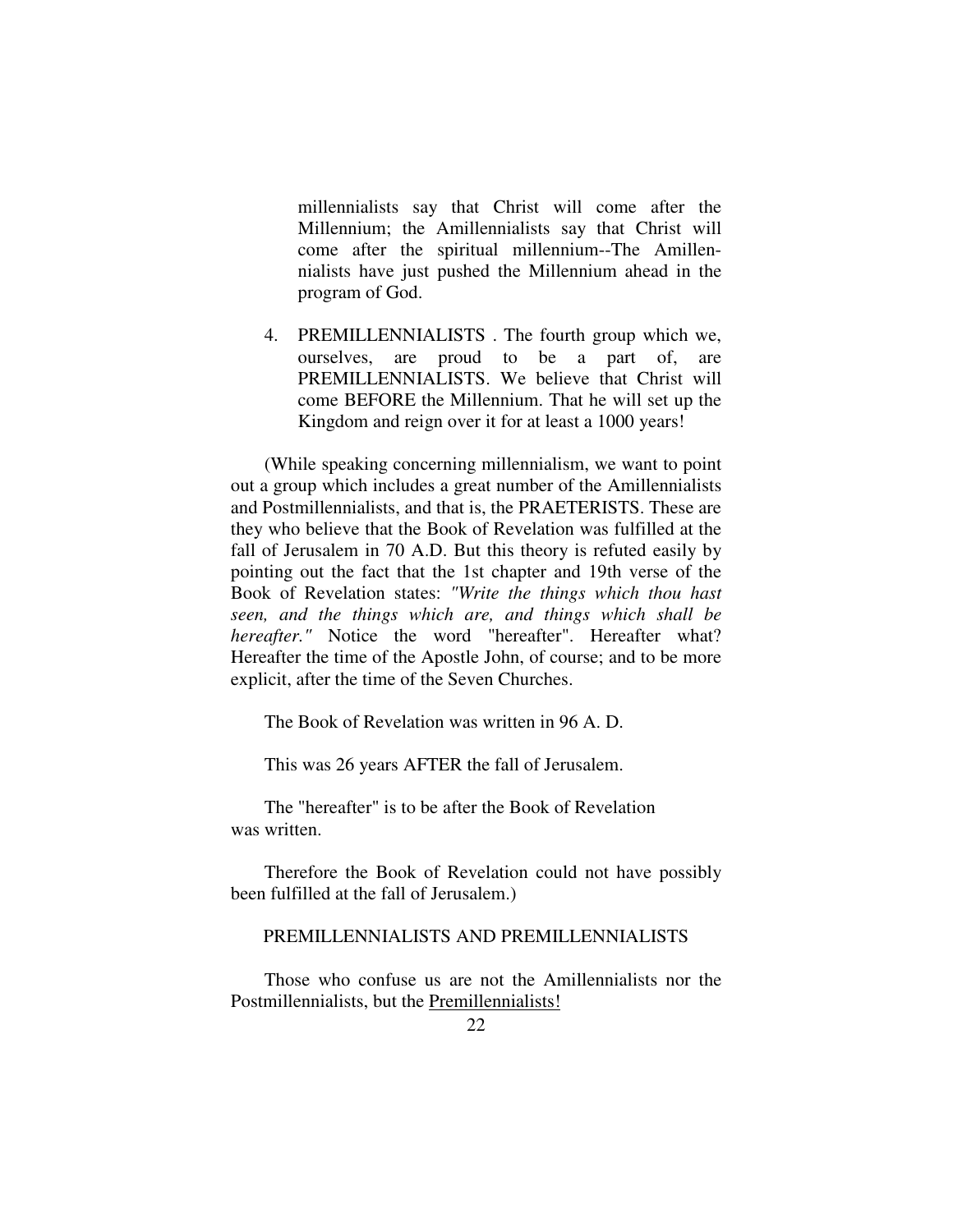Premillennialists are divided into many camps. There are the Futurists, of which I claim to be, but here we are divided also. And then there are the Historicalists, and their opinions differ as the sands of the sea.

Some man may attack our stand and say, "Why don't you deny the Millennium altogether and take your seat with the Amillennialists as you admit you are so divided?" But why should I take company with those who refuse to accept the direct statements of the Scriptures? And why make my bed with those who know nothing whosoever of the Second Coming of the Lord Jesus Christ? No, we will stand our ground as a Premillennial Futurist.

First, let us examine the HISTORICALIST. Now he is a Premillennialist. No denying that. He believes, however, that the Book of Revelation from the 4th chapter on have been partially fulfill one step at a time since the time of the Apostle John; that great events of history were the fulfillments of the Book of Revelation. Their number is many, and their interpretation the same.

Second, let us look at those who term themselves FUTURISTS, of whom we are glad to claim kin. They believe chapter 4 and on through the rest of the Book of Revelation is still in the future, and will occur AFTER the Rapture.

We must be honest and point that among the Futurists, there are those who call themselves MIDTRIBULATIONISTS, believing that the Church will go through half of the Tribulation. But we ask, "Why should the Church go through any of the Tribulation?" The Tribulation is Jacob's Trouble and not the Bride's trouble. (And then there are those who are termed as TRIBULATIONISTS, believing that the Church shall go through ALL the Tribulation. And again we ask, "Why?" We do not see how they can possibly call themselves Futurists.)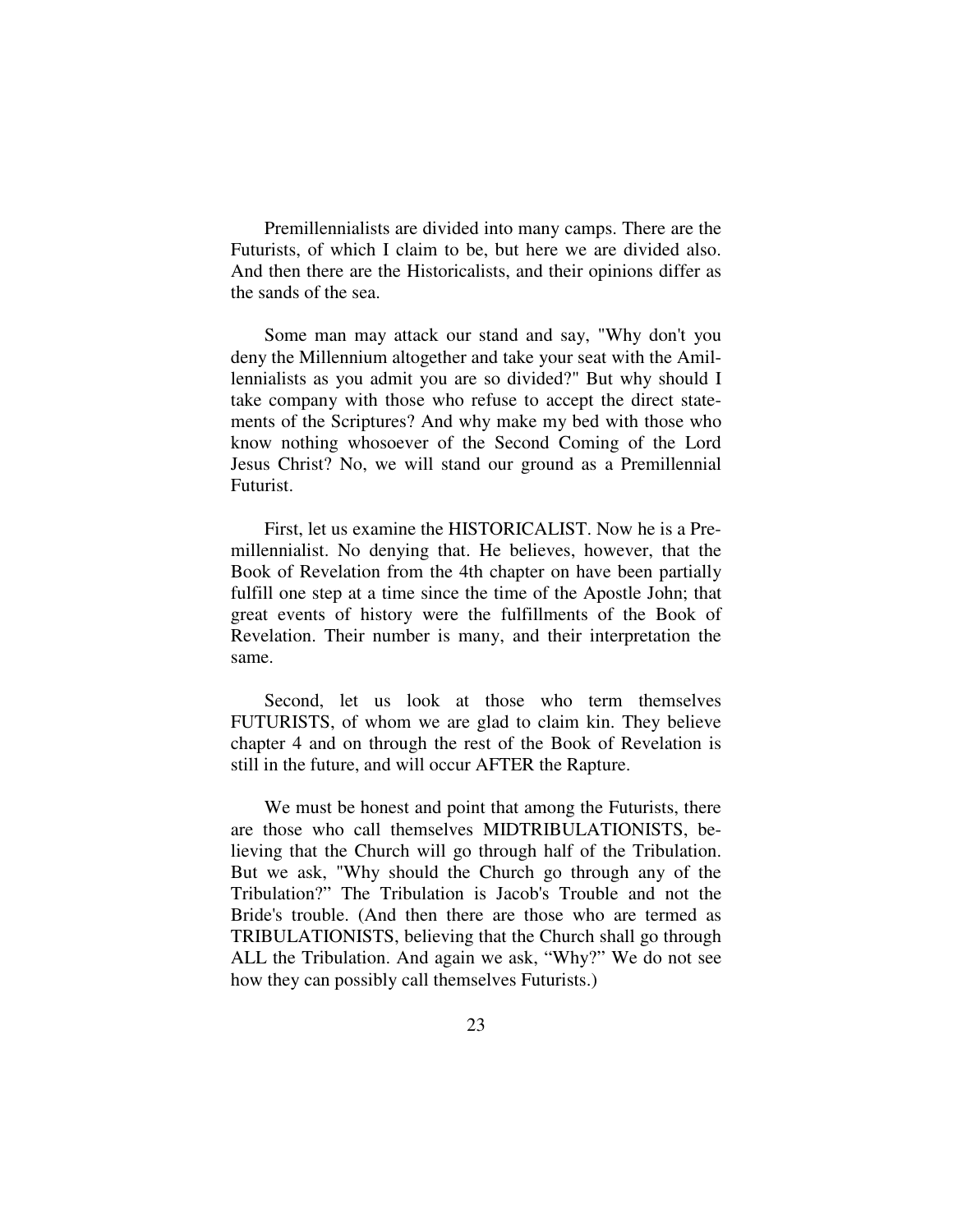Another group label themselves as PARTIAL-RAPTUR-ISTS holding that only those who are ready, who are clean, who are looking for the Second Coming will be caught away in the Rapture. The remaining believers (who also compose the Body of Christ) will be left to go through the Tribulation. To refute this conception we want to state that according to II Timothy the fact is presented that a Christian shall be rewarded for looking for the Second Coming of Christ with a crown, and not raptured as the prize:

*"Henceforth there is laid up for me, a crown of righteousness, which the Lord, the righteous judge, shall give me at that day: and not to me only, but unto all them also that love his appearing."* (II Timothy 4:8)

 And as to leaving part of the Church behind--remember, the Church is a Body and it is inconceivable to think that the Lord will leave part of His Body here on earth--no, it is going to be a Rapture, and not a rupture.

## TIME AND FULNESS OF THE GENTILES

The TIME of the Gentiles and the FULNESS of the Gentiles are entirely different. The Lord, Himself, spoke concerning the TIME of the Gentiles in Luke 21:24—

*"And they shall be led away captive into all nation: and Jerusalem shall be trodden down of the Gentiles, until the time of the Gentiles be fulfilled."* 

Here the Lord reveals to us that meaning of the TIME of the Gentiles; that time when the land of Israel shall be under tile Gentile rule. The Saviour did not say that the time Gentiles began with the fall of Jerusalem, but rather that the fall of Jerusalem would be inclusive in that period of the TIME OF THE GENTILES. Yes, the time of the Gentiles is when Israel is under the mandate of Gentile rule; or better still, WHEN ISRAEL IS WITHOUT HER KING. That time covers the period between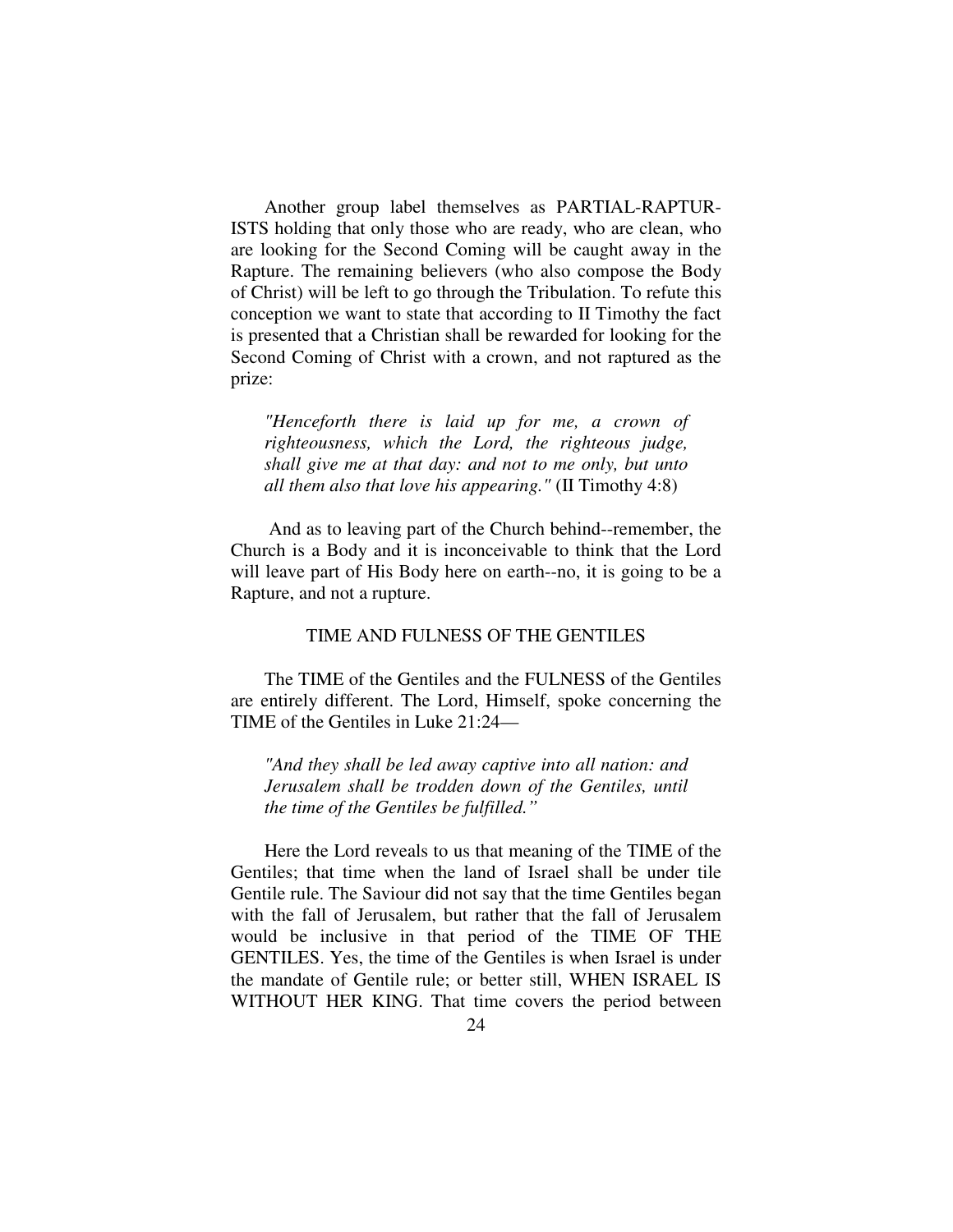Nebuchadnezzar to the Antichrist. The Book of Daniel is a commentary upon the TIME OF THE GENTILES.

Now as to the FULNESS of the Gentiles. This is found in Romans 11:25—

*"For I would not, brethren, that ye should be ignorant of this mystery, lest ye should be wise in your own conceits; that blindness in part is happened to Israel, until the fulness of the Gentiles be come in."* 

Get the background, and then we can understand our text. All the Jews have not embraced the Faith; they have not all believed and have not all accepted the Lord Jesus as their Messiah. Unbelief is blindness--and blindness on the part of Israel today exists, and will continue to exist until the FULNESS of the Gentiles be come in. The Fulness is that number known only unto God which composes the Body of Christ. When that number is completed, then the FULNESS OF THE GENTILES will have come in. The time element is from Pentecost to the Rapture.

### \*\*\*\*\*\*\*\*\*\*\*\*\*\*\*

"Scriptures taken LITERALLY are as much Spiritual as those Scriptures which are taken FIGURITIVELY."

#### \*\*\*\*\*\*\*\*\*\*\*\*\*\*\*

## THE TWO RESURRECTIONS First

- 1. Christ - - - - - - - - - - - -- - - - Firstfruits (I Corinthians 15:20,23).
- 2. Church - - - - - - - - - - - - -- -- - Harvest (I Thessalonians 4:13-18).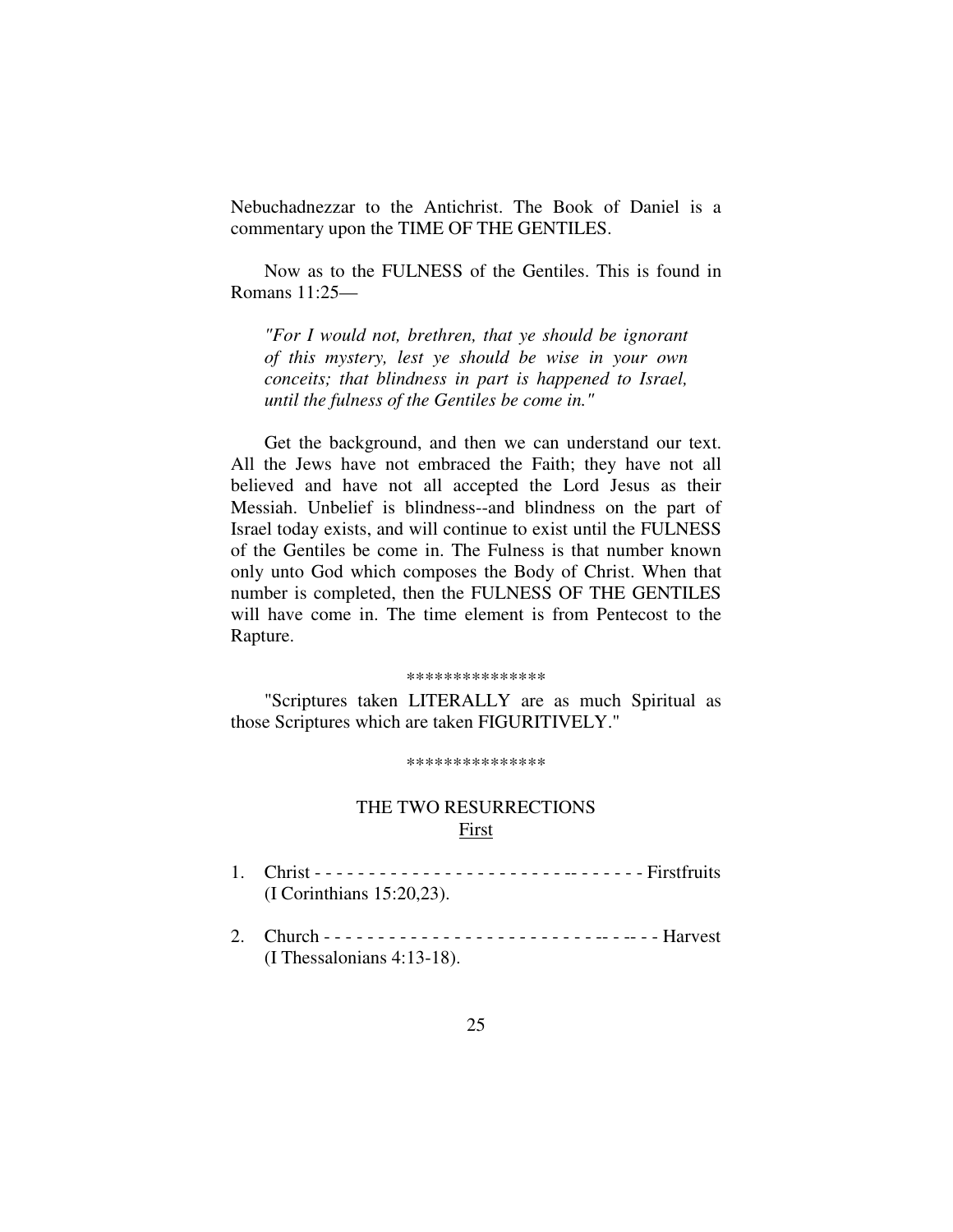3. Old Testament Saints & Tribulation Saints--Gleanings (Revelation 20;4). While it does not say that these Tribulations saints rise from the dead, it does say they are killed during the Tribulation and that they live and reign with Christ for a thousand years; therefore, if they are killed during the Tribulation, and live during the Millennium, then they must have their resurrection between the Tribulation and the Millennium.

### Last

All the wicked dead  $- - - - - - - - - - - - - - - - - - - - - - -$  the Chaff (Revelation 20:5,11-15;21:8; John 5:28,29; Daniel 12:2).

\*\*\*\*\*\*\*\*\*\*\*\*

## THE DIAGRAM OF PROPHETIC DAYS



- A. The Rapture
- B. The Tribulation Period (7 years)
- C. The Judgment Seat of Christ
- D. The Marriage Supper of the Lamb
- E. The Battle of Gog and Magog
- F. The Enthronement of the Antichrist
- G. The Day of the LORD
- H. The GREAT Tribulation
- I. The Battle of Armageddon
- J. The Revelation of Jesus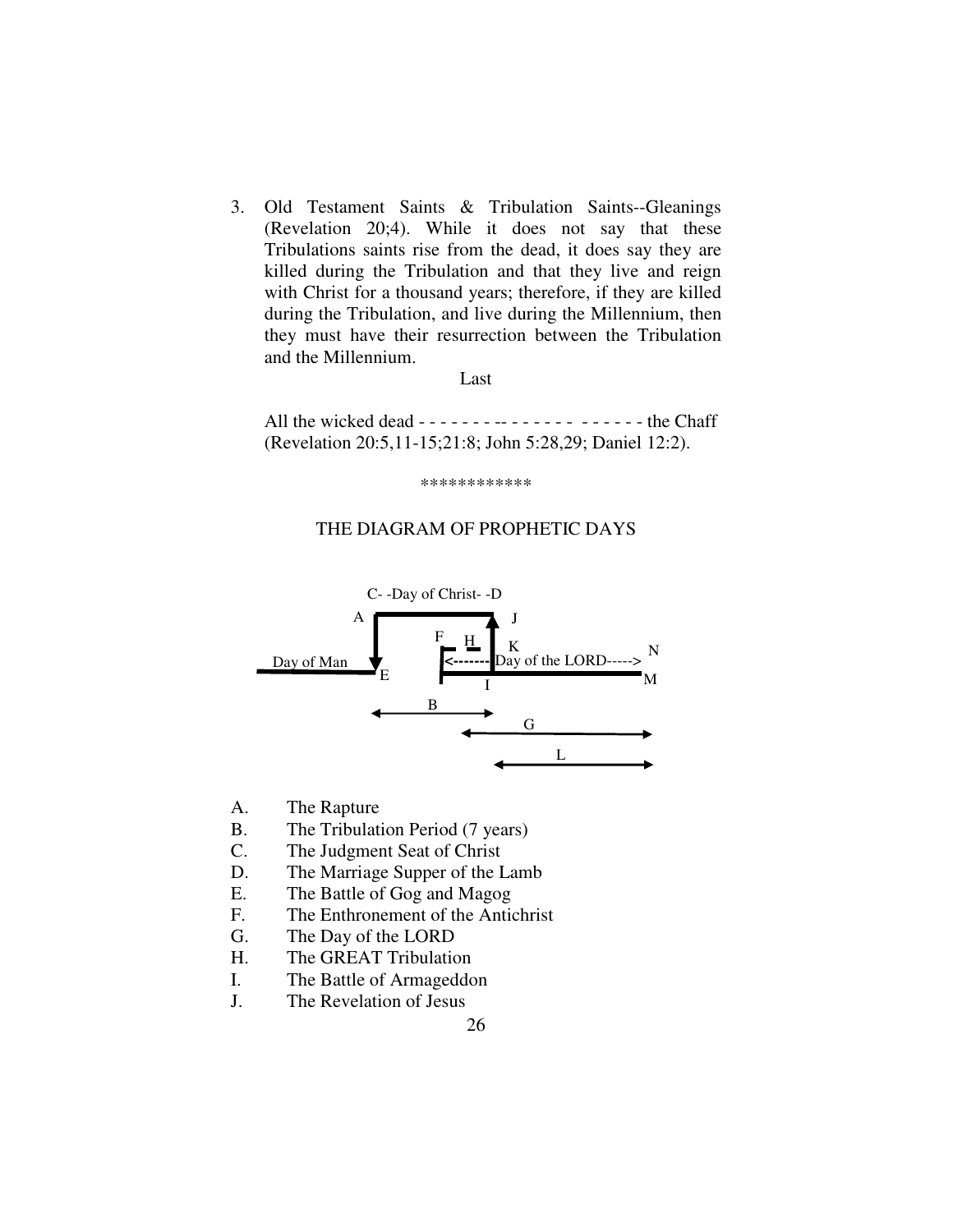- K. The Judgment of the Nations (Gentiles)
- L. The Millennium
- M. The Second Battle of Gog and Magog
- N. The Great White Throne

## A. THE RAPTURE

The word "rapture" is not a Biblical word, nevertheless it is a Biblical reality. By the word RAPTURE we mean the catching up of the saints of God to meet the Lord in the air. Scriptures abound with reference to this great event.

*"For the Lord himself shall descend from heaven with a shout, with the voice of the archangel, and with the trump of God: and the dead in Christ shall rise first; then we which are alive and remain shall be caught up together with them in the clouds, to meet the Lord in the air: and so shall we ever be with the Lord."* (I Thessalonians 4:16,17).

*"Behold, I shew you a mystery, we shall not all sleep, but we shall all be changed. In a moment, in the twinkling of an eye, at the last trump: for the trumpet shall sound, and the dead shall be raised incorruptible, and we shall be changed. For this corruptible must put on incorruption, and this mortal must put on immortality."* (1 Corinthians 15:51-53).

*"After this I looked, and behold, a door was opened in heaven: and the first voice which I heard was as it were of a trumpet talking with me; which SAID, Come up hither, and I will shew thee things which must be hereafter*" (Revelation 4:1).

## B. THE TRIBULATION PERIOD OF 7 YEARS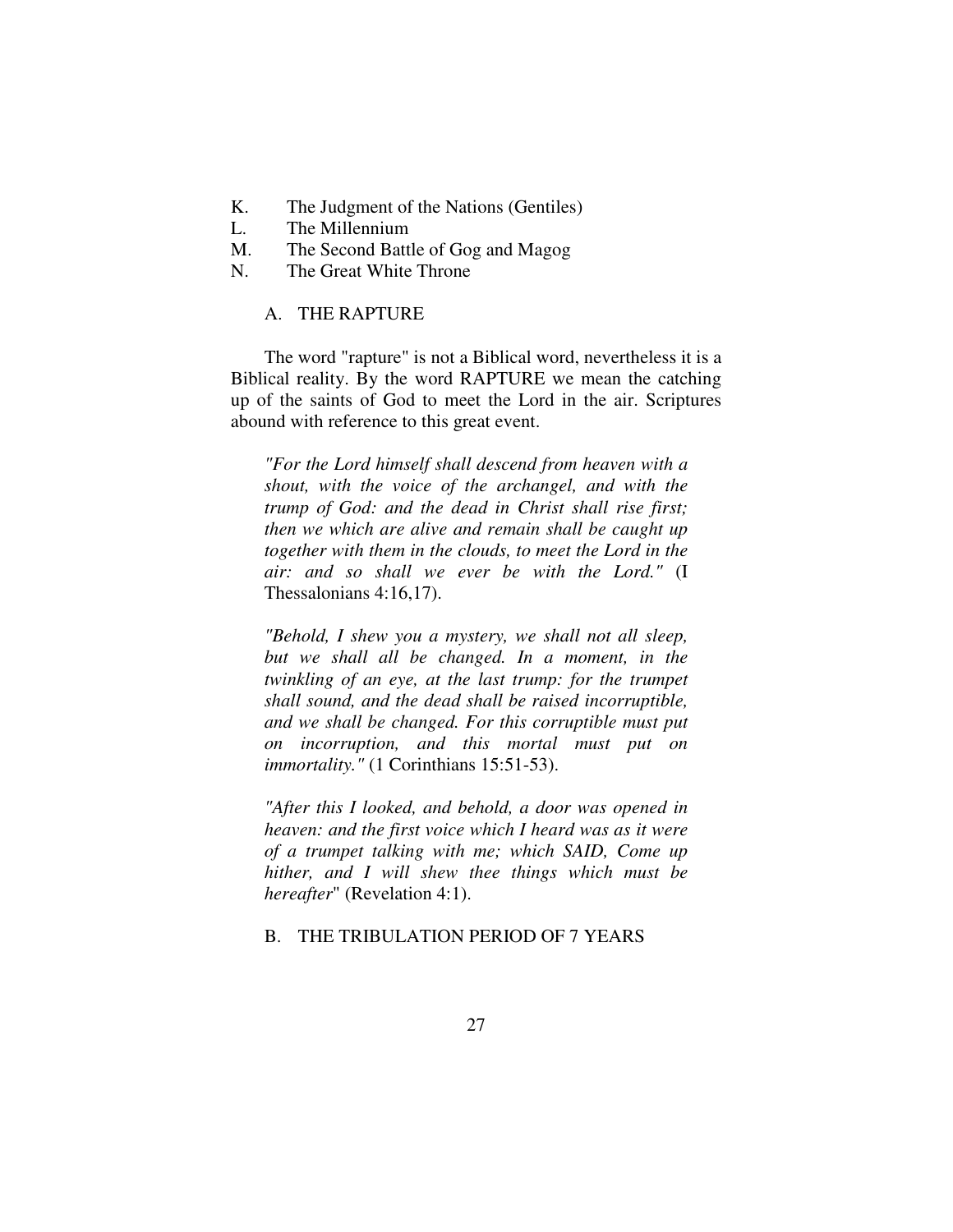This covers the period of the rise of the Antichrist; yet the GREAT Tribulation consists of the last 3-1/2 years of this seven year period:

*"And I saw when the Lamb opened one of the seals, and I heard, as it were the noise of thunder, one of the four beast saying, Come and see. And I saw, and behold a white horse: and he that sat on him had a bow; and a crown was given unto him: and he went forth conquering, and to conquer*" (Revelation 6: 1,2).

This is the last or 70th Week of Daniel 9. The Lord Jesus is "cut off" at the end of the 69th Week, and between the 69th and 70th Week is that great GAP known as the Church Age which Daniel knew nothing. nor any other Old Testament Prophet (Ephesians 1:1-9). The Church is Raptured, the GAP is closed, and time begins again for Israel: the 70th Week of Daniel--the Tribulation period.

The Antichrist confirms the covenant with the Jews, but breaks it in the middle of that seven year period—

*"And he shall confirm the covenant with many for one week: and in the midst of the week he shall cause the sacrifice and the oblation to cease, and for the overspreading of abominations he shall make it desolate, even until the consummation, and the determined shall be poured upon the desolate"* (Daniel 9: 27).

This is known as JACOB'S TROUBLE...

*"Alas! for that day is great, so that none is like it: it is even the time of Jacob's trouble, but he shall be saved out of it."* (Jeremiah 30:7).

It is JACOB'S trouble, and not the Bride's trouble. Why should it be the Bride's trouble; why should the Church go through the Tribulation or any part of it? The Tribulation is the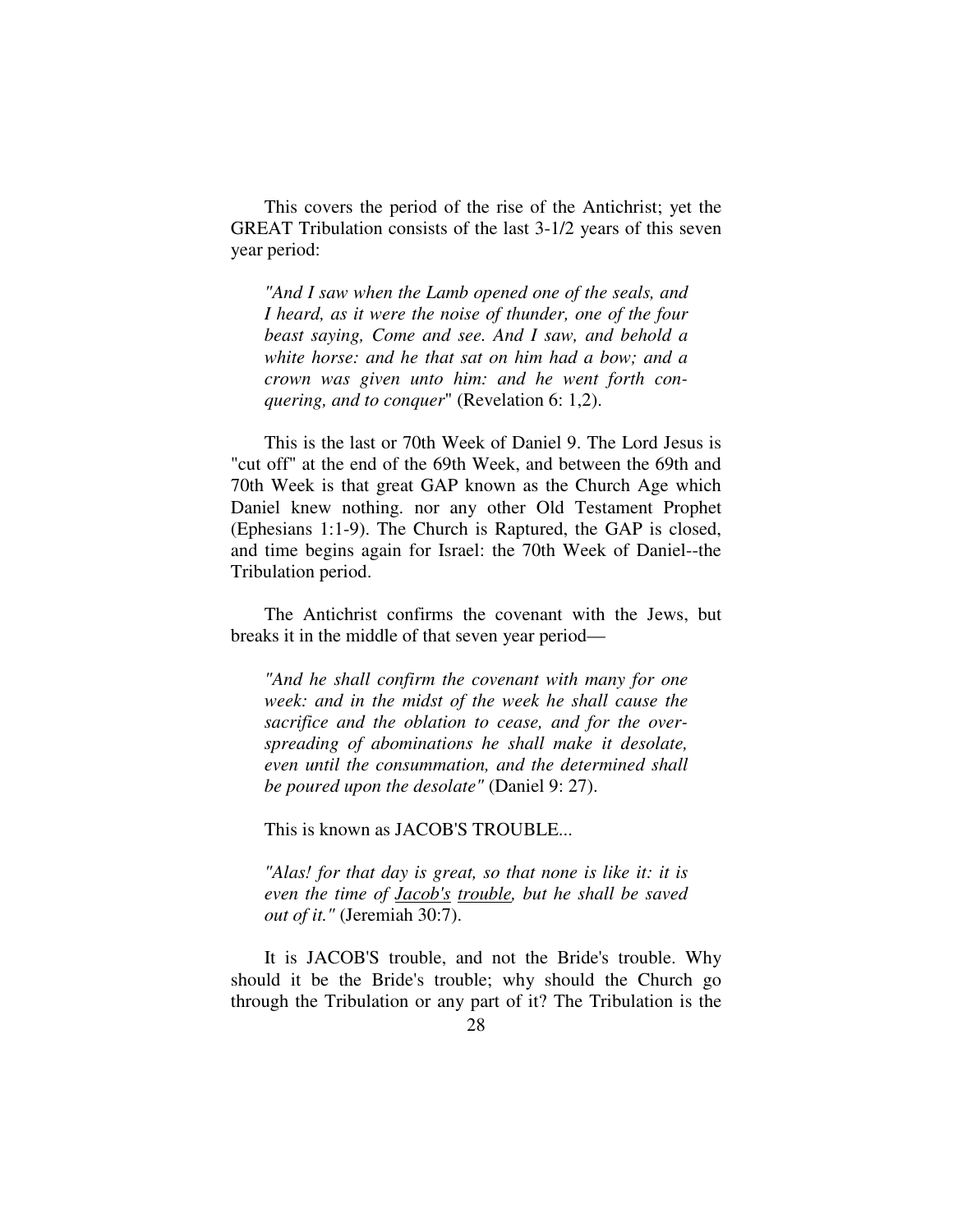wrath of God poured out upon unbelieving Israel, and thus the entire world, for Israel is scattered throughout the whole world. No, there is no reason why the Church should go through the Tribulation--her sins have already been judged upon the Cross of Christ, and thus she can not be accused of unbelief.

The tribulation is also called in Scripture as the DAY OF WRATH...

*"They shall cast their silver in the streets, and their gold shall be removed: their silver and their gold shall not be able to deliver them in the day of the wrath of the LORD. They shall not satisfy their souls, neither fill their bowels: because it is the stumbling block of their iniquity"* (Ezekiel 7:19);

*"The lofty looks of man shall be humbled, and the haughtiness of men shall be bowed down, and the LORD alone shall be exalted in that day. For the day of the LORD of host shall be upon every on that is proud and lofty, and upon everyone that is lifted up; and he shall be brought low"* (Isaiah 2: 11, 12).

Notice: the wrath of God is pictured through out the word of God. It is that Day of Wrath when the LORD'S fury is poured out upon all flesh. But the Word teaches that the Church will not endure that wrath:

*"And to wait for his Son from heaven, whom he raised from the dead, even Jesus, which delivered us from the wrath to come"* (I Thessalonians 1:10).

The "wrath" to come is not the lake of fire--for we are waiting not for the coming of the Lord to deliver us from everlasting punishment--but we are looking for Him to deliver us from going through the tribulation (wrath) to come. Another Scripture: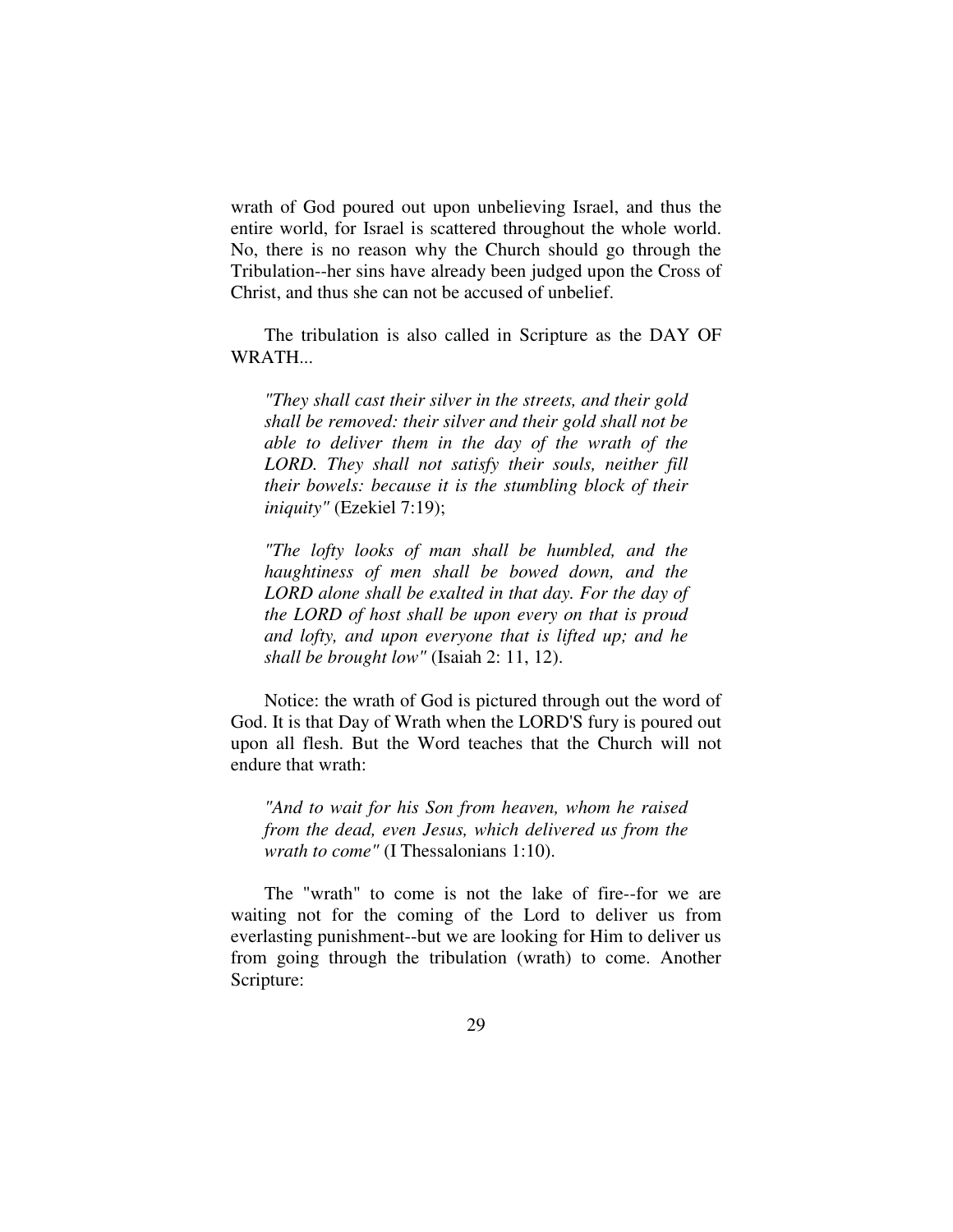*"Because thou hast kept the word of my patience, I also will keep thee from the HOUR OF TEMPTATION, which shall come upon all the world, to try them that dwell upon the earth"* (Revelation 3:10).

## C. THE JUDGMENT SEAT OF CHRIST.

This is the "Bema", or REWARDING STAND of Christ. This is the rewarding of the saints of God for their lives lived in the flesh. It occurs in the air at the Rapture while the Tribulation is here upon the earth. Christ has come for His Saints and is thus rewarding them:

*"And, behold, I come quickly, and my reward is with me, to give every man according as his work shall be."*  (Revelation 22:12);

*"For we must all appear before the judgment seat of Christ; that everyone may receive the things done in his body, according to that he hath done, whether it be good or bad"* (II Corinthians 5:10).

And then Romans 14:10, 11*.* 

## D. THE MARRIAGE SUPPER OF THE LAMB

According to Scripture this is the Supper of Christ (the Bridegroom) given in honor of His Bride the Church. This occurs sometime after the Judgment Seat of Christ in the 'air, while the Tribulation is in full swing here upon the earth, just before Christ returns WITH His Saints to the earth to battle at Armageddon:

*"Let us be glad and rejoice, and give honor to him: for the marriage of the Lamb is come, and his wife hath made herself ready. And to her was granted that she should be arrayed in fine linen, clean and white: for the white linen is the righteousness of saints. And he saith unto me, Write, Blessed are they which are called unto*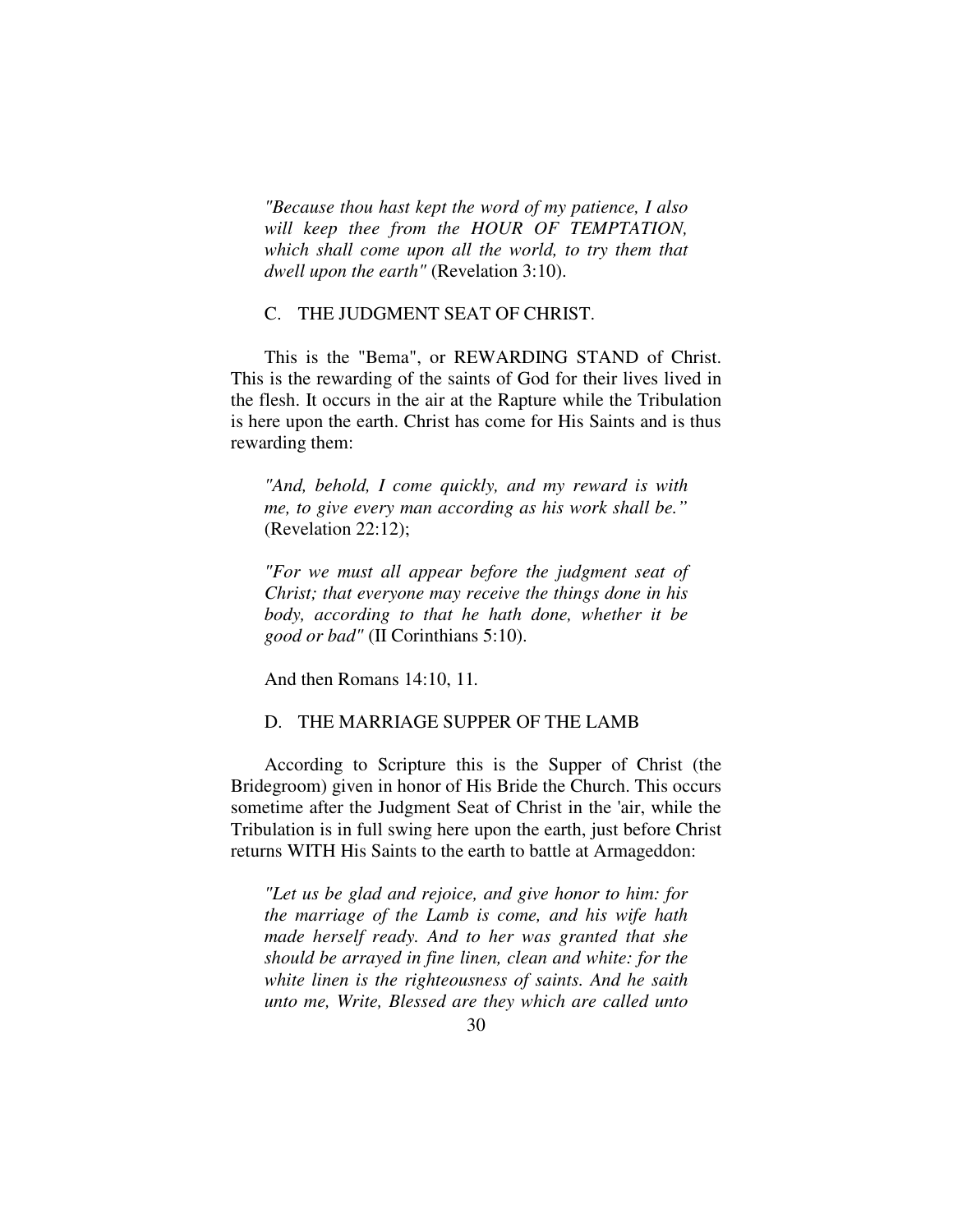*the marriage supper of the Lamb. And he saith unto me, these are the true sayings of God"* (Revelation 19:7-9).

## E. THE BATTLE OF GOG AND MAGOG

This is the conflict between Russia and the nation Israel. Let us not confuse this first battle of Gog and Magog with the second battle which will be fought a thousand or more years later (after the Millennium). There are some Bible students who believe that this battle will take place in our time during this dispensation of Grace. But as we have pointed out the CHURCH (and which includes this Church Age) was never known by the Prophets of the Old Testament. That being the case, they knew nothing which would take place during this time. The CHURCH is the GAP BETWEEN the Dispersion of the Jews and the Tribulation. Thus it cannot occur during this dispensation of Grace, but will occur after the GAP is closed, the CHURCH being Raptured, and the Tribulation begun. Scripture for this battle is found in all the 38 and 39 chapters of Ezekiel--here are a few verses to confirm this:

 *"And the word of the LORD came unto me, saying, Son of man, set thy face against Gog, the land of Magog, the chief prince of Meshech and Tubal, and prophesy against him, and say, thus saith the Lord GOD; Behold, I am against thee, O Gog, the chief prince of Meshech and Tubal: and I will turn thee back, and put hooks into thy jaws, and I will bring thee forth, and all thine army, horses and horsemen, all of them clothed with all sorts of armour, even a great company with bucklers and shields, all of them handling sword...*" (Ezekiel 38:1-4).

## F. THE ENTHRONEMENT OF THE ANTICHRIST

This occurs in the middle of the Tribulation period of seven years as determined in the Book of Daniel. At the beginning, the Antichrist wars upon the rest of the world,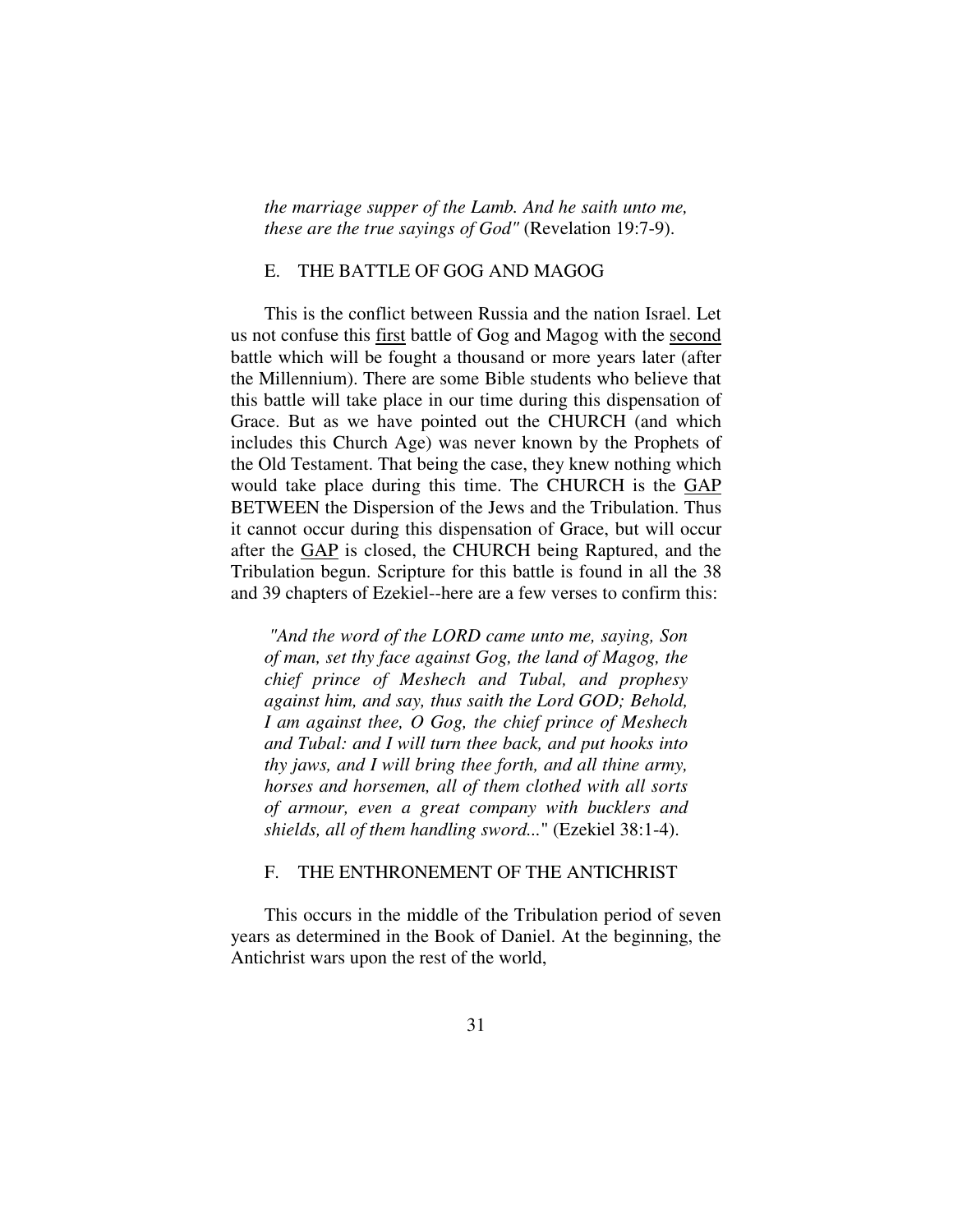*"And I saw when the Lamb opened one of the seals, and I heard as it were the noise of thunder, one of the four beasts saying, Come and see. And I saw, and behold a white horse: and he that sat on him had a bow; and a crown was given unto him: and he went forth conquering, and to conquer." (Revelation 6:1,2).* 

The first 3-1/2 years of the Tribulation period which marks the rise of the Antichrist is not hard to endure, but it is terrible when he breaks his covenant with the Jews in the middle of the Tribulation...

*" And he shall confirm the covenant with many for one week (seven years), and in the midst of the week he shall cause the sacrifice and the oblation to cease, and for the overspreading of abominations he shall make it desolate, even until the consummation, and that determined shall be upon the desolate"* (Daniel 9:27).

The enthronement of the Antichrist occurs here in the midst of the 70th week of Daniel:

*"Let no man deceive you by any means: for that day shall not come except there come a falling away first, and that man of sin be revealed, the son of perdition; who opposeth and exalteth himself above all that is call God, or that is worshipped; so that he as God sitteth in the temple of God, shewing himself that he is God"* (II Thessalonians 2:3,4).

This, then, leads to the...

## G. THE DAY OF THE LORD (JEHOVAH).

The Day of the LORD does not consist of 24 hours, but rather a period of time. It begins with the ENTHRONEMENT OF THE ANTICHRIST, the beginning of the 3-1/2 years of the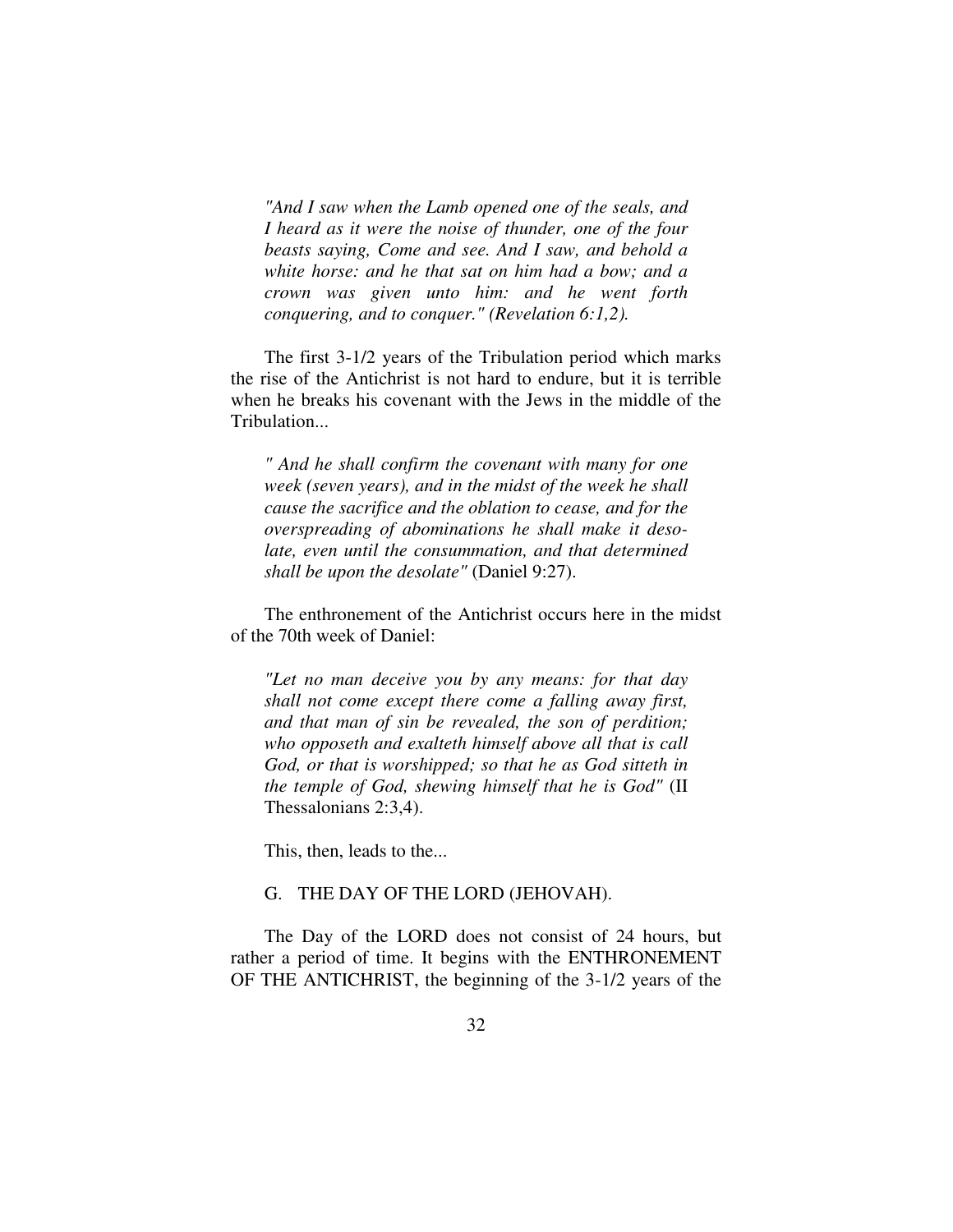GREAT Tribulation, and then through the MILLENNIUM thus a period of 1003-1/2 years plus.

Here is how we know that the Day of the LORD doesn't begin until the Antichrist is revealed--and will continue until the Millennium is over: turning over to II Thessalonians 2:1-4, we read,

*"Now we beseech you, brethren, by the coming of our Lord Jesus Christ, and by our gathering together unto him. that ye be not soon shaken in mind, or be troubled, neither by spirit, nor by letter as from us, as that the day of the LORD is at hand. Let no man deceive you by any means: for that day shall not come except there come a falling away (departure) first, and that man of sin be revealed, the son of perdition; who opposeth and exalteth himself above all that is called God, or that is worshipped; so that he as God sitteth in the temple of God, shewing himself that he is God."* 

You will notice that we have given the correct translation of the day of the LORD--the King James version translate it "day of Christ", but it should be as we have translated it "the day of the LORD". We have already shown on the diagram of the "DAYS IN SCRIPTURE" that the Day of Christ marks the beginning of the JUDGMENT SEAT OF CHRIST while the Tribulation is beginning here on earth. From the Scripture just read, we notice that the Thessalonians were disturbed in mind, for someone had come to them declaring that the "Day of the LORD" was at 'hand. Had they declared that the "day of Christ" (Rapture) was at hand, it would have caused no alarm whatsoever, for that is the one hope of the Church. But here, someone had preached that the "Day of the LORD" was at hand. In other words, these Thessalonians knew that, if the DAY OF THE LORD was at hand, then the Rapture had already taken place, the Church had gone up, and here they were—left! That is what disturbed them. Therefore, we conclude, that the Day of the LORD occurs sometime after the Rapture.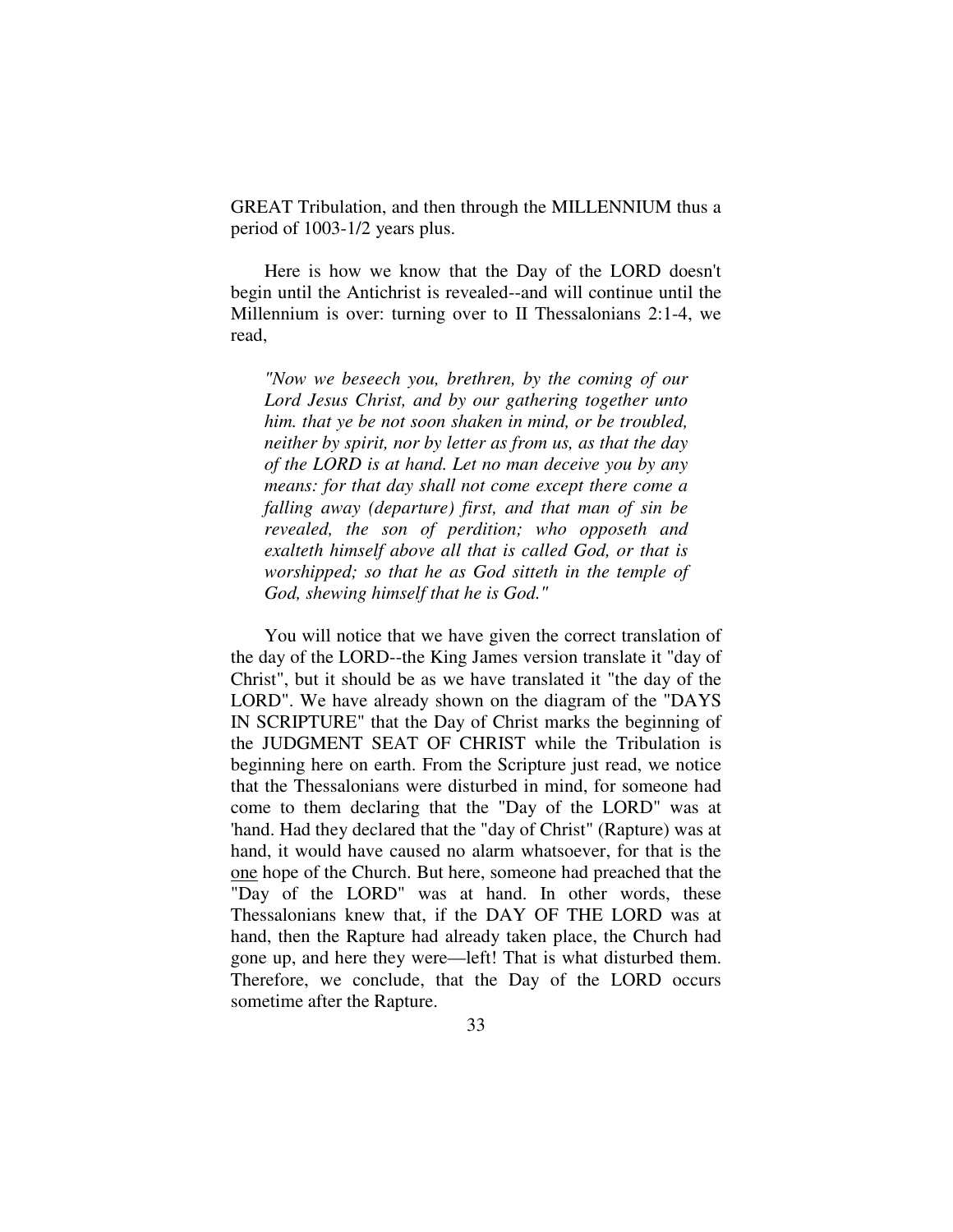Now we take note of the words, "for that day shall not come, except there come a "falling away first"...Greek form: "apostasia", from which we get out English word "apostasy". We have already thought of the "apostasy" as the "falling away from the truth". And some Bible students have declared that the Great Apostasy must occur before the Day of the Lord comes, and that present day Modernism is that Great Apostasy. But if we examine the Scriptures closely, we note that the apostasy, or the falling away from the truth, was holding sway at the time of the Apostles Paul and .John:

*"But shun profane and vain babblings: for they will increase unto more ungodliness. And their word will eat as doth a canker: of whom is Hymenaeus and Philetus; who concerning the truth have erred, saying that the resurrection is past already; and overthrow the faith of some."* (II Timothy 2: 16-18).

*"This know also, that in the last days perilous times shall come. For men shall be lovers of their own selves, covetous ... Having a form of godliness, but denying the power thereof: from such (*YOU, TIMOTHY, DURING YOUR LIFETIME*) turn* away." (II Timothy 3:1-5).

 *"Little children, it is the last time: and as ye have heard that antichrist shall come, even now are there many antichrists; whereby we know that it is the last time" (I John 2: 19).* 

It was the King James Version which first translated the word "apostasia" as falling away (as found in II Thessalonians 2:3). Earlier English versions translated it as "departure". And that is exactly what it means. The DAY OF THE LORD will not occur until the DEPARTURE occurs first--the departure of what?--why, the departure of the CHURCH, of course!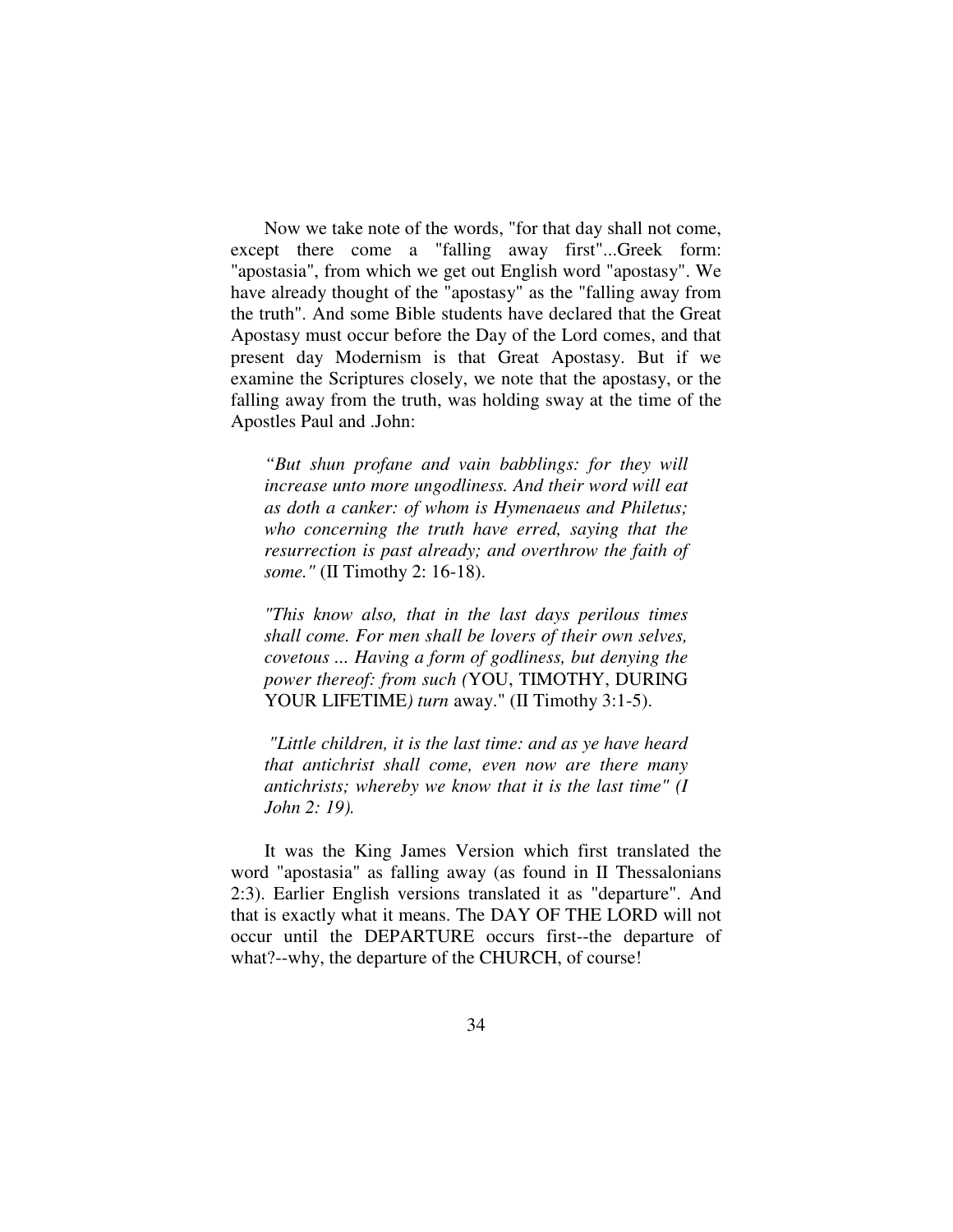Thus, before the DAY OF THE LORD begins, the DE-PARTURE of the Church takes place, then the MAN OF SIN, the LAWLESS ONE, the ANTICHRIST will be revealed. The Antichrist will not be revealed until the Church's Departure (rapture) and the first period of 3-1/2 years (of the Tribulation) of reconstruction is over. But at the beginning of the last 3-1/2 year period the Antichrist breaks the covenant with Jews *("in the midst of the week he shall cause the sacrifice and oblation to cease"*), places his throne in the Temple and commands the world to worship him as God *("He as God sitteth in the temple of God, shewing himself that he is God"*). He is then revealed as the LIE--He claims to be God--he is, therefore, the LIE. Christ said that He, Jesus, was the TRUTH; the Antichrist shall say that he is God, but he is a liar. He is not God; thus he is the LIE! This time is known as the Abomination of Desolation--and we may add: "what greater abomination could there be than for one to claim to be God, but is mere man:? God pours forth His fury upon the world, it will be the Day of His Wrath--THE DAY OF THE LORD!

Now the DAY OF THE LORD'S limitations are from the beginning of the GREAT Termination (the last 3-1/2 year period of the 70th week of Daniel) on through the Millennium. The Apostle Peter making this plain:

*"But the day of the LORD will come as a thief in the night; in the which the heavens shall pass away with a great noise, and the elements shall melt with fervent heat, the earth also and the works that are therein shall be burned up"* (II Peter 3:10).

This occurs in the DAY OF THE LORD. But what part of it? It is when the world shall be visited by fire, and all things pass away. And when is that? Right after the Millennium!

*"And when the thousand years are expired, Satan shall be loosed out of his prison .. and the devil that deceived them was cast into the lake of fire .. And I saw a great*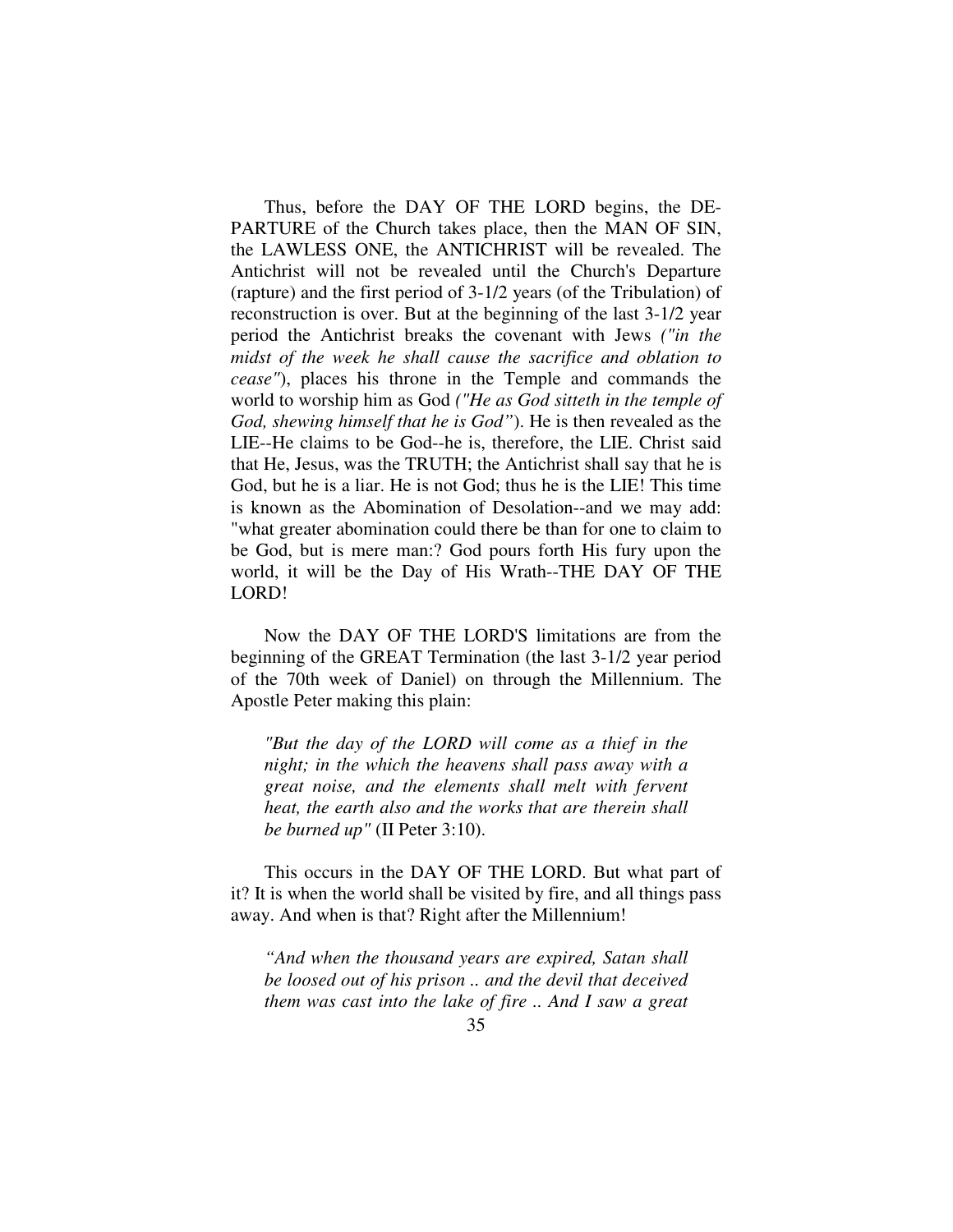*white throne, and him that sat on it, from whose face THE EARTH, AND THE HEAVENS FLED AWAY: and there was found no place for them"* (Revelation 20:7,10,11).

Conclusion: thus the "DAY OF THE LORD" begins with the 3-1/2 years of the GREAT Tribulation, and continues on through the end of the Millennium.

## H. THE GREAT TRIBULATION

The Tribulation period lasts for seven years--it is the last week (seven years) of Daniel's prophecy: *"Seventy weeks are determined upon thy people"* (Daniel 9:24). Sixty-nine of those weeks (a week in prophetic Scripture is seven years; therefore, sixty-nine weeks equals 483 years) have already been fulfilled, and were fulfilled when Messiah (Christ Jesus) was cut off:

*"Knowing therefore and understand, that from the going forth of the commandment to restore and to build Jerusalem unto the Messiah the Prince shall be seven weeks, and threescore and two weeks ... and after threescore and two weeks shall Messiah be cut off"* (Daniel 9:25,26).

Remember, the CHURCH was never known by the Prophets of the Old Testament; it was never revealed to them, but to the Apostle Paul first and after him the rest of the Apostles. Hence, we see that between the cutting off of the Messiah (which closed the 69 weeks, that is 483 years) and the last week (seven years) is that GAP or CHURCH AGE. When the FULNESS OF THE GENTILES is come in, the GAP shall be closed (the Church being raptured), and the last or 70th Week for Israel shall commence. This is known by Bible Students as the Tribulation period. The Antichrist begins his work of getting control of the world by wars, by covenants, by flatteries, etc. He confirms the covenant with the Jews to last seven years (this last week of Daniel) --no doubt recognizing the Abrahamic Covenant--giving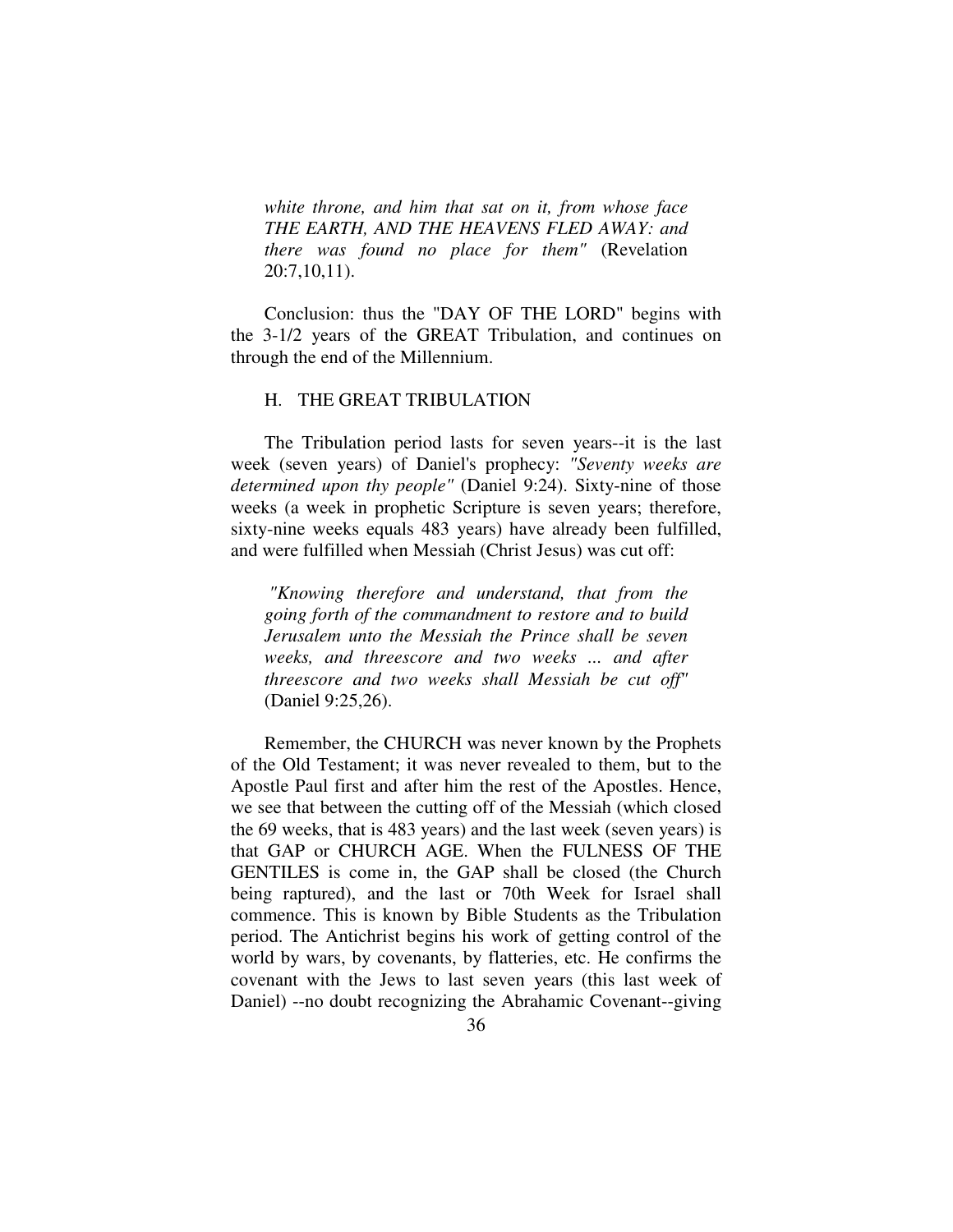them all of Palestine, etc; but in the midst of that week, he shall break that covenant *("And in the midst of the week he shall cause the sacrifice to cease"* Daniel 9:27b); he shall set up his throne in the temple to be worshipped as God:

*"Who opposeth and exalteth himself above all that is called God, or that is worshipped; so that he as God sitteth in the temple of God shewing himself that he is God"* (II Thessalonians 2:4).

This is the abomination of desolation, *"For the overspreading of abominations he shall make it desolate"* (Daniel 9:27c); and of what the Lord Jesus warned the believing Jews—

 *"When ye therefore shall see the abomination of desolation, spoken of by Daniel the prophet, stand in the holy place, (whoso readeth, let him understand:) then let them which be in Judea flee unto the mountains: let him which is on the housetop not come down to take any thing out of his house: neither let him which is in the field return back to take his clothes. And woe unto them that are with child, and to them that give suck in those days! But pray ye that your flight be not in the winter, nither on the sabbath day: for then shall be GREAT TRIBULATION, such as was not since the beginning of the world to this time, no, nor ever shall be. And except those days should be shortened, there should no flesh be saved: but for the elect's sake those days shall be shortened"(*Matthew 24:15-22).

Here we have the words of our Lord and Saviour as He pointed out to us the GREAT TRIBULATION. The Great Tribulation begins with the abomination of desolation--when the Antichrist places his throne in the temple (this occurs in the midst of the seven year tribulation period-- these 3-1/2 years are the GREAT TRIBULATION known as the DAY OF WRATH and the DAY OF THE LORD. Other Scriptures bear this out: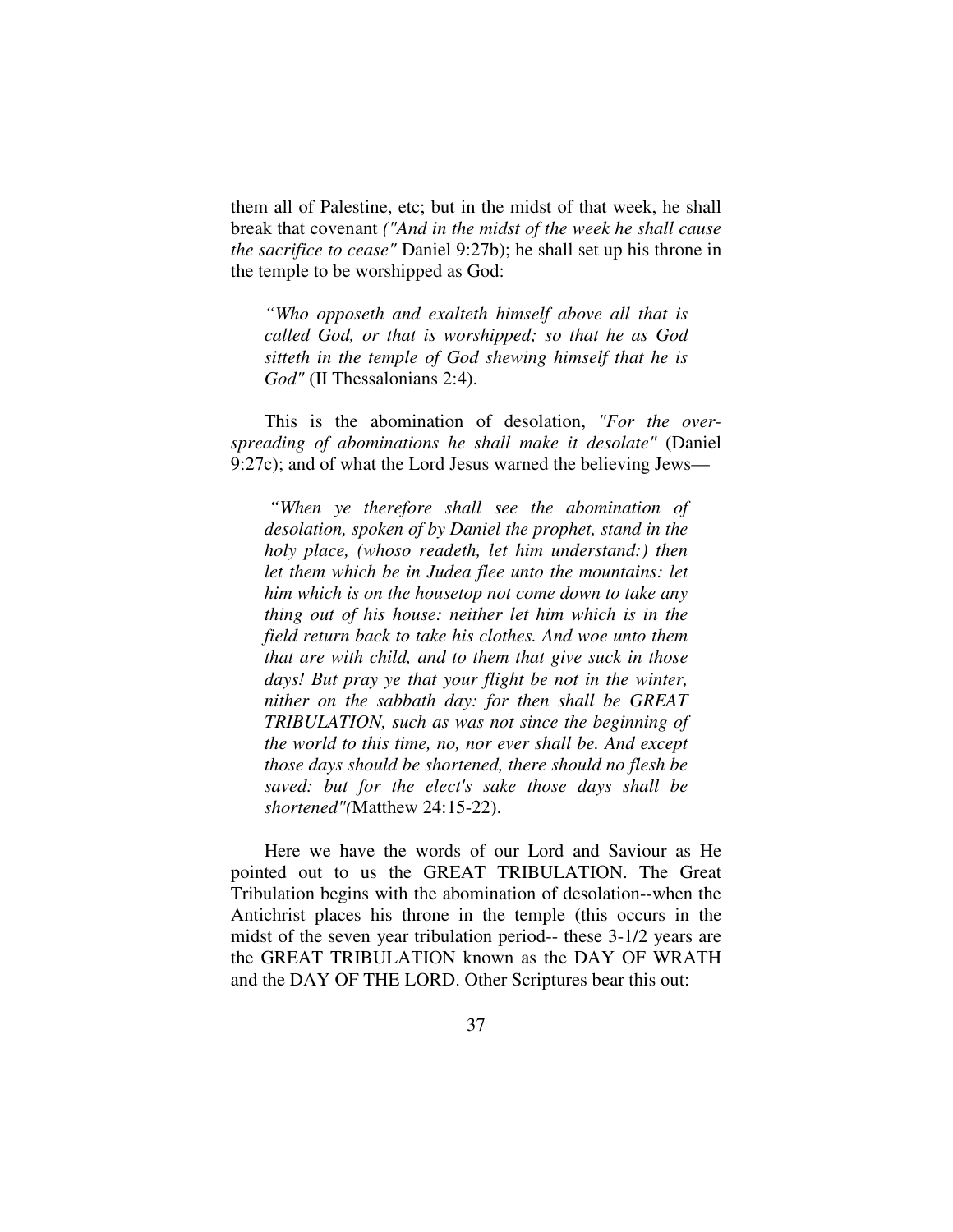*"Behold the day of the LORD cometh, and thy spoil shall be divided in the midst of thee"* (Zechariah 14:1).

This is one important question which is asked by many Bible students, and that is, "Will the Church go through the Tribulation or any part of it?" We have answered this in another part of this book, but let us turn to the Word of God to refresh our minds concerning this. I Thessalonians 1:10 says, *"And to wait for his Son from heaven, whom he raised from the dead, even Jesus, which delivered us from the WRATH to come."* We are looking for the Second Coming of the Lord, not to save us from hell, but to deliver us from the WRATH --and that is, the GREAT TRIBULATION to come!

Another great question of equal importance is "Will there be any people saved during the Tribulation, and especial the latter part known as the GREAT TRIBULATION?" Turn with us to Revelation 7:2-4,9,13,14—

*"And I saw another angel ascending from the east, having the seal of the living God: and he cried with a loud voice to the four angels to whom it was given to hurt the earth and the sea, saying, Hurt not the earth, neither the sea, nor the trees, till we have sealed the servants of our God in their foreheads. And I heard the number of them which were sealed: and there were sealed a hundred and forty and four thousand of all the tribes of the children of Israel...After this I beheld, and, lo, a great multitude which no man could number, of all nations, and kindreds, and people, and tongues, stood before the throne, and before the Lamb, clothed with white robes, and palms in their hands... And one of the elders answered, saying unto me, What are these which are arrayed in white robes? and whence came they? And I said unto him, Sir, thou knowest. And he said to me, these are they which came out of great Tribulation (*Greek: THE TRIBULATION, THE GREAT ONE*),*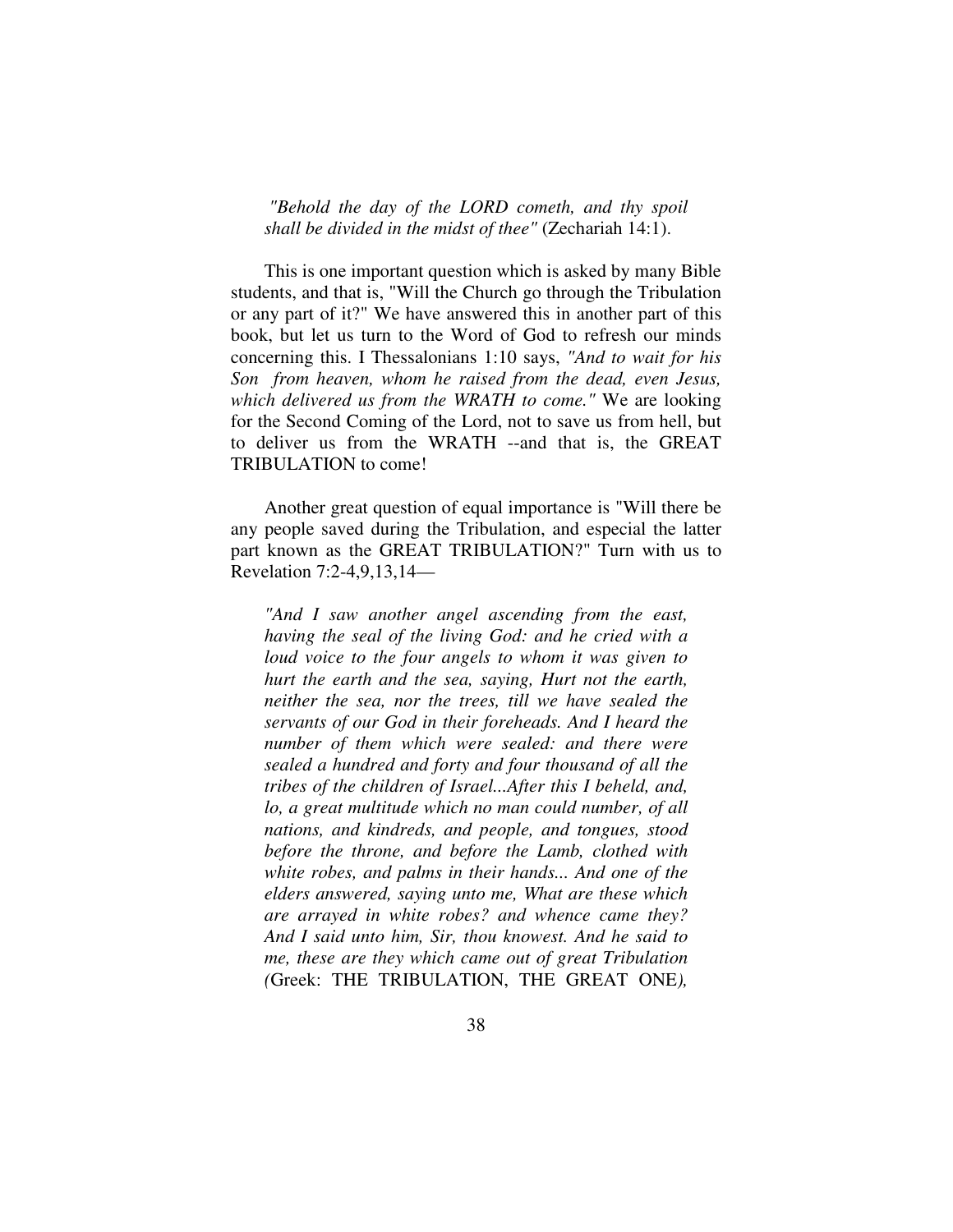*and have washed their robes, and made them white in the blood of the Lamb."* 

## I. THE BATTLE OF ARMAGEDDON.

Next on God's program is the Battle of Armageddon--this great battle closes the Great Tribulation.

Prophecy abounds both in the Old and New Testaments concerning this battle of all battles.

*"And he gathered them together into a place called in the Hebrew tongue Armageddon"* (Revelation 16:16).

*"And I saw an angel standing in the sun; and he cried with a loud voice, saying to all the flowls that fly in the midst of heaven, come and gather your selves together unto the supper of the Great God ; that ye may eat the flesh of kings, and the flesh of captains, and the flesh of mighty men, and the flesh of horses, and of them that sit on them, and flesh of all men, both free and bond, both small and great"(*Revelation 19:17,18).

*"Therefore I will make Samaria as an heap of the field, and as plantings of a vineyard: and I will pour down the stones thereof into the valley, and I will discover the foundations thereof"* (Micah 1:6).

*"Proclaim ye this among the Gentiles: Prepare war, wake up the mighty men, let all the men of war draw near; let them come up: beat your plowshares into swords, and your prunninghooks into spears: let the weak say, I am strong. Assemble yourselves, and come, all ye heathen, and gather yourselves together round about: thither cause thy mighty ones to come down, O LORD. Let the heathen be wakened, and come up to the valley of Jehoshaphat: for there will I sit to judge all the heathen round about. Put ye in the sickle, for the harvest is ripe: come, get you down; for the press is full,*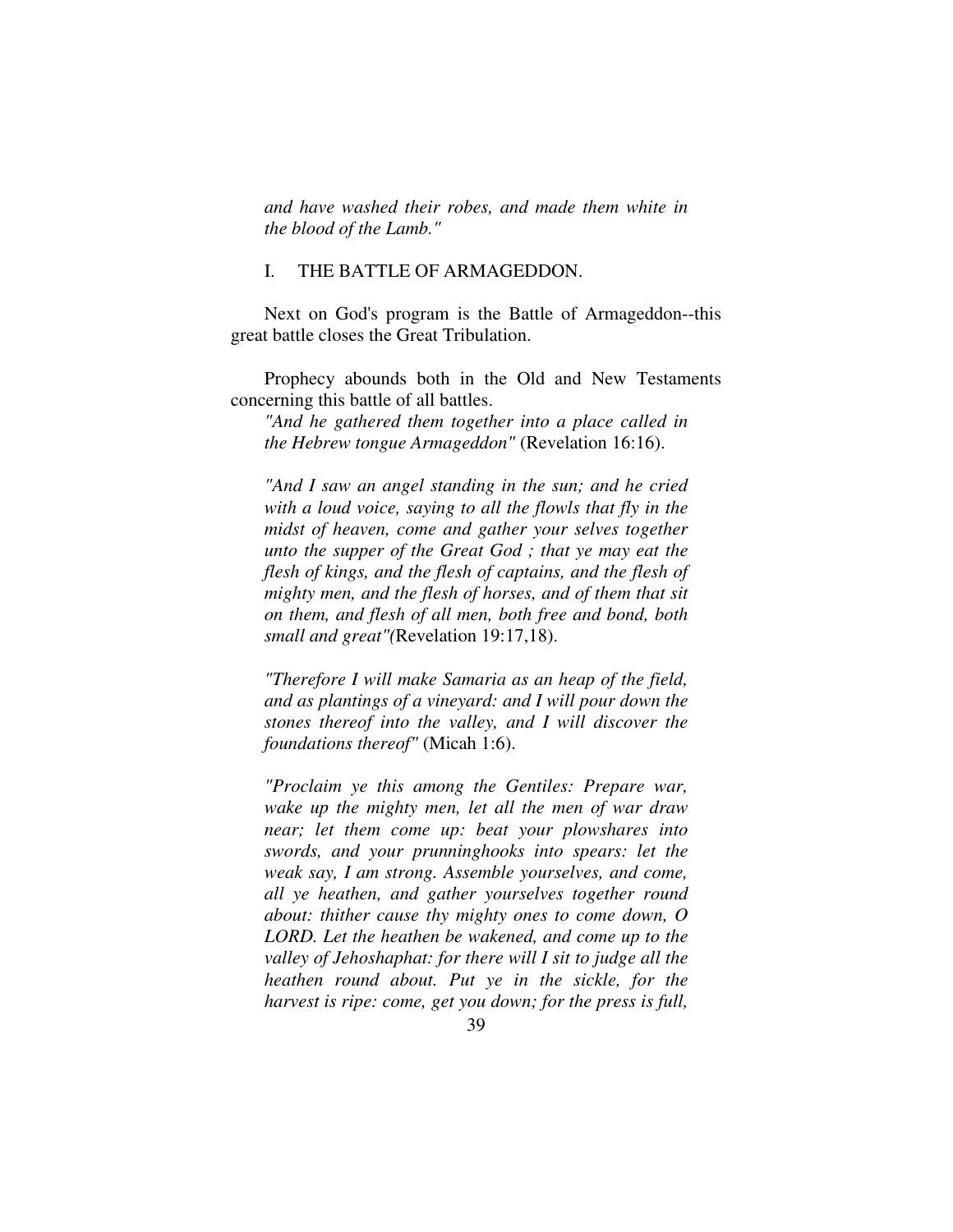*the vats overflow; for their wickedness is great. Multitudes, multitudes in the valley of decision: for the day of the LORD is near in the valley of decision."* (Joel 3:9-14).

The purpose of the Battle of Armageddon, as far as the Antichrist is concerned, is to exterminate the Jew. All the nations shall be gathered together in a giant co-operative army to perform this:

*"Behold, the day of the LORD cometh, and thy spoil shall be divided in the midst of thee. For I will gather all nations against Jerusalem to battle; and the city shall be taken, and the houses riffled; and the women ravished; and half of the city shall go forth into captivity, and the residue of the people shall not be cut off from the city"* (Zechariah 14:1,2).

When the armies of the world come together to exterminate the Jews then comes to pass the following:

## J. THE REVELATION OF THE LORD JESUS CHRIST

Who comes to the aid of His earthly people, and fights for them:

*"Then shall the LORD go forth and fight against those nations, as when he fought in the day of battle. And his feet shall stand in that day upon the mount of Olives, which is before Jerusalem on the east, and the mount of Olives shall cleave in the midst thereof toward the east and toward the west, and there shall be a very great valley; and half of the mountain shall remove toward the north, and half of it toward the south* (Zechariah 14:3,4);

*"The sun and the moon shall be darkened, and the stars shall withdraw their shining. The LORD also shall roar*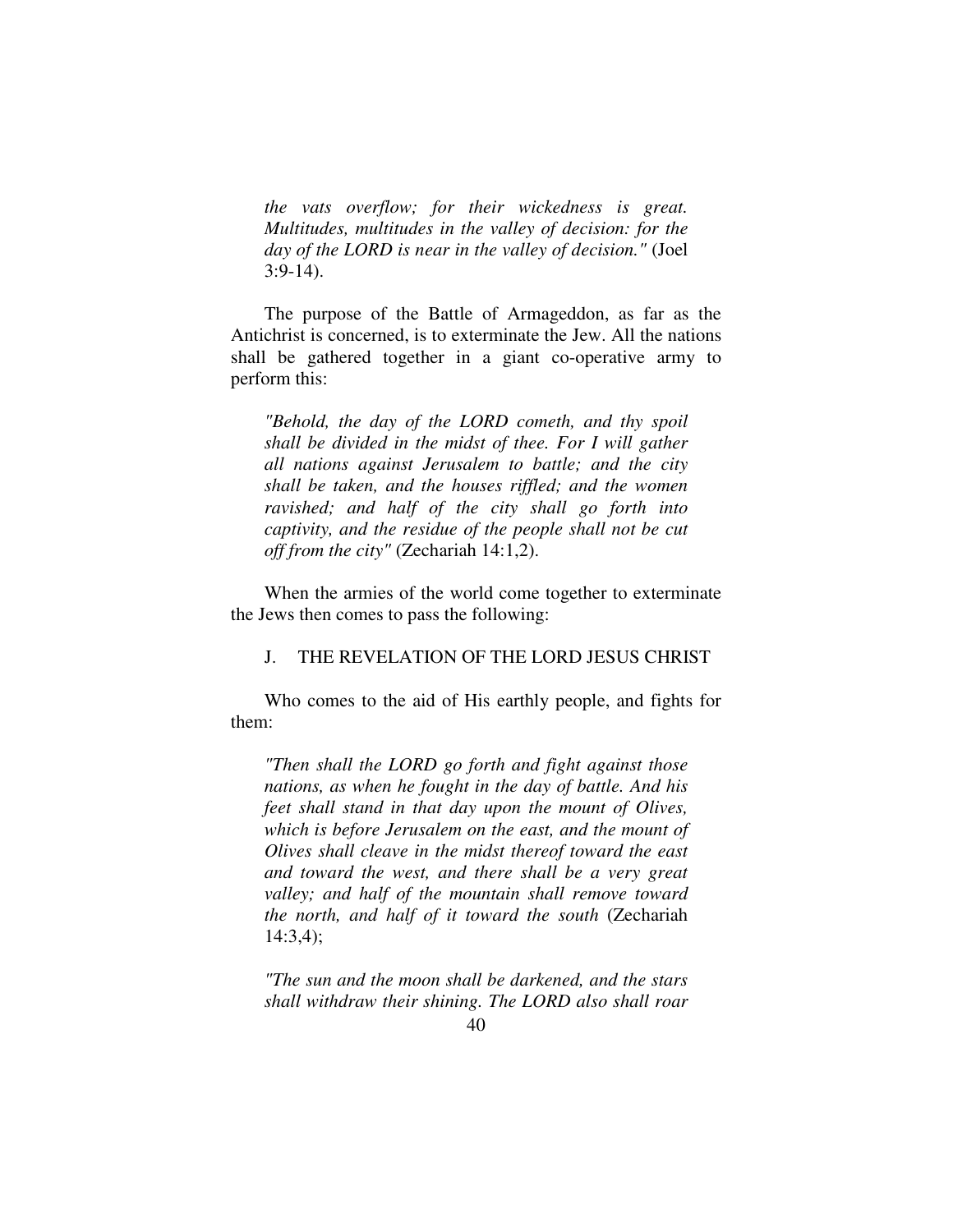*out of Zion, and utter his voice from Jerusalem; and the heavens and the earth shall shake: but the LORD will be the hope of his people, and the strength of the children of Israel" (*Joel 3:15-16);

*"And I saw heaven opened, and behold a white horse; and he that sat upon him was called Faithful and True, and in righteousness he doth judge and make war. His eyes were as a flame of fire, and on his head were many crowns; and he had a name written, that no man knew, but he himself. And he was clothed with a vesture dipped in blood: and his name is called the Word of God. And the armies which were in heaven followed him upon white horses, clothed in fine linen, white and clean. And out of his mouth goeth a sharp sword, that with it he should smite the nations: and he shall rule them with a rod of iron: and he treadeth the winepress of the fierceness and wrath of Almighty God. And he hath on his vesture and on his thigh a name written, KING OF KINGS, AND LORD OF LORDS"* (Revelation 19:11-16);

*"And Enoch also, the seventh from Adam, prophesied of these, saying, Behold, the Lord cometh with ten thousands of his saints, to execute judgment upon all, and to convince all that are ungodly among them of all their ungodly deeds which they have un- godly committed, and of all their hard speeches which ungodly sinners have spoken against him"* (Jude 14,15).

Thus we see the Second Coming of the Lord Jesus in two phases: (1) The coming of Christ FOR His Saints and (2) the coming of Christ WITH His Saints. The coming of Christ FOR His Saints takes place before the TRIBULATION, AND THE COMING OF CHRIST with HIS SAINTS occurs at the end of the Tribulation period (and the GREAT TRIBULATION.) The coming of Christ FOR His Saints is what we term as the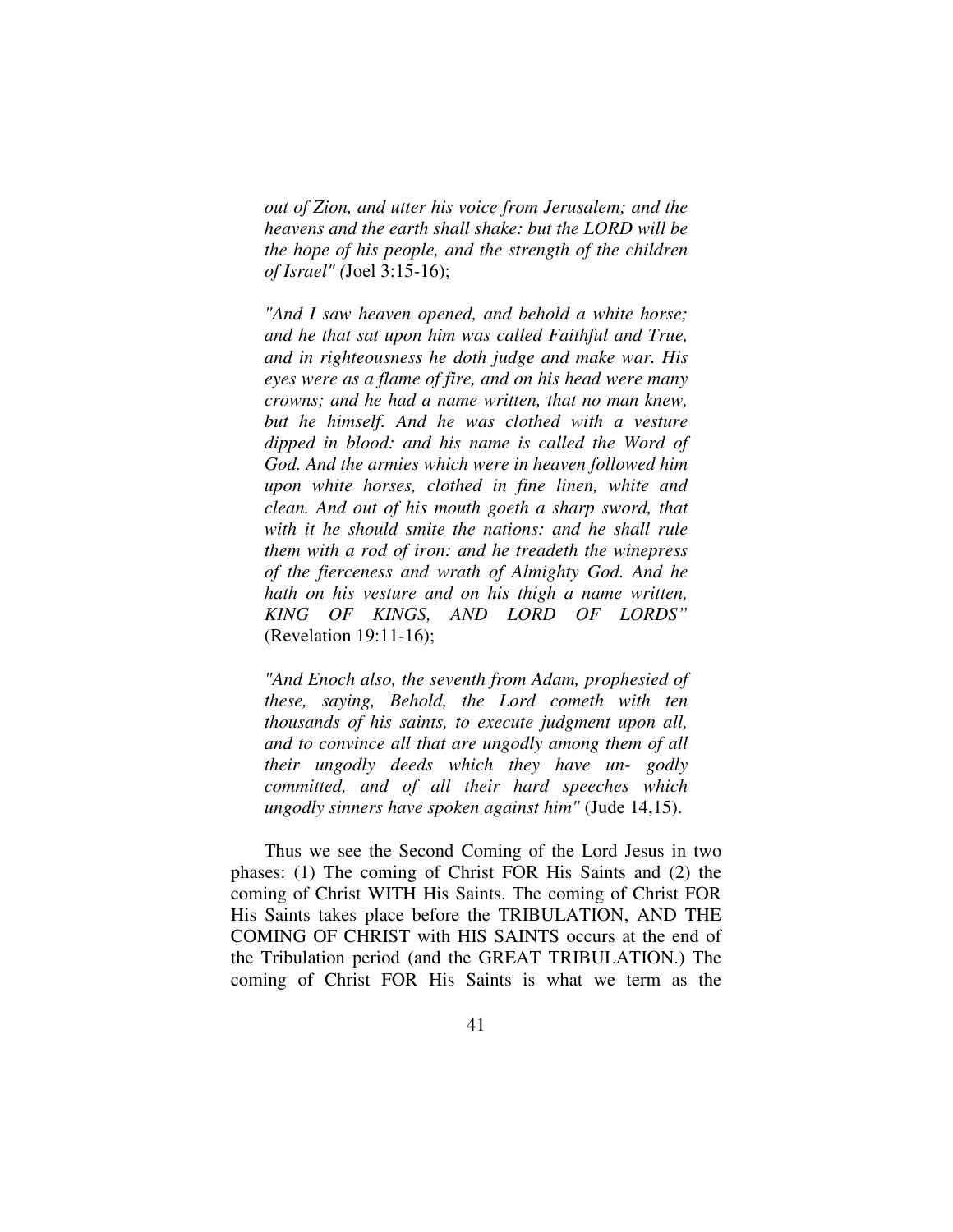RAPTURE, and the coming of Christ WITH His Saints is what we term as the REVELATION.

## K. THE JUDGMENT OF THE NATIONS

This great judgment is scheduled to begin right after the Lord Jesus comes at His Revelation (at the battle of Armageddon).

The following occurs at this time:

(1) The Antichrist and false prophet are cast into the lake of fire:

*"And the beast was taken, and with him the false prophet that wrought miracles before him, with which he deceived them that had received the mark of the beast, and them that worshipped his image. These both were cast alive into the lake of fire burning with brimstone"* (Revelation 19:20).

(2) The Devil is cast into the bottomless pit:

*"And I saw an angel come down from heaven, having the key of the bottomless pit and a great chain in his hand, and he laid hold on the dragon, that old serpent, which is the Devil, and Satan, and bound him a thousand years, and cast him into the bottomless pit, and shut him up, and set a seal upon him that he should deceive the -nations no more, till the thousand years should be fulfilled: and after that he must be loosed a little season"* (Revelation 20:1-3).

(3) Then the judgment of those who have not been killed at the Battle of Armageddon:

*"When the Son of man shall come in his glory, and all the holy angels with him, then shall he sit upon the*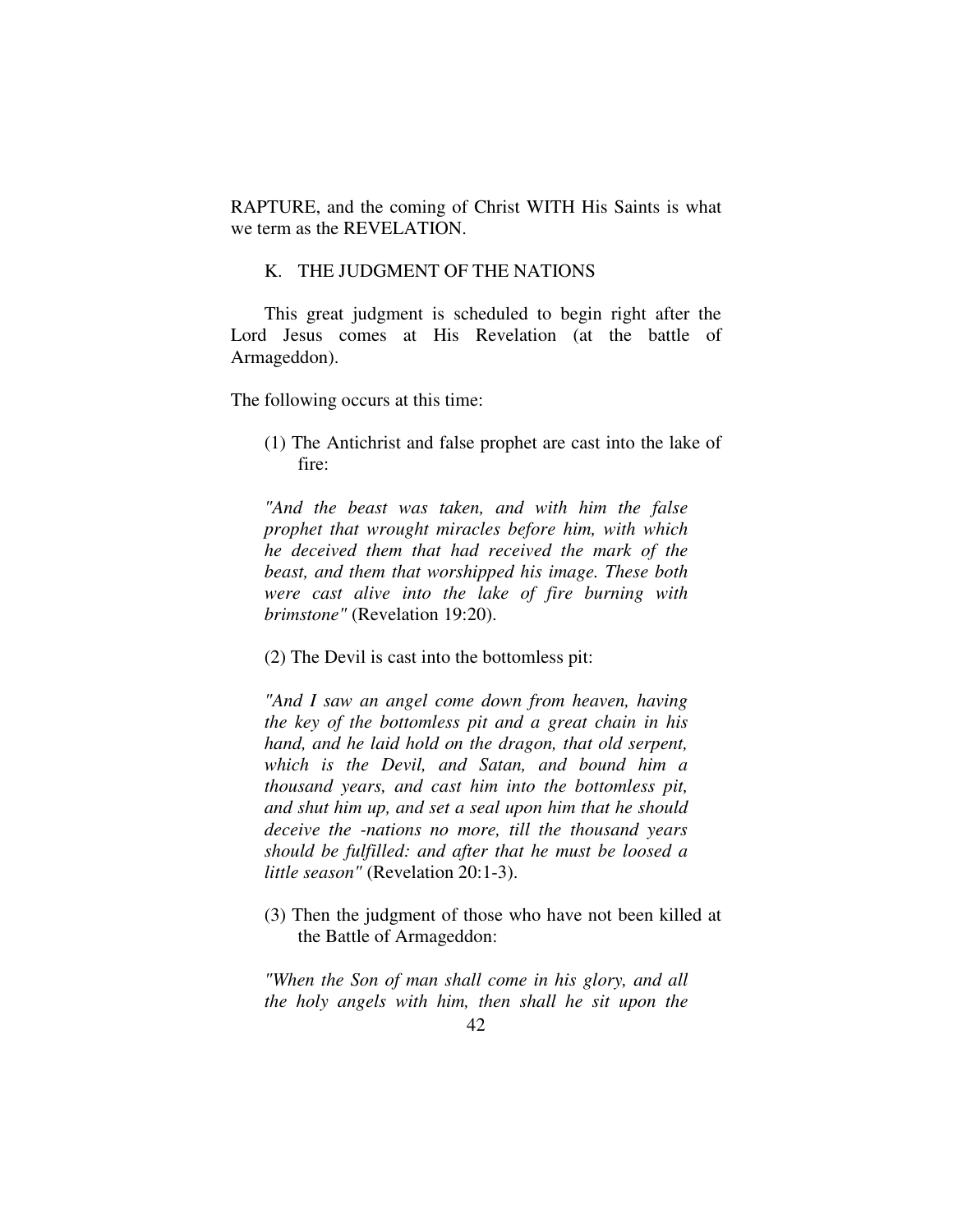*throne of his glory; and before him shall be gathered all nations: .and he shall separate them one from another, as a shepherd divideth his sheep from the goats: and he shall set the sheep on his right hand, but the goats on the left. Then shall the King say unto them on his right hand, Come, ye blessed of my Father, inherit the kingdom prepared for you from the foundation of the world ... then shall he say also unto them on the left hand, depart from me, ye cursed, into everlasting fire, prepared for the devil and his angels ...and these shall go away into everlasting punishment: but the righteous into life eternal"* (Matthew 25:31-46).

Notice: (a) The Nations; (b) The Grounds For their Judgment; (c) The Rewards and Punishments.

(a) The Nations. The Word describes them as being sheep and goat nations. But here is a truth that might have been overlooked: the word "nations" is misleading. A better translation is "Gentiles". The idea is not that whole nations are going to be brought up and judged. But it is the Gentiles who are going to be Judged. Hence it is going to be an INDIVIDUAL judgment, that is, the Gentiles are going to judged individually.

(b) The Ground For their Judgment. This has brought great confusion to some, for they read this portion of the word and can only see on the surface and not the great truths which it wants to reveal. Yes, we agree that grounds for this Judgment are...

## *"INASMUCH AS YE HAVE DONE IT UNTO ONE OF THE LEAST OF THESE MY BRETHREN, YE HAVE DONE IT UNTO ME."*

Yes , it does seem to say that this Judgment is upon the basis of WORKS, but we know that ETERNAL LIFE (salvation) is not based upon works lest any man should boast, and we have to agree also that those on the right hand enter into the "KINGDOM" and later into "life eternal", and those on the left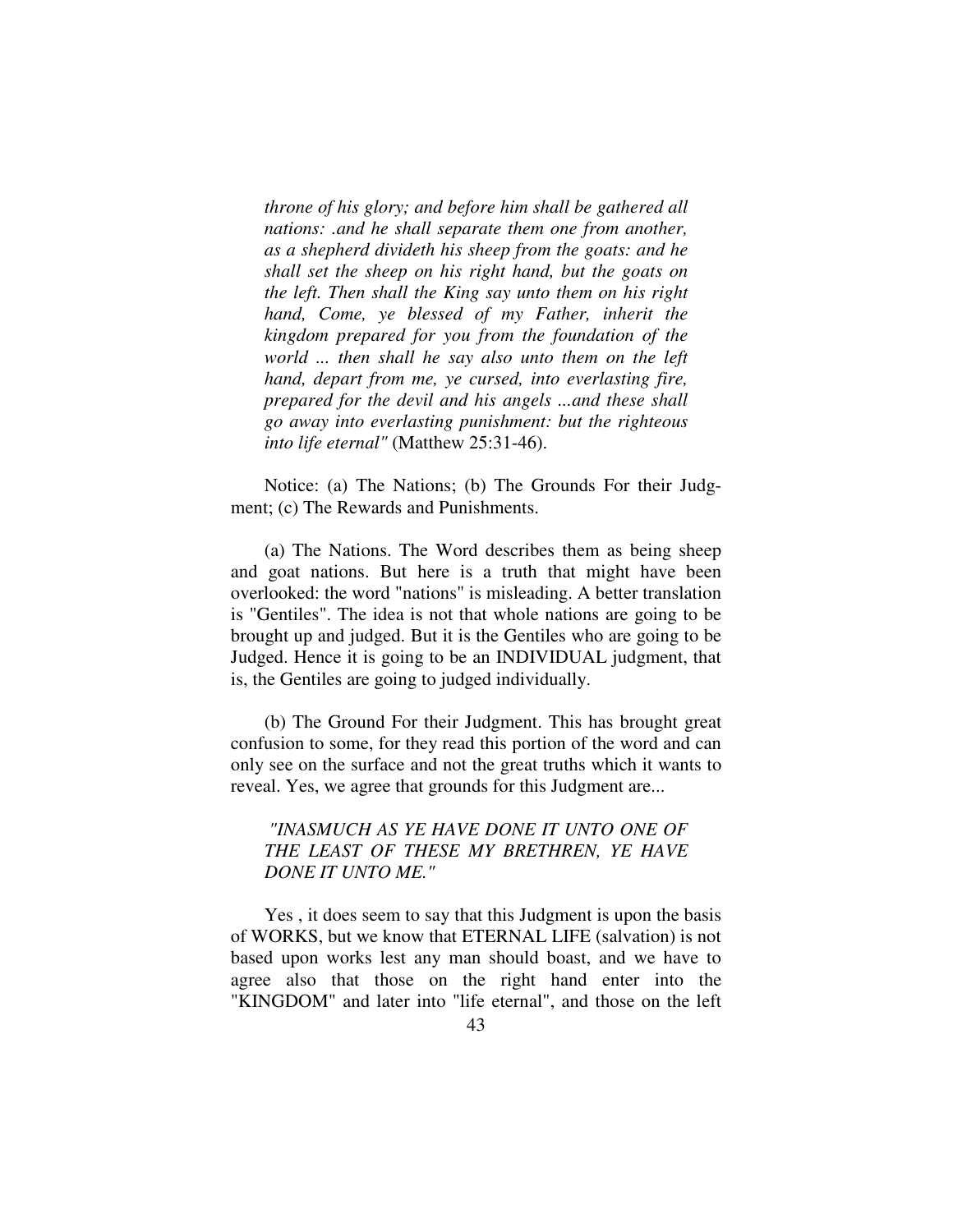hand into everlasting punishment, "everlasting fire, prepared for the devil and his angels". The" going" of those into life eternal and those going into everlasting punishment is determined upon *"Inasmuch as ye have done* (or not done) *it unto me."* One may say, "I can see only WORKS, WORKS, WORKS..."

Before we go any farther, let us decide who the "brethren" are. Most Bible students agree that it means the Lord's brethren according to the flesh--that is, the Jews who live during the Tribulation--but there is something to consider, and that is, when the Lord was told that His mother and His brethren were without and desired Him, He answered,

*"And saith unto him that told him, Who is my mother? And who are my brethren? And he stretched forth His hand toward his disciples, and said, Behold my mother and my brethren! For whoever shall do the will of my Father which is in heaven, the same is my brother, and sister, and mother"* (Matthew 12:48,49).

 Now when we come to the 25th chapter of Matthew, the same word is used, "my brethren" Thus the word "brethren" can mean "those that are saved". And hence some may hold these "brethren" are those who are saved during the Tribulation. I believe we can clear this up on the next paragraph.

Now there are those who still insist that whether the Lord was speaking concerning the Jews or those saved during the Tribulation, the GROUND FOR JUDGMENT is still on *"INASMUCH AS YE HAVE DONE* (or not done) *IT UNTO ONE OF THE LEAST OF THESE MY BRETHREN, YE HAVE DONE*  (or not done) *IT UNTO ME."* Again, we will have to agree that it does seem like works are the basis of this judgment. But listen to this: It is true, isn't it, that only those who do not take the mark of the beast will be able to go on into the Kingdom of Heaven, and after that, Eternal Life? Yes, that's right. Then these people are saved people? Yes. They have been saved, then, during the Tribulation on the grounds of ministering to the Brethren? Yes.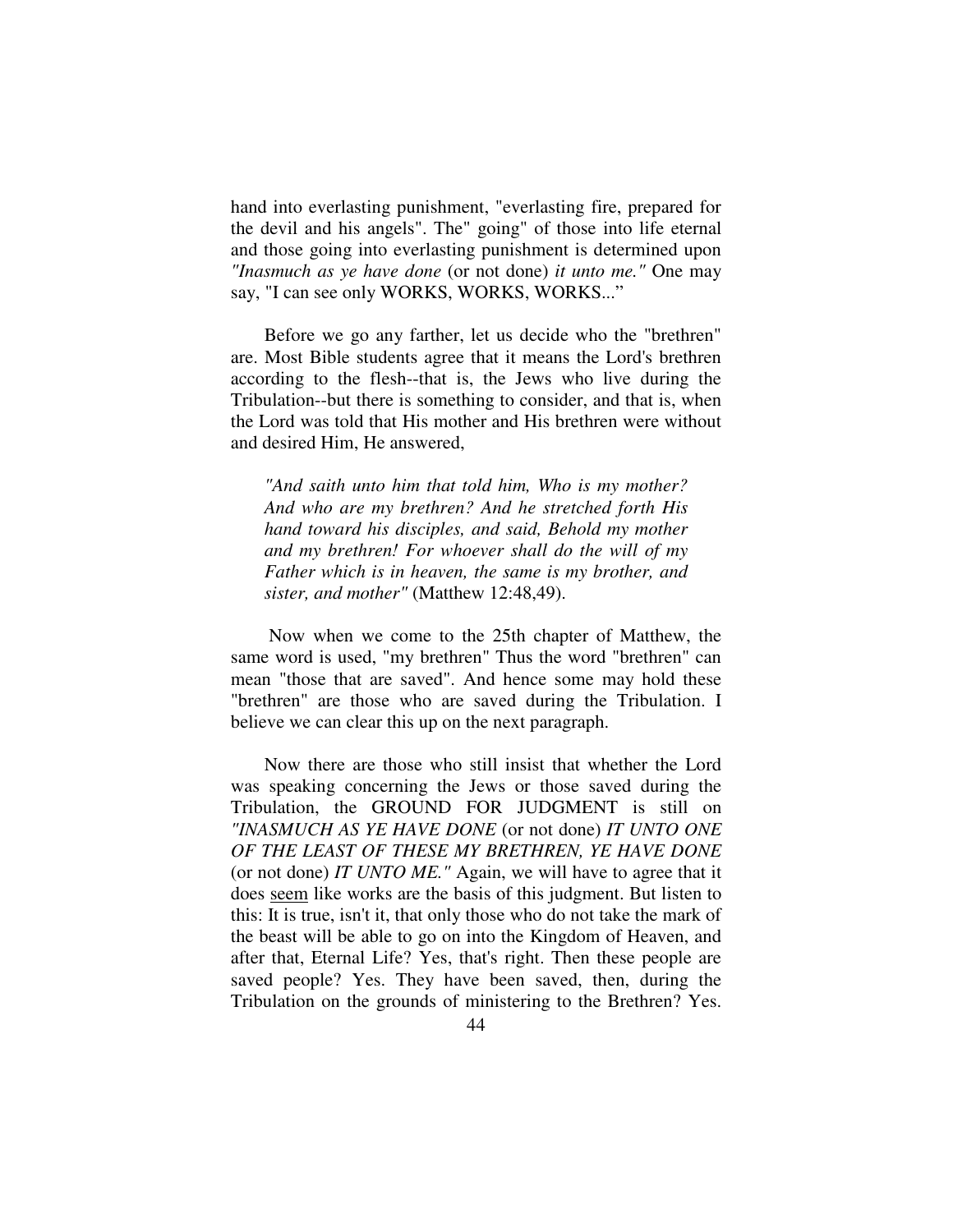Then, how can the Brethren minister upon the Brethren? That's right. Therefore, the "brethren "must be the Jews? Why, of course!

Now we are agreed that the judgment is upon these Gentiles- -individual Gentiles--how they have treated the Jews? Yes. Answer this question, then: "With the Jews being hunted and killed, and not being able to buy or sell without the mark of the beast, do you think that a person would dare visit, feed, clothe, and minister other ways unto the Jews unless he believed and accepted what the Jews were preaching? ' (These Brethren, or Jews, are the 144,000 who are sealed to carry the Gospel of the Kingdom throughout the world during the Tribulation.) Why, of course not. Then it is indeed an individual's acceptance of what the 144,000 are preaching, and what are they preaching? They are preaching CHRIST! And this bears out the words of the Lord Jesus when He said,

*"He that receiveth you receiveth me, and he that receiveth me receiveth him that sent me"* (Matthew 10:40).

It is evident that when one shall minister unto the Jews (144,000) during the Tribulation, he would not minister unto them unless he believed WHAT THEY PREACHED--and that is CHRIST! Therefore, it is an individual judgment of the individual Gentiles upon their acceptance or rejection of the Lord Jesus Christ as their own Personal Saviour.

(c) The Rewards and Punishments. These individuals-- Gentiles--have shown their faith by their works, and are rewarded accordingly. Those on the right hand of the Lord shall enter into the Kingdom, and hence into Life Eternal. Those on the left hand are cast into hell fire, prepared for the devil and his angels, the eternal lake of fire. These go there immediately after their sentencing and do not go to hades and there wait for the 1000 years to be finished and then be brought before the Great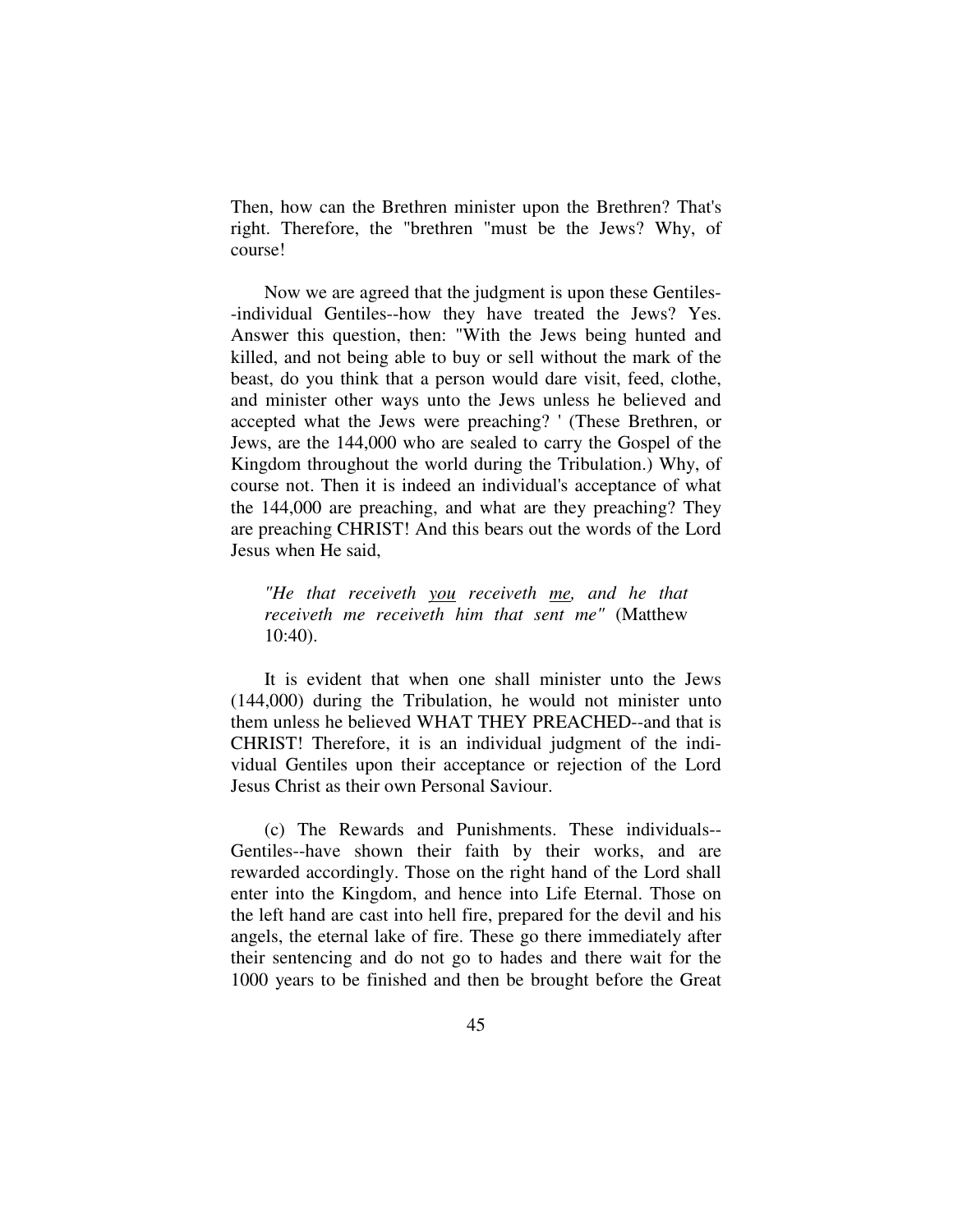White Throne. They go to their eternal punishment, the lake of fire, at this time.

## L. THE MILLENNIUM

The Millennium is not a Scriptural word, but is a Scriptural truth. The word Millennium cannot be found in the Bible. It is called the "thousand years." Thus, the same. And the Millennium is the Kingdom over which the Lord Jesus Christ Himself shall reign:

*"And I saw thrones, and they sat upon them, and judgment was given unto them: and I saw the souls of them that were beheaded for the witness of Jesus, and for the word of God, and which had not worshipped the beast, neither his image, neither had received his mark upon their foreheads, or in their hands; and they lived and reigned with CHRIST A THOUSAND YEARS ... Blessed and holy is he that hath part in the first resurrection: on such a second death hath no power, but they shall be priests of God and of Christ, and shall reign with him a thousand years."* (Revelation 20:4,6).

*"He shall be great, and shall be called the Son of the Highest: and the Lord God shall give unto him the throne of his father David: and he shall reign over the house of Jacob for ever; and of his kingdom there shall be no end"* (Luke 1:32,33).

*"Of the increase of his government and peace there shall be no end, upon the with throne of David, and upon his kingdom to order it, and to establish it with judgment, and with justice from hence- forth even for ever. The zeal of the LORD of host will perform this" (Isaiah 9:7). "After this I will return, and will build again the tabernacle of David, which is fallen down; and I will build again the ruins thereof, and I will set it up"(*Acts 15:16).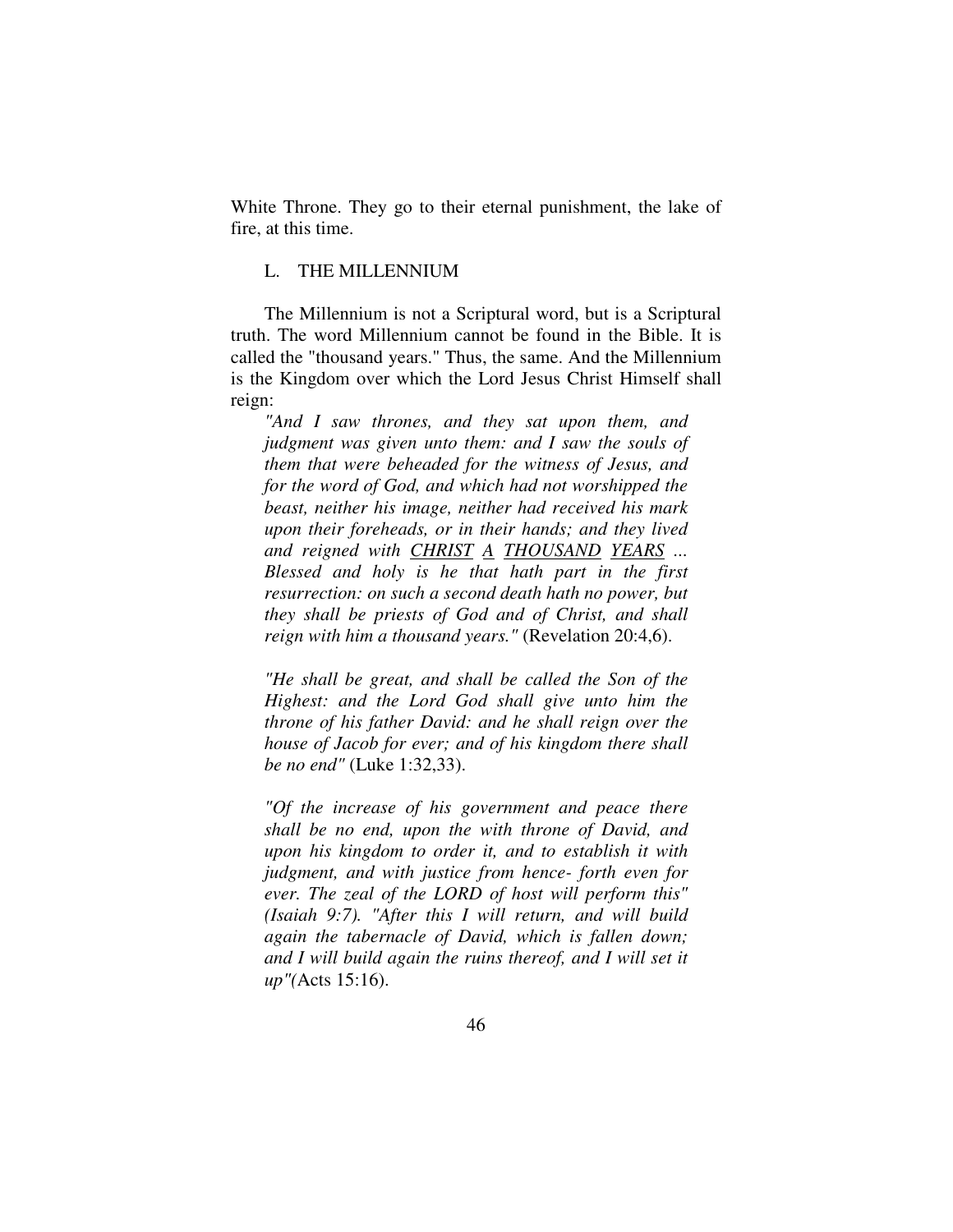*"To him that overcometh will I grant to sit with me in my throne, even as I also overcame, and am set down with my Father in his throne"* (Revelation 3:21).

## M. THE SECOND BATTLE OF GOG AND MAGOG

Do not confuse this battle of Gag and Magog with the other battle which has already been discussed which we find is to be fought right after the rapture of the Church. Now; this battle of Gog and Magog is declared to be waged after the Millennium: *"And when the thousand years are expired, Satan shall be loosed out of his prison, and shall go out to deceive the nations which are in the four quarters of the earth, Gog and Magog, to gather them together to battle: the number of whom is as the sand of the sea. And they went up on the breadth of the earth, and compassed the camp of the saints about, and the beloved city: and fire came down from God out of heaven, and devoured them"* (Revelation 20:7-9).

This is not much of a battle--Satan finds many unbelievers even here at the end of the Millennium rule and reign of Christ.

The question will naturally arise as to these unbelievers. We thought that the Lord Jesus was going to rule with a perfect reign during the Millennium. That is true. His reign shall be glorious and perfect, but we do find that while obedience will be mandatory, all men shall obey Christ, but on the part of some it will be only a feign or mock obedience. They will have to obey, that is sure, but it will not be from the heart.

Old Testament Scriptures are clear to the fact that there shall be death during the Millennium--death to those unbelievers which shall be born of parents who come out of the Great Tribulation. There shall be no death to infants and babies; death will be measured unto these only who reach the age of 100, who have not been born again: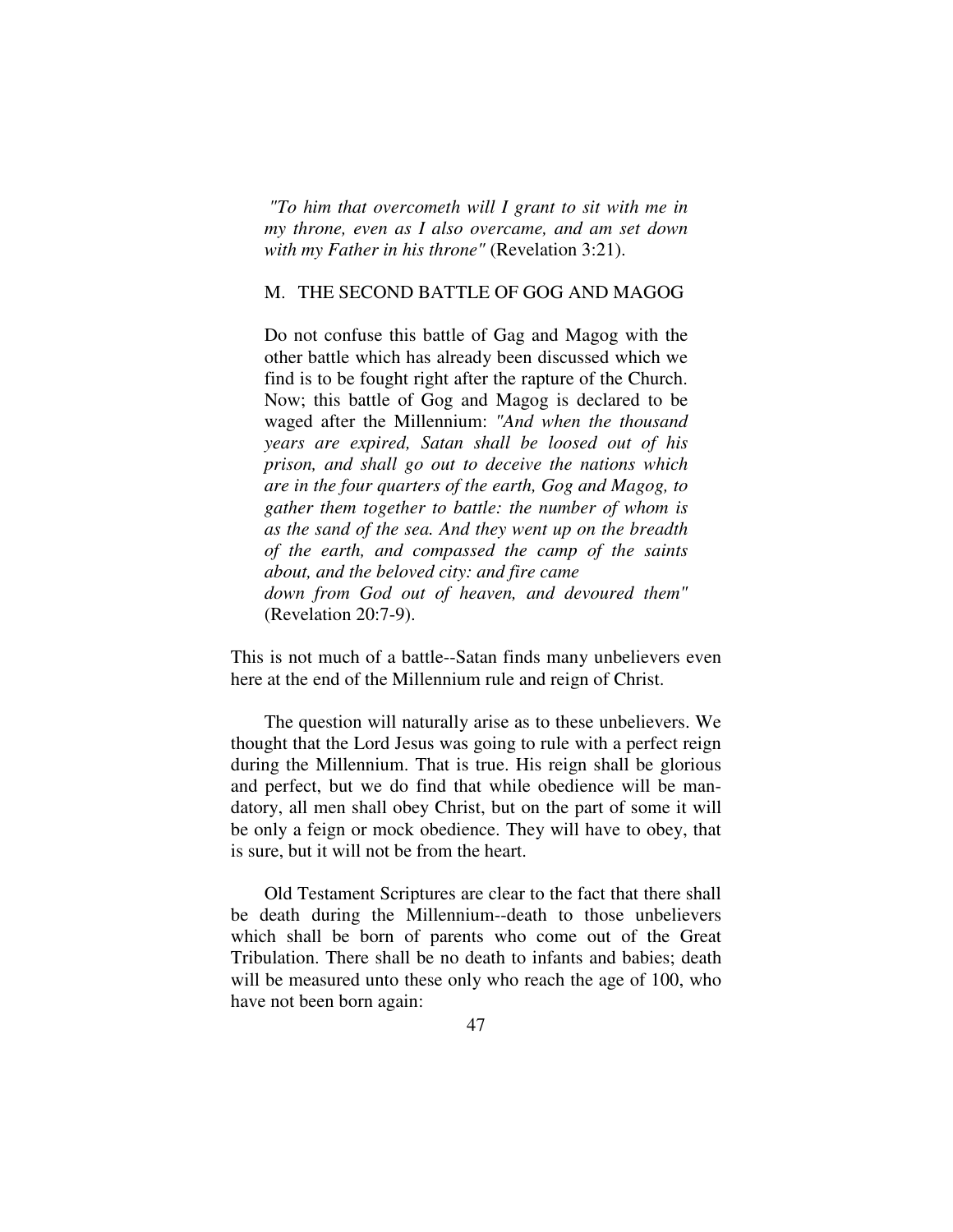*"There' shall be no more thence an infant of days , nor an old man that hath not filled his days: for the child shall die an hundred years old; but the sinner being an hundred years old shall be accursed"* (Isaiah 65:20).

The last word "accursed" means to be cut off.

To the great number of unbelievers at the close of the Millennium shall Satan appeal to overthrow the beloved city. They organize, and together try to conquer the camp of the saints. And before they can fling one arrow, in fact, before they can do anything, fire from heaven descends upon them and they are thus destroyed.

## N. THE GREAT WHITE THRONE.

The next step on the Prophetic Program is the last Judgment. This is set after the Millennium and the Second Battle of Gog and Magog. Scripture for this is found in Revelation 20:10-15:

*"And the devil that deceived them was cast into the lake of fire and brimstone, where the beast and the false prophet are, and shall be tormented day and night for ever and ever. And I saw a GREAT WHITE THRONE, and him that sat on it from whose face the earth and the heaven fled away; and there was found no place for them. And I saw the dead, small and great, stand before God; and the books were opened: and another book was opened, which is the book of life: and the dead were judged out of those things which were written in the books, according to their works. And the sea gave up the dead which were in it; and death and hell (hades) delivered up the dead which were in them: and they were* 

judged every man according to their works. And death and hell (hades) were cast into the lake of fire. This is the second death.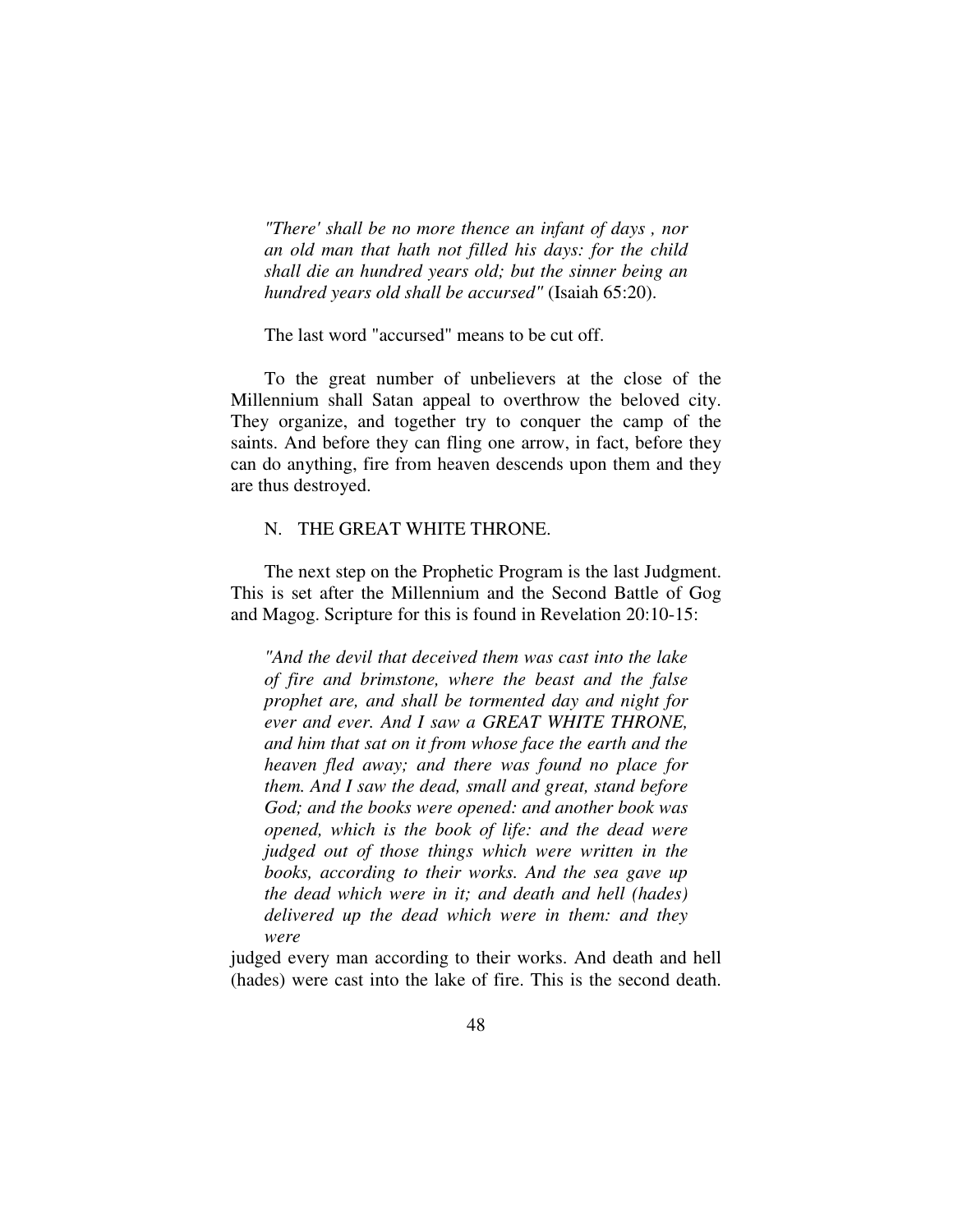And whosoever was not found written in the book of life was cast into the lake of fire."

No saved people appear before this Great White Throne. No Christian will ever be judged for his sins--they were judged upon Calvary's Cross of our Lord and Saviour Jesus Christ:

*"Verily, verily, I say unto you. He that heareth my word, and believeth on him that sent me, hath everlasting life, and shall notcome into judgment; but is passed from death unto life"* (John 5:24).

Hence only the UNSAVED will appear before the GREAT WHITE THRONE. And note carefully, they do not appear there to see whether they are going to hell (lake of fire) or not; that has al- ready been determined. They have already been convicted.

" And when he is come, he will convict the world of sin, and of righteousness, and of judgment" John 16:8);

They have already been condemned/

*"But he that believeth not is condemned already, because he hath not believed in the name of the only begotten Son of God*" John 3: 18).

The sinners' sentences are to be pro- nounced here at the Great White Throne! The DEGREE of Punishment is to be decided here--for the Scripture declare that the unsaved are to be judged "according to their works".

As there are degrees of REWARDS for the Saints, so there are to be degrees of PUNISHMENT for the Damned. Hence the unsaved are cast into the lake of fire where they remain forever- the degree of their punishment depending upon their works here upon earth during their life time.

*After the GREAT WHITE THRONE comes the NEW heaven and new earth: "And I saw a new heaven and a*